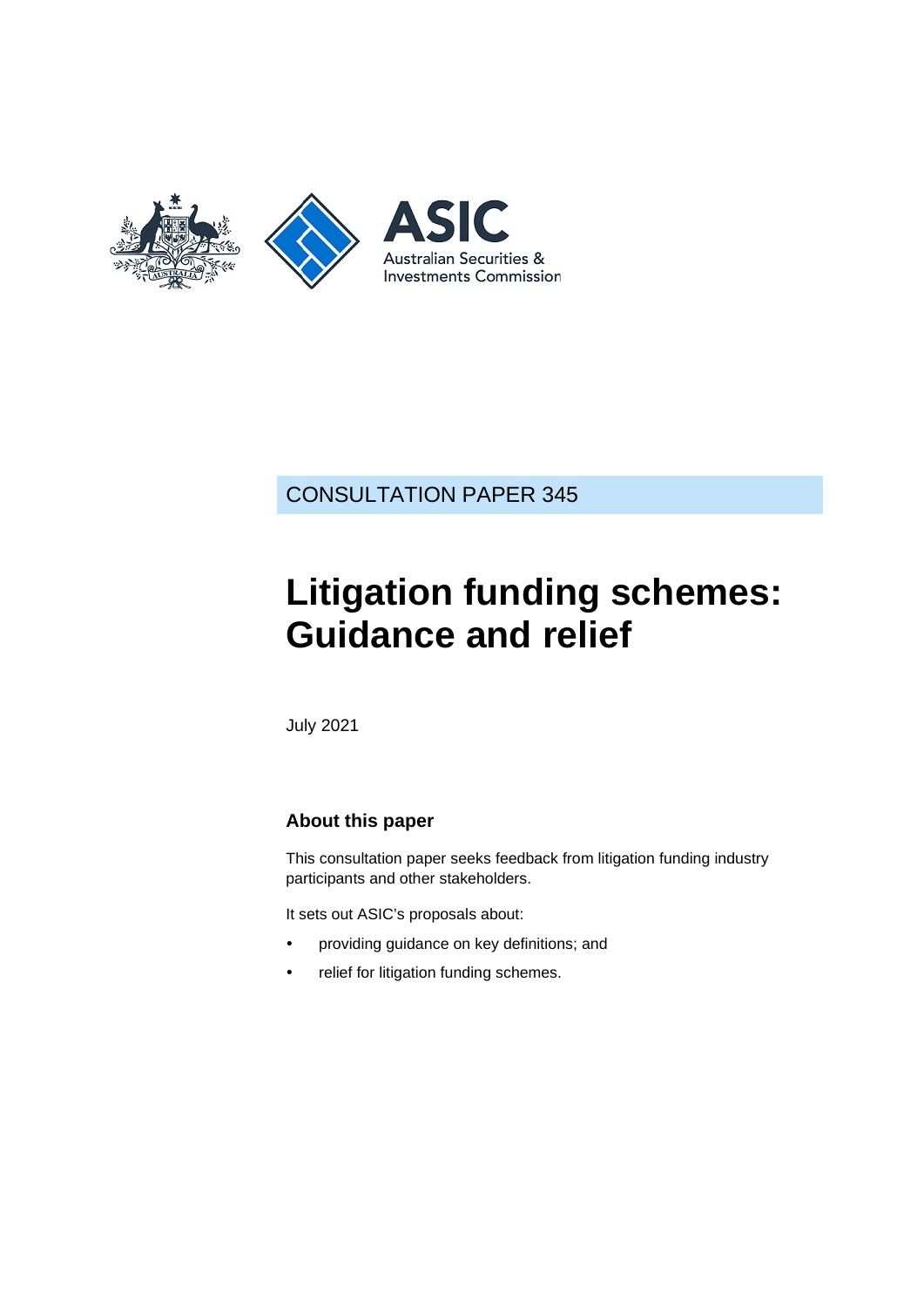#### **About ASIC regulatory documents**

In administering legislation ASIC issues the following types of regulatory documents.

**Consultation papers**: seek feedback from stakeholders on matters ASIC is considering, such as proposed relief or proposed regulatory guidance.

**Regulatory guides**: give guidance to regulated entities by:

- explaining when and how ASIC will exercise specific powers under legislation (primarily the Corporations Act)
- explaining how ASIC interprets the law
- describing the principles underlying ASIC's approach
- giving practical guidance (e.g. describing the steps of a process such as applying for a licence or giving practical examples of how regulated entities may decide to meet their obligations).

**Information sheets**: provide concise guidance on a specific process or compliance issue or an overview of detailed guidance.

**Reports**: describe ASIC compliance or relief activity or the results of a research project.

## **Document history**

This paper was issued on 9 July 2021 and is based on the legislation as at the date of issue.

## **Disclaimer**

The proposals, explanations and examples in this paper do not constitute legal advice. They are also at a preliminary stage only. Our conclusions and views may change as a result of the comments we receive or as other circumstances change.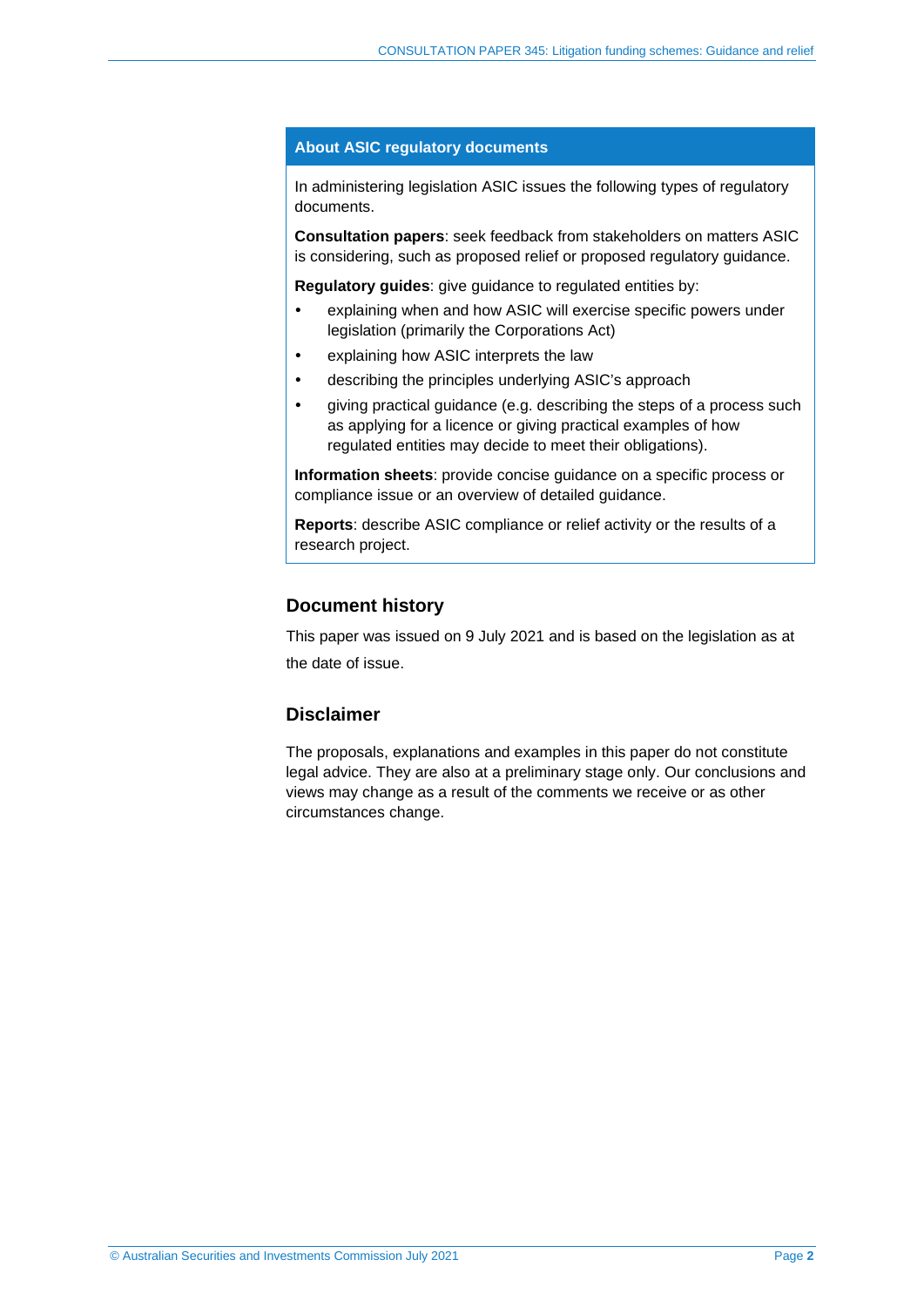## **Contents**

| A |                                                                                                                                                                                                                                                                                                                                      |  |  |
|---|--------------------------------------------------------------------------------------------------------------------------------------------------------------------------------------------------------------------------------------------------------------------------------------------------------------------------------------|--|--|
| в | Proposed guidance on how definitions apply to litigation<br>When a litigation funding scheme is a managed investment                                                                                                                                                                                                                 |  |  |
|   | Who are the members of a managed investment scheme 16<br>What is the scheme property of a managed investment scheme 18<br>Our proposal for guidance on how definitions apply to litigation<br>Applying the definition of 'special custody assets' to litigation funding<br>Our proposal for guidance on 'special custody assets'  22 |  |  |
| C | Proposals about relief for litigation funding schemes  23<br>Relief from the dollar disclosure requirements  27<br>Our proposal to extend the dollar disclosure relief  29<br>Our proposal not to remake the pre-August 2020 instruments  33                                                                                         |  |  |
| D |                                                                                                                                                                                                                                                                                                                                      |  |  |
|   |                                                                                                                                                                                                                                                                                                                                      |  |  |
|   |                                                                                                                                                                                                                                                                                                                                      |  |  |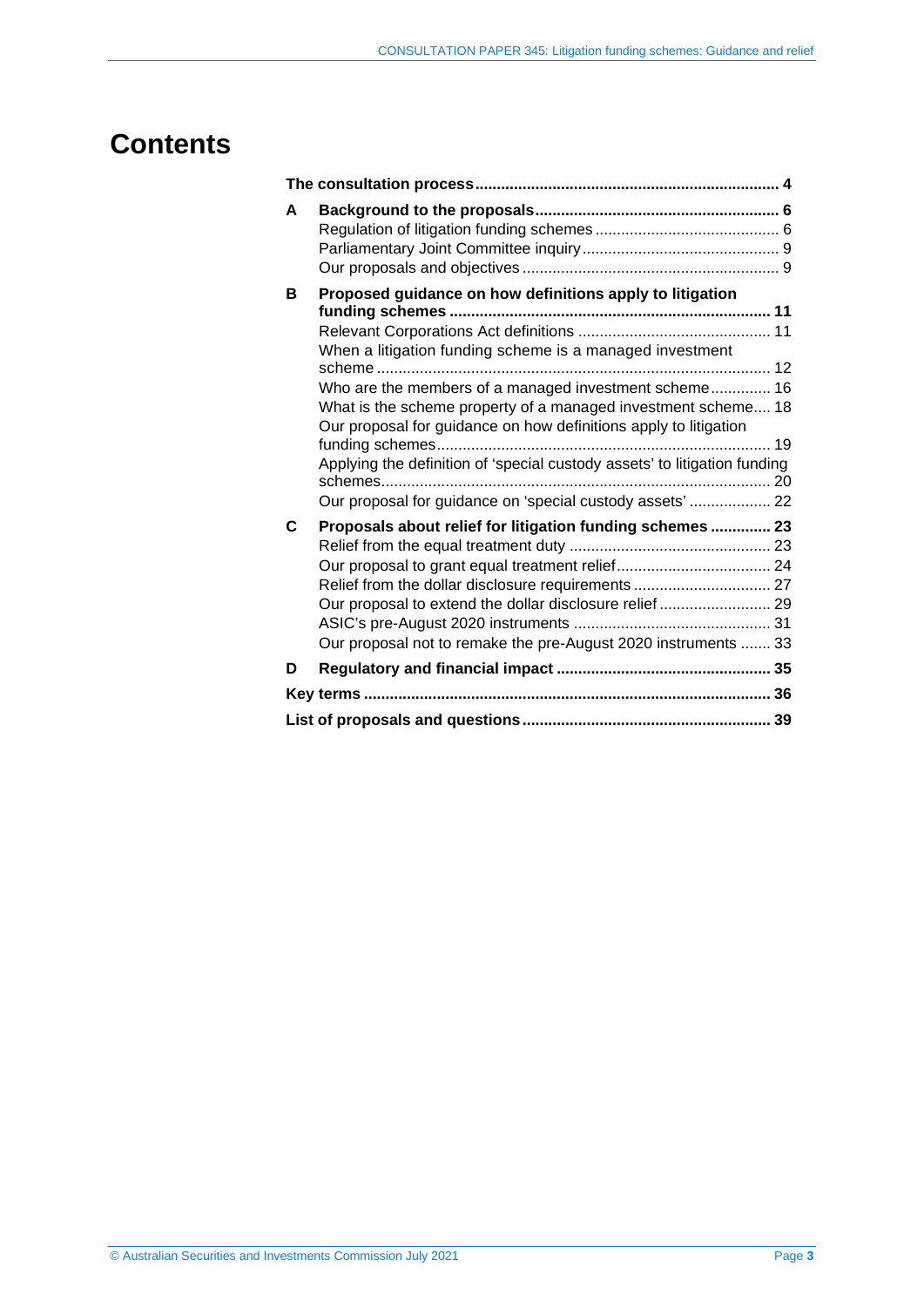## <span id="page-3-0"></span>**The consultation process**

You are invited to comment on the proposals in this paper, which are only an indication of the approach we may take and are not our final policy.

As well as responding to the specific proposals and questions, we also ask you to describe any alternative approaches you think would achieve our objectives.

We are keen to fully understand and assess the financial and other impacts of our proposals and any alternative approaches. Therefore, we ask you to comment on:

- the likely compliance costs;
- the likely effect on competition; and
- other impacts, costs and benefits.

Where possible, we are seeking both quantitative and qualitative information. We are also keen to hear from you on any other issues you consider important.

Your comments will help us develop our policy on the regulation of litigation funding. In particular, any information about compliance costs, impacts on competition and other impacts, costs and benefits will be taken into account if we prepare a Regulation Impact Statement: see Section [D,](#page-34-0) 'Regulatory and financial impact'.

#### **Making a submission**

You may choose to remain anonymous or use an alias when making a submission. However, if you do remain anonymous we will not be able to contact you to discuss your submission should we need to.

Please note we will not treat your submission as confidential unless you specifically request that we treat the whole or part of it (such as any personal or financial information) as confidential.

Please refer to our privacy policy at [www.asic.gov.au/privacy](http://www.asic.gov.au/privacy) for more information about how we handle personal information, your rights to seek access to and correct personal information, and your right to complain about breaches of privacy by ASIC.

Submissions are due by 20 August 2021 to:

Litigation Funding Consultation Investment Managers Australian Securities and Investments Commission GPO Box 9827 Brisbane QLD 4001 email: [litigation.funding.consultation@asic.gov.au](mailto:litigation.funding.consultation@asic.gov.au)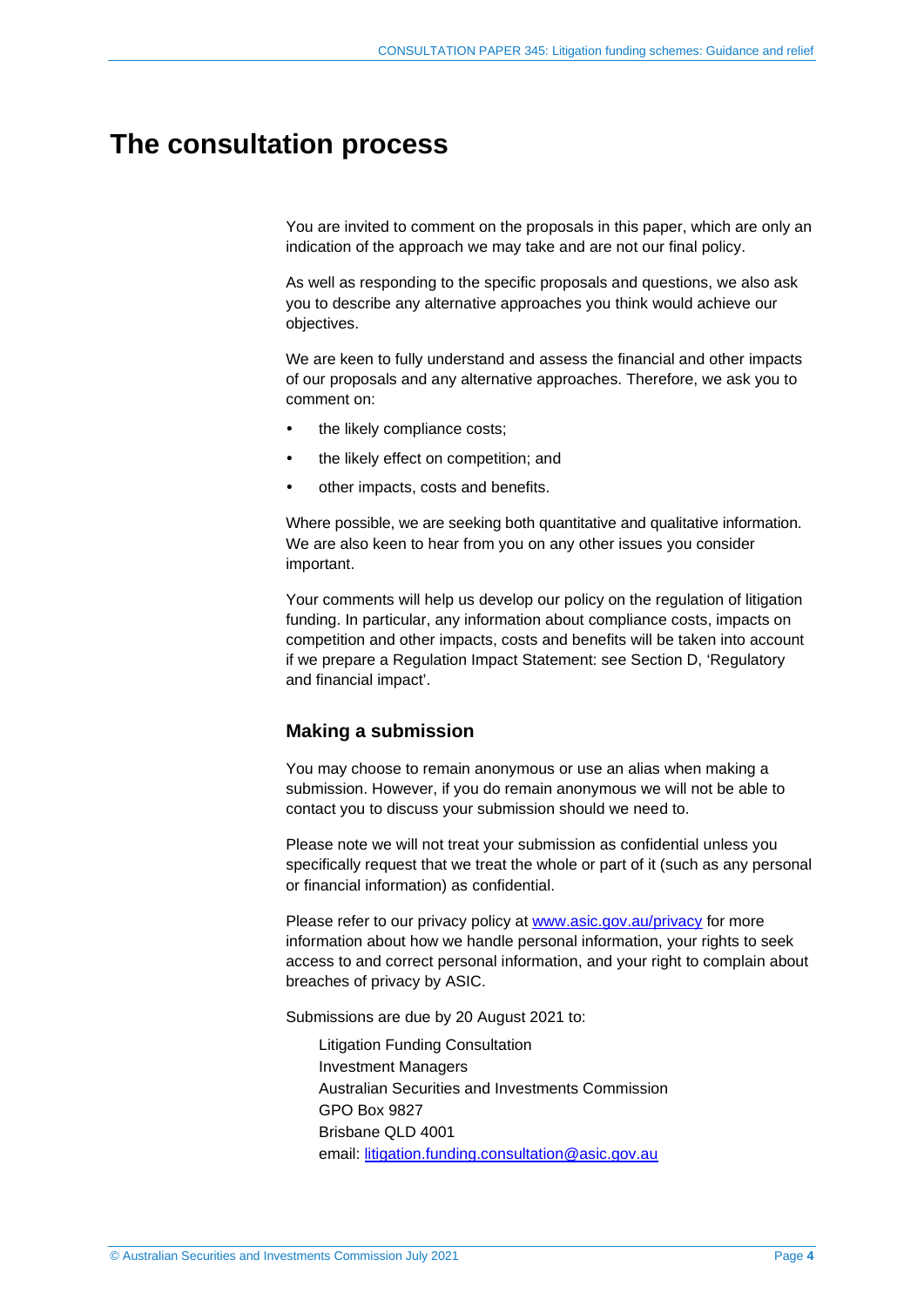## **What will happen next?**

| Stage 1 | 9 July 2021    | ASIC consultation paper released                       |
|---------|----------------|--------------------------------------------------------|
| Stage 2 | 20 August 2021 | Comments due on the consultation paper                 |
| Stage 3 | Late 2021      | Amendments to relevant ASIC instruments<br>implemented |
| Stage 4 | To be advised  | Relevant revised regulatory guidance<br>released       |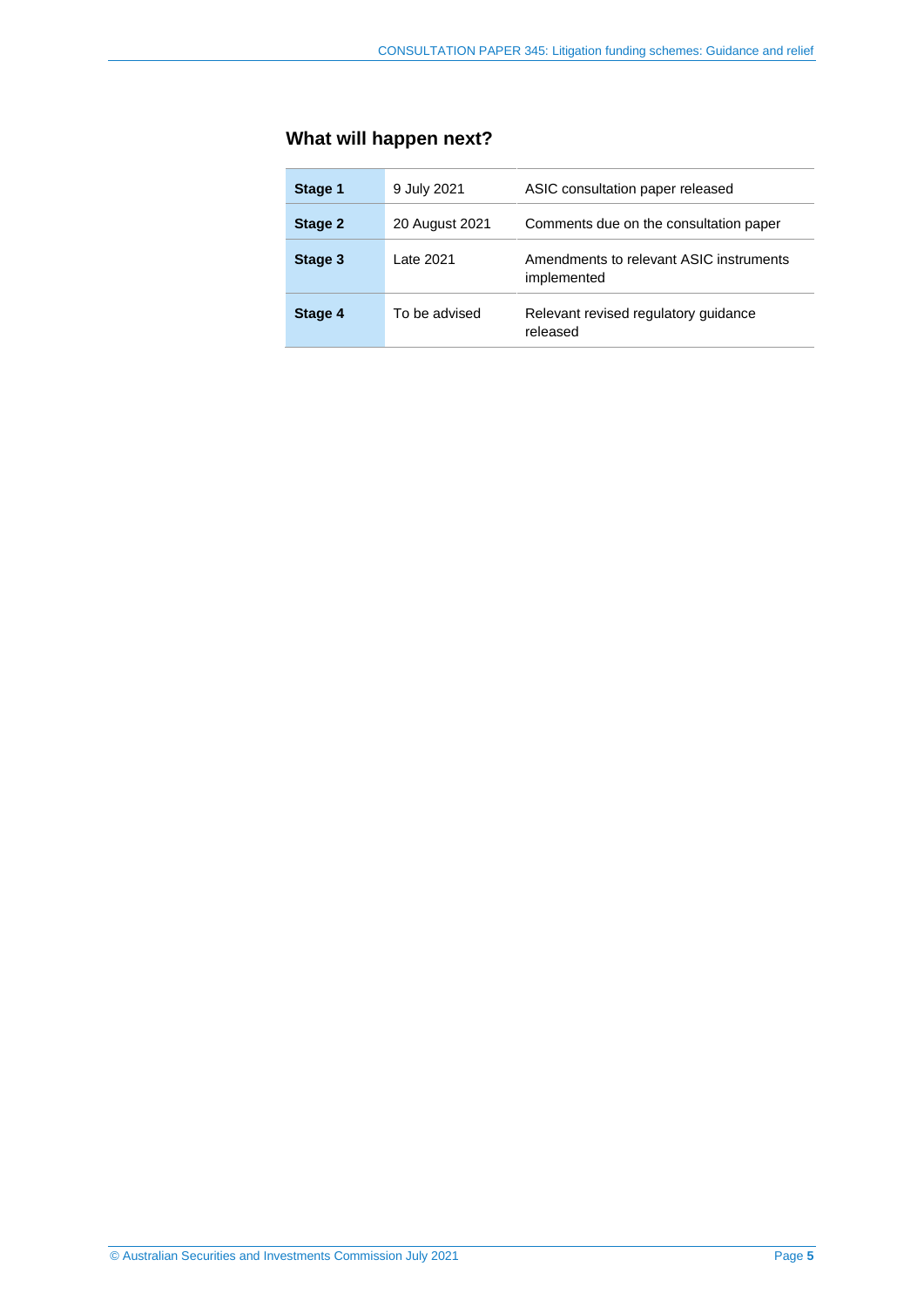## <span id="page-5-0"></span>**A Background to the proposals**

#### **Key points**

On 22 August 2020, a new legislative framework for litigation funding schemes and associated providers of financial services came into effect. These entities are now generally subject to the managed investment scheme, Australian financial services (AFS) licensing and product disclosure regimes provided for under the *Corporations Act 2001* (Corporations Act).

This consultation paper seeks feedback on our proposals about:

- providing guidance on key definitions; and
- relief for litigation funding schemes.

Our proposals seek to ensure that the legislative framework applicable to litigation funding schemes operates effectively and consistently with the policy intent for the regulation of litigation funding activities.

## <span id="page-5-1"></span>**Regulation of litigation funding schemes**

### **Pre-2020 position**

- 1 Class actions funded by a third-party litigation funder were found to fall within the general definition of a managed investment scheme in *Brookfield Multiplex Limited v International Litigation Funding Partners Pte Ltd* (2009) 260 ALR 643 (Brookfield).
- 2 The High Court of Australia held that the litigation funding agreement in *International Litigation Partners Pte Ltd v Chameleon Mining NL (Receivers and Managers Appointed)* [2012] HCA 45 (Chameleon) constituted a 'credit facility' within the meaning of reg 7.1.06 of the then Corporations Regulations 2001 (Corporations Regulations). Given the Chameleon decision, litigation funding arrangements generally could amount to the provision of credit to which the *National Consumer Credit Protection Act 2009* (National Credit Act) and the National Credit Code (at Sch 1 to the National Credit Act) applies.
- 3 In 2013, the then Australian Government excluded litigation funding schemes and proof of debt schemes from the definition of 'managed investment scheme' in the Corporations Act (under an exemption in the Corporations Regulations in force at that time). Persons providing financial services in connection with litigation funding schemes and proof of debt schemes were also exempt from the requirements to:
	- (a) hold an AFS licence;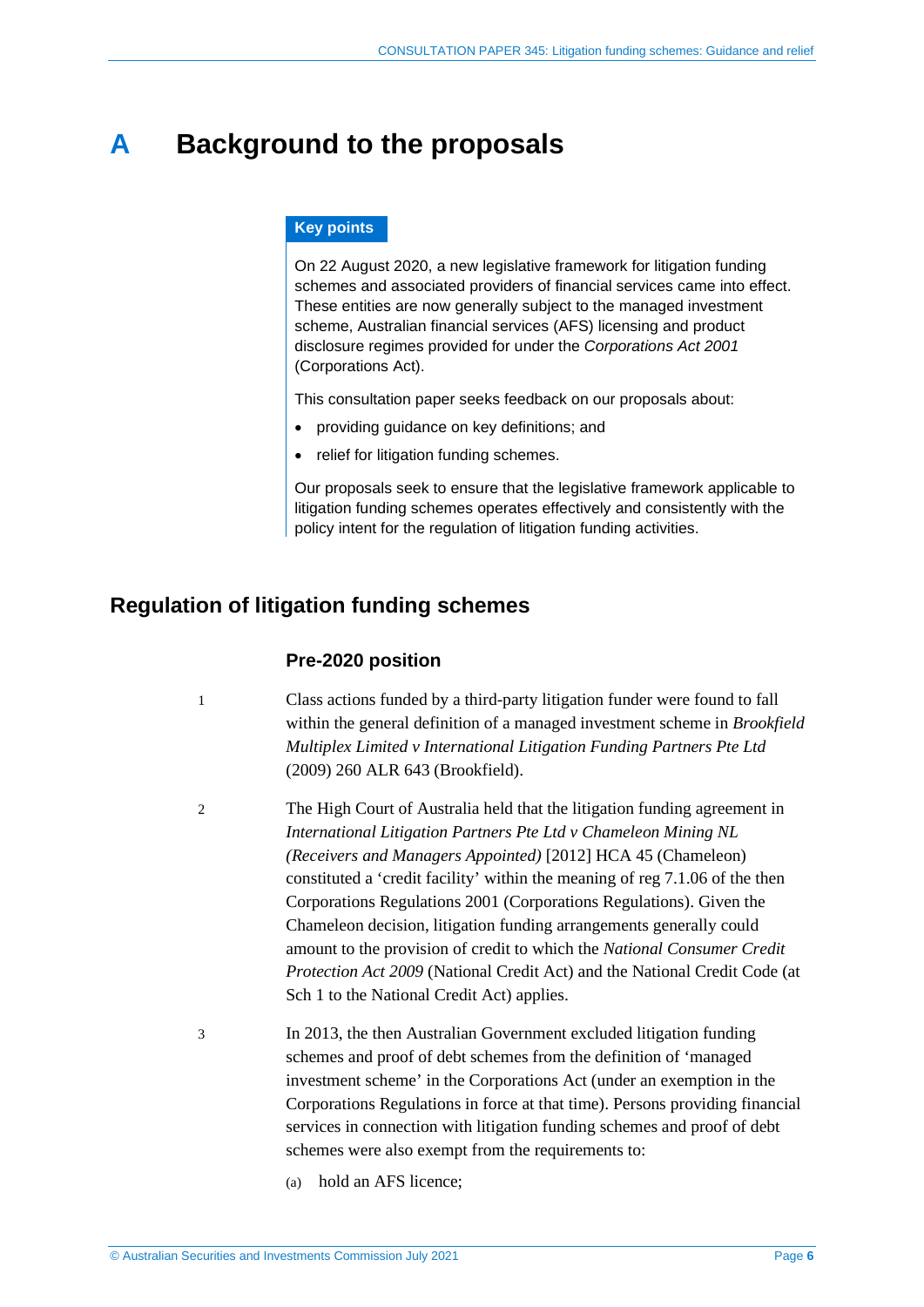- (b) comply with the statutory requirements under Ch 7 of the Corporations Act; and
- (c) register the litigation funding scheme as a managed investment scheme under Ch 5C of the Corporations Act.

Note: To qualify for those exemptions, litigation funding schemes and proof of debt schemes were required to maintain adequate practices for managing any conflicts of interest that may arise regarding the scheme. [Regulatory](https://asic.gov.au/regulatory-resources/find-a-document/regulatory-guides/rg-248-litigation-schemes-and-proof-of-debt-schemes-managing-conflicts-of-interest/) Guide 248 *Litigation schemes and proof of debt schemes* (RG 248) sets out our expectations for compliance with these requirements.

- <span id="page-6-0"></span>4 At the time of the 2013 amendments to the Corporations Regulations, industry stakeholders raised concerns that some aspects of litigation funding were not covered by the new exemption. To support the new exemption, in consultation with the then Australian Government, we gave the following relief:
	- (a) to litigation funding arrangements generally—relief from the National Credit Code (see Class Order [CO [13/18\]](https://www.legislation.gov.au/current/F2017C00575) *Funded representative proceedings and funded proof of debt arrangements exclusion from the National Consumer Credit Protection Act 2009*); and
	- (b) to litigation funding arrangements and proof of debt arrangements that are funded by a conditional costs arrangement (conditional costs schemes)—relief from the managed investments, AFS licensing, product disclosure and anti-hawking requirements (see Class [Order](https://www.legislation.gov.au/current/F2017C00574) [CO [13/898\]](https://www.legislation.gov.au/current/F2017C00574) *Representative proceedings and proof of debt arrangements funded by conditional costs agreements*).

Note: A conditional costs agreement is a costs agreement between a client and a lawyer. Under the agreement, the client's payment of some or all of the legal costs is conditional on the successful outcome of the matter to which those costs relate.

5 The relief in [CO 13/18] and [CO 13/898] expired in July 2019. We reinstated it in January 2020: see ASIC Credit (Litigation [Funding—](https://www.legislation.gov.au/current/F2020L00035) [Exclusion\)](https://www.legislation.gov.au/current/F2020L00035) Instrument 2020/37 and ASIC [Corporations](https://www.legislation.gov.au/Details/F2020L00034) (Conditional Costs Schemes) [Instrument](https://www.legislation.gov.au/Details/F2020L00034) 2020/38 (the pre-August 2020 instruments).

## **2020 reforms**

- 6 In May 2020, the Australian Government announced its decision to regulate litigation funding under the Corporations Act: see The Hon. Josh Frydenberg MP, Treasurer, *Litigation funders to be regulated under the [Corporations](https://ministers.treasury.gov.au/ministers/josh-frydenberg-2018/media-releases/litigation-funders-be-regulated-under-corporations) [Act](https://ministers.treasury.gov.au/ministers/josh-frydenberg-2018/media-releases/litigation-funders-be-regulated-under-corporations)*, media release, 22 May 2020.
- 7 In July 2020, the Corporations Amendment (Litigation Funding) Regulations 2020 amended the Corporations Regulations to implement this announcement. From 22 August 2020:
	- (a) litigation funding schemes are financial products if they have all of the features set out in reg 7.1.04N(3) of the Corporations Regulations;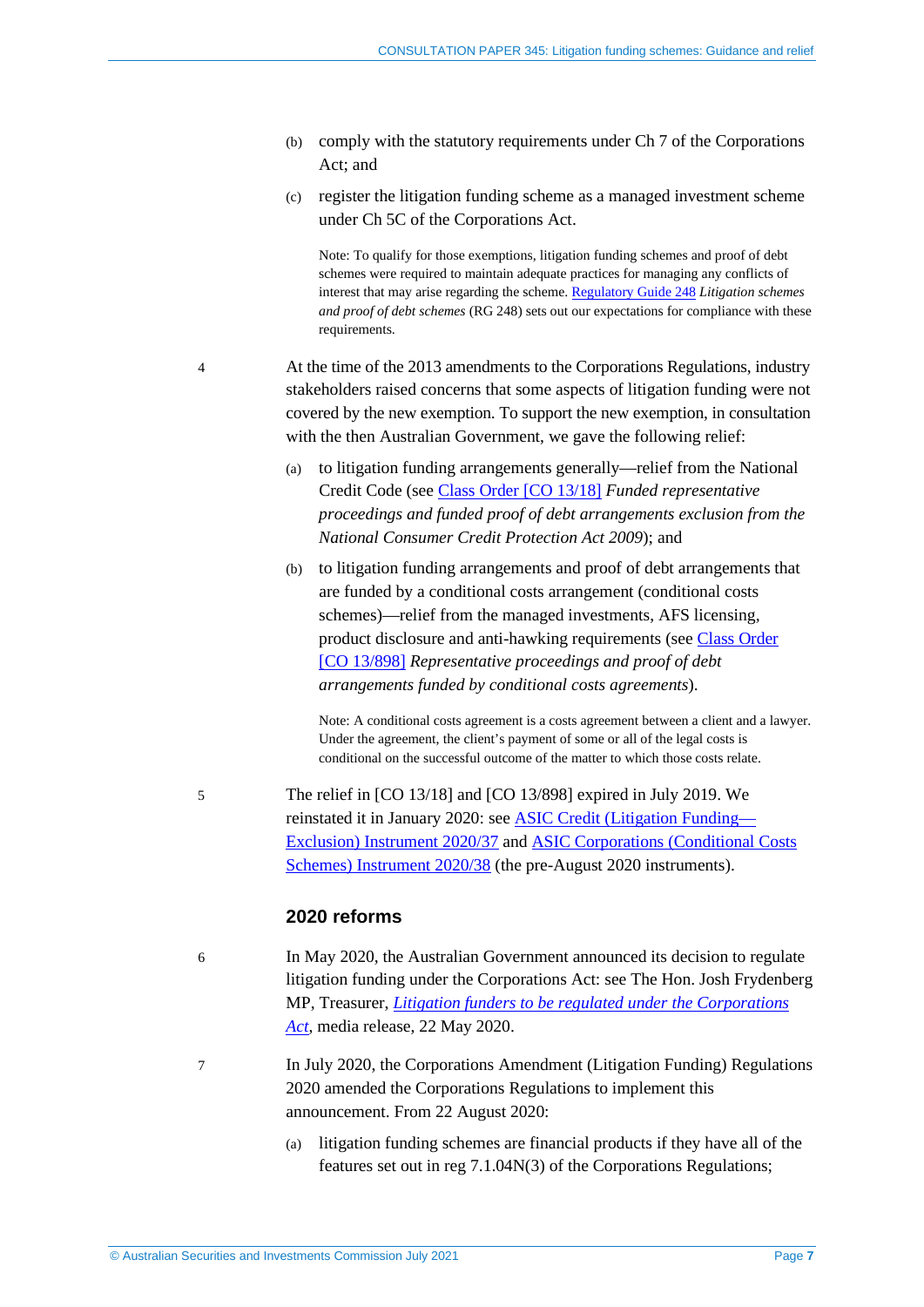- (b) litigation funding schemes are generally subject to the managed investments regime under the Corporations Act;
- (c) providers of financial services for litigation funding schemes are generally required to hold an AFS licence; and
- (d) litigation funding schemes must comply with the product disclosure requirements and anti-hawking provisions in the Corporations Act.

8 Whether a particular litigation funding scheme constitutes a managed investment scheme (as defined in s9 of the Corporations Act) will depend on the nature of the scheme and how the relevant definitions in s9 apply to it.

> Note: The Corporations Regulations also exempt insolvency litigation funding schemes and litigation funding arrangements (as defined in reg 5C.11.01 of the Corporations Regulations) from the definition of managed investment schemes in s9 of the Corporations Act.

#### **ASIC action to implement the 2020 reforms**

9 To support the new requirements commencing on 22 August 2020, we made ASIC [Corporations](https://www.legislation.gov.au/current/F2021C00447) (Litigation Funding Schemes) Instrument 2020/787 to manage the transition to the new regulatory regime for litigation funding. This instrument provides relief to the responsible entity of a registered litigation funding scheme from:

> (a) the obligation to give a Product Disclosure Statement (PDS) to passive general members of open litigation funding schemes—on the condition the PDS is available on the scheme operator's website and referred to in advertising material;

Note: A passive general member is any general member who is not an active general member.

- (b) the obligation to regularly value scheme property;
- (c) the statutory withdrawal procedures for members who withdraw from a class action under court rules; and
- (d) the requirement to disclose detailed fees and costs information and information about labour standards or environmental, social or ethical considerations.
- 10 At the same time, we issued a no-action position in relation to the obligation under Ch 2C of the Corporations Act to set up and maintain a register of members of a registered litigation funding scheme: see Media [Release](https://asic.gov.au/about-asic/news-centre/find-a-media-release/2020-releases/20-192mr-asic-manages-transition-to-new-regulatory-regime-for-litigation-funding-schemes/) [\(20-192MR\)](https://asic.gov.au/about-asic/news-centre/find-a-media-release/2020-releases/20-192mr-asic-manages-transition-to-new-regulatory-regime-for-litigation-funding-schemes/) *ASIC manages transition to new regulatory regime for litigation funding schemes* (21 August 2020).
- 11 We have also recently amended ASIC [Corporations](https://www.legislation.gov.au/current/F2021C00447) (Litigation Funding Schemes) [Instrument](https://www.legislation.gov.au/current/F2021C00447) 2020/787 and ASIC [Corporations](https://www.legislation.gov.au/Details/F2021C00453) (Disclosure in Dollars) [Instrument](https://www.legislation.gov.au/Details/F2021C00453) 2016/767 to provide exemptions from the dollar disclosure provisions relevant to litigation funding schemes.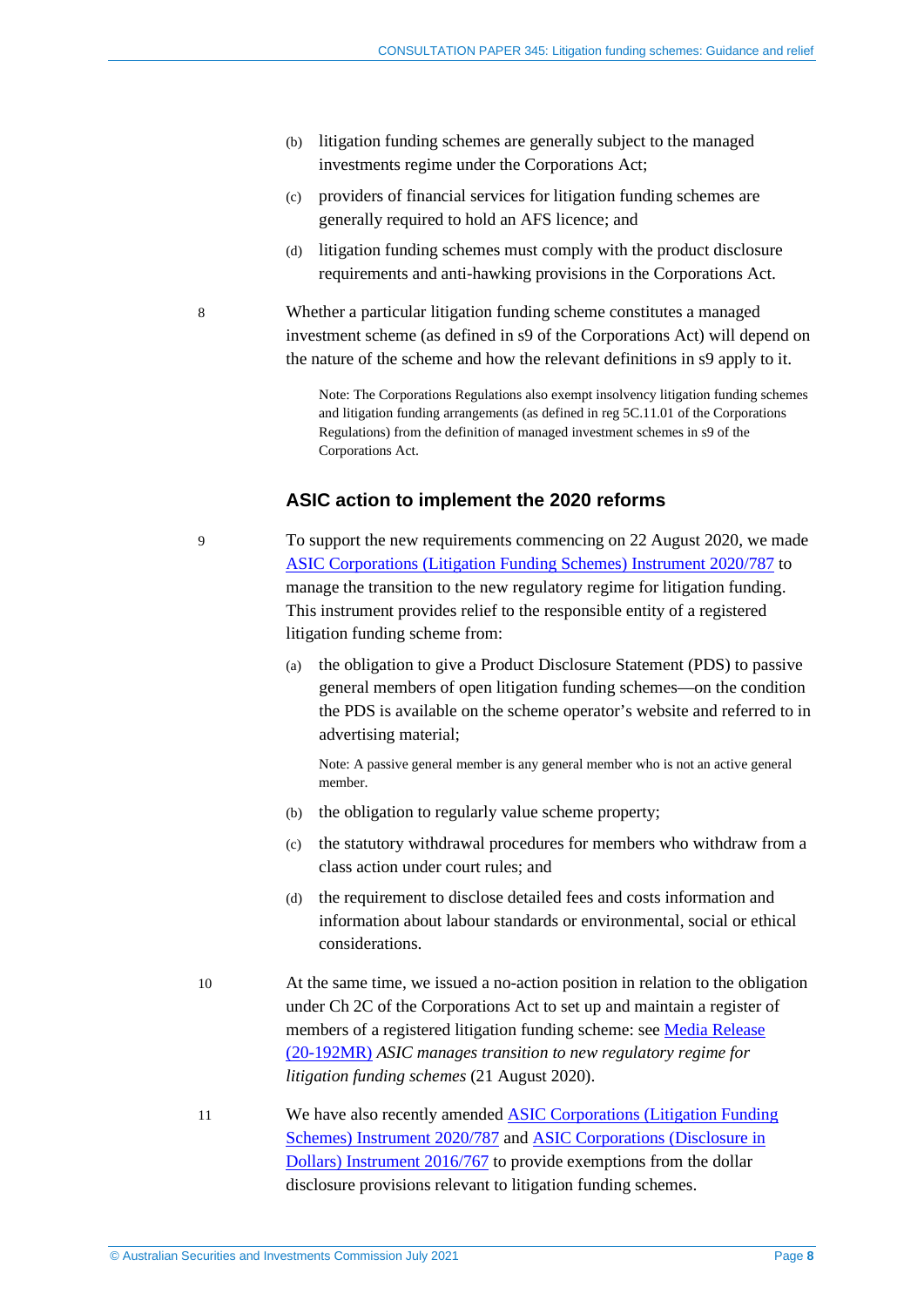## <span id="page-8-0"></span>**Parliamentary Joint Committee inquiry**

- 12 In 2020, the Parliamentary Joint Committee on Corporations and Financial Services (PJC) conducted an inquiry into [litigation](https://www.aph.gov.au/Parliamentary_Business/Committees/Joint/Corporations_and_Financial_Services/Litigationfunding) funding and the [regulation](https://www.aph.gov.au/Parliamentary_Business/Committees/Joint/Corporations_and_Financial_Services/Litigationfunding) of the class action industry. The final [report,](https://www.aph.gov.au/Parliamentary_Business/Committees/Joint/Corporations_and_Financial_Services/Litigationfunding/Report) released in December 2020, made 31 recommendations on changes to the legislative framework for litigation funding schemes and persons who provide financial services for such schemes.
- 13 On 28 May 2021, the Australian Government announced plans to consult on the recommendations in the final report that can be implemented by the Australian Government: see the Hon. Josh Frydenberg MP, Treasurer, and Senator the Hon. Michaelia Cash, Attorney-General, *[Consulting](https://ministers.treasury.gov.au/ministers/josh-frydenberg-2018/media-releases/consulting-recommendations-parliamentary-joint) on the [recommendations](https://ministers.treasury.gov.au/ministers/josh-frydenberg-2018/media-releases/consulting-recommendations-parliamentary-joint) of the Parliamentary Joint Committee report on litigation [funding](https://ministers.treasury.gov.au/ministers/josh-frydenberg-2018/media-releases/consulting-recommendations-parliamentary-joint) and class actions*, joint media release, 28 May 2021. Following this, on 1 June 2021, the Treasury and the Attorney-General's Department jointly published a consultation paper on Recommendation 20 (guaranteeing a minimum return of class action proceeds to class members): see *[Guaranteeing](https://treasury.gov.au/consultation/c2021-176658) a [minimum](https://treasury.gov.au/consultation/c2021-176658) return of class action proceeds to class members*, June 2021.
- 14 We will monitor the Australian Government's response to the PJC recommendations and will reassess our approach to the matters in this consultation paper in light of any further developments. We aim to ensure our regulatory approach to these matters remains consistent with the policy intent for regulation of litigation funding activities, and continues to facilitate the effective operation of the legislative framework.

## <span id="page-8-1"></span>**Our proposals and objectives**

## **Proposed guidance on how we apply definitions to litigation funding schemes**

15 We are seeking feedback on a proposal to provide guidance on how the following definitions apply to litigation funding schemes:

- (a) 'managed investment scheme';
- (b) 'member'; and
- (c) 'scheme property'.

These definitions are set out in s9 of the Corporations Act.

16 We are also seeking feedback on proposals to provide guidance to explain how we apply the definition of 'special custody assets' to scheme property of litigation funding schemes. This definition is set out in notional s912AA(11) of the Corporations Act (as inserted by Class [Order](https://www.legislation.gov.au/current/F2021C00452)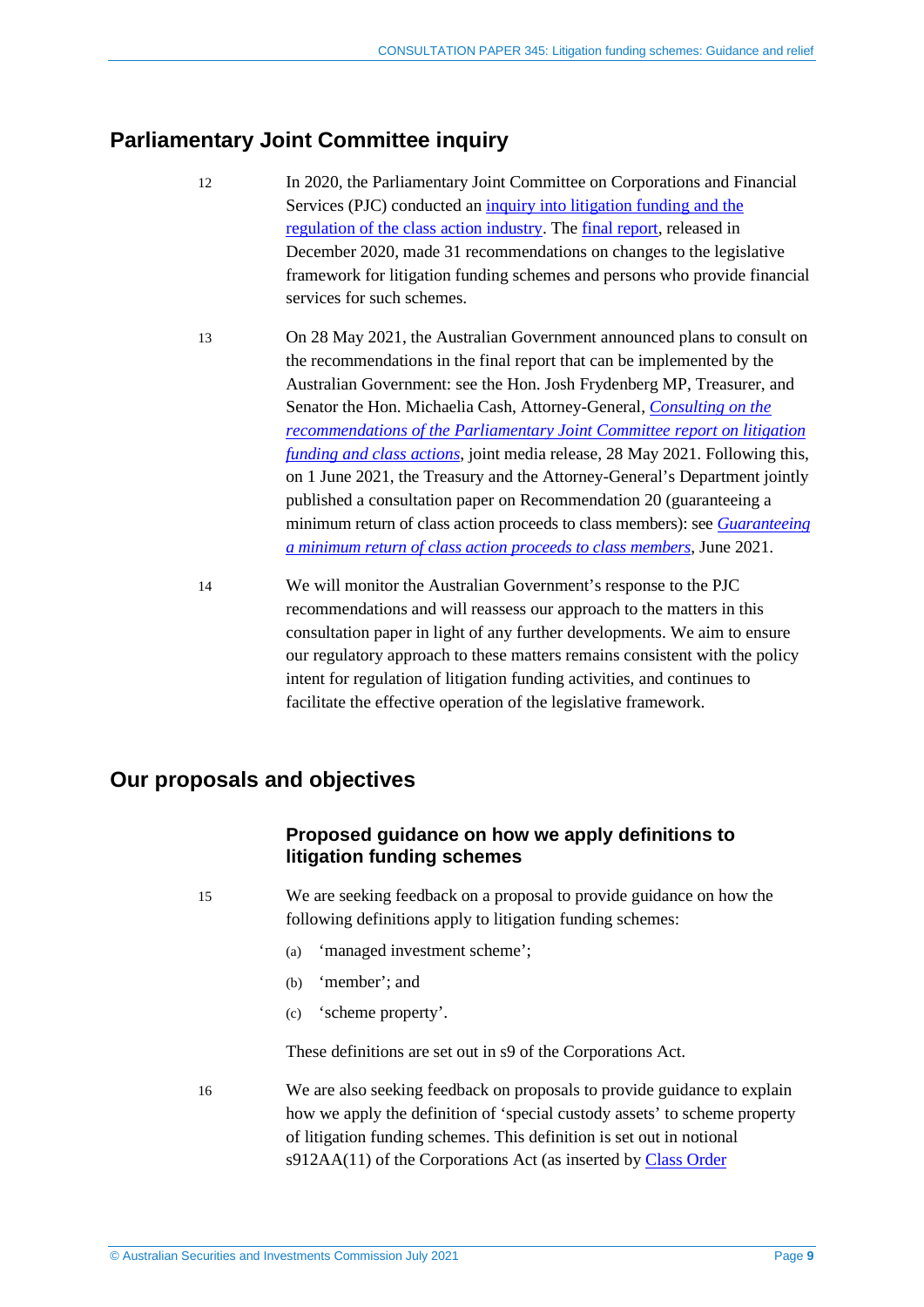[CO [13/760\]](https://www.legislation.gov.au/current/F2021C00452) *Financial requirements for responsible entities and operators of investor directed portfolio service*).

- 17 The proposed guidance represents our views on the application of relevant concepts to litigation funding. We are proposing to provide this guidance to help industry participants and relevant stakeholders understand their rights and obligations under the current legislative framework, as well as our regulatory approach. Guidance on how the law applies is also consistent with ASIC's statutory objective to maintain, facilitate and improve the performance of the financial system, and the entities within that system, in the interests of commercial certainty: see s1(2)(a) of the *Australian Securities and Investments Commission Act 2001* (ASIC Act).
- 18 See Section [B](#page-10-0) for these proposals.

## **Proposals on current and new relief**

- 19 We are seeking feedback on our proposal to grant limited relief to responsible entities of registered litigation funding schemes from the obligation to treat members who hold interests of the same class equally: see  $s601FC(1)(d)$  of the Corporations Act. This relief would be limited to how the responsible entity distributes the settlement or judgment sum to scheme members. The money must be:
	- (a) obtained in class action proceedings seeking remedies for members of a litigation funding scheme; and
	- (b) distributed in accordance with court orders or a determination by a court-appointed resolution administrator.
- 20 We are also seeking feedback on our proposal to extend our interim relief from the requirement to disclose certain information as dollar amounts in the PDS for interests in a registered litigation funding scheme. Our interim relief is provided by ASIC [Corporations](https://www.legislation.gov.au/Details/F2021C00453) (Disclosure in Dollars) Instrument [2016/767.](https://www.legislation.gov.au/Details/F2021C00453)
- 21 Finally, we are seeking feedback on our proposals not to remake the pre-August 2020 instruments when these two instruments expire on 31 January 2023. These instruments provide exemptions from the application of the National Credit Code and various Corporations Act requirements relevant to litigation funding: see paragraph [4.](#page-6-0)
- 22 See Section [C](#page-22-0) for these proposals.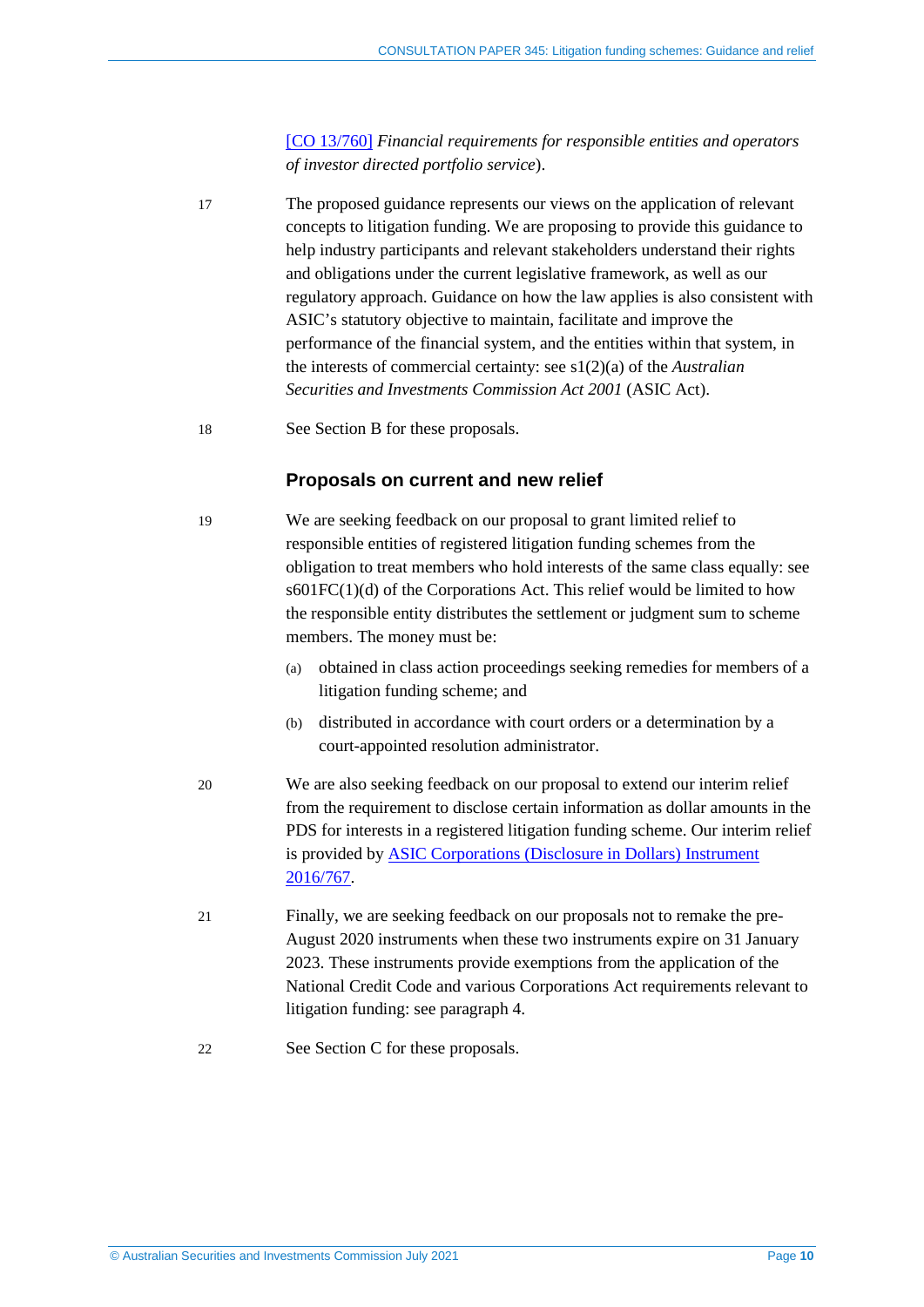## <span id="page-10-0"></span>**B Proposed guidance on how definitions apply to litigation funding schemes**

## **Key points**

This section summarises our proposed guidance on how the following definitions apply to litigating funding schemes:

- 'managed investment scheme' (see paragraphs [28–](#page-11-1)[39\)](#page-15-1);
- 'member' (see paragraphs [40–](#page-15-2)[45\)](#page-16-0); and
- 'scheme property' (see paragraphs [46–](#page-17-1)[51\)](#page-18-1).

See proposal [B1](#page-18-2) for our feedback questions and rationale.

We are also proposing to provide guidance on how the definition of 'special custody assets' applies to scheme property of litigation funding schemes: see paragraphs [54–](#page-19-1)[62](#page-20-0) and proposal [B2.](#page-21-1)

## <span id="page-10-2"></span><span id="page-10-1"></span>**Relevant Corporations Act definitions**

23 The managed investments regime and other key requirements of the Corporations Act may apply to a litigation funding scheme. This will depend on how the following definitions in s9 of the Corporations Act are understood regarding that scheme:

- (a) 'managed investment scheme';
- (b) 'member'; and
- (c) 'scheme property'.
- 24 The actual features of a particular litigation funding scheme will determine whether it constitutes a managed investment scheme, who the members of that scheme are, and what the scheme property of that scheme comprises.
- 25 However, we consider that there are generally applicable principles for determining how the Corporations Act definitions apply to a litigation funding scheme. We have set out an overview of our general approach in paragraphs [28–](#page-11-1)[51.](#page-18-1)
- 26 In developing this approach, we have considered (where relevant) the Brookfield decision. We note, however, that Brookfield concerned a 'closed' class action. All members in the class had entered into a funding agreement with the litigation funder, and the decision did not consider all definitional issues relevant to litigation funding schemes.
- 27 Throughout this consultation paper, we use the term 'general member', which is defined as a 'member of the scheme who is not the litigation funder,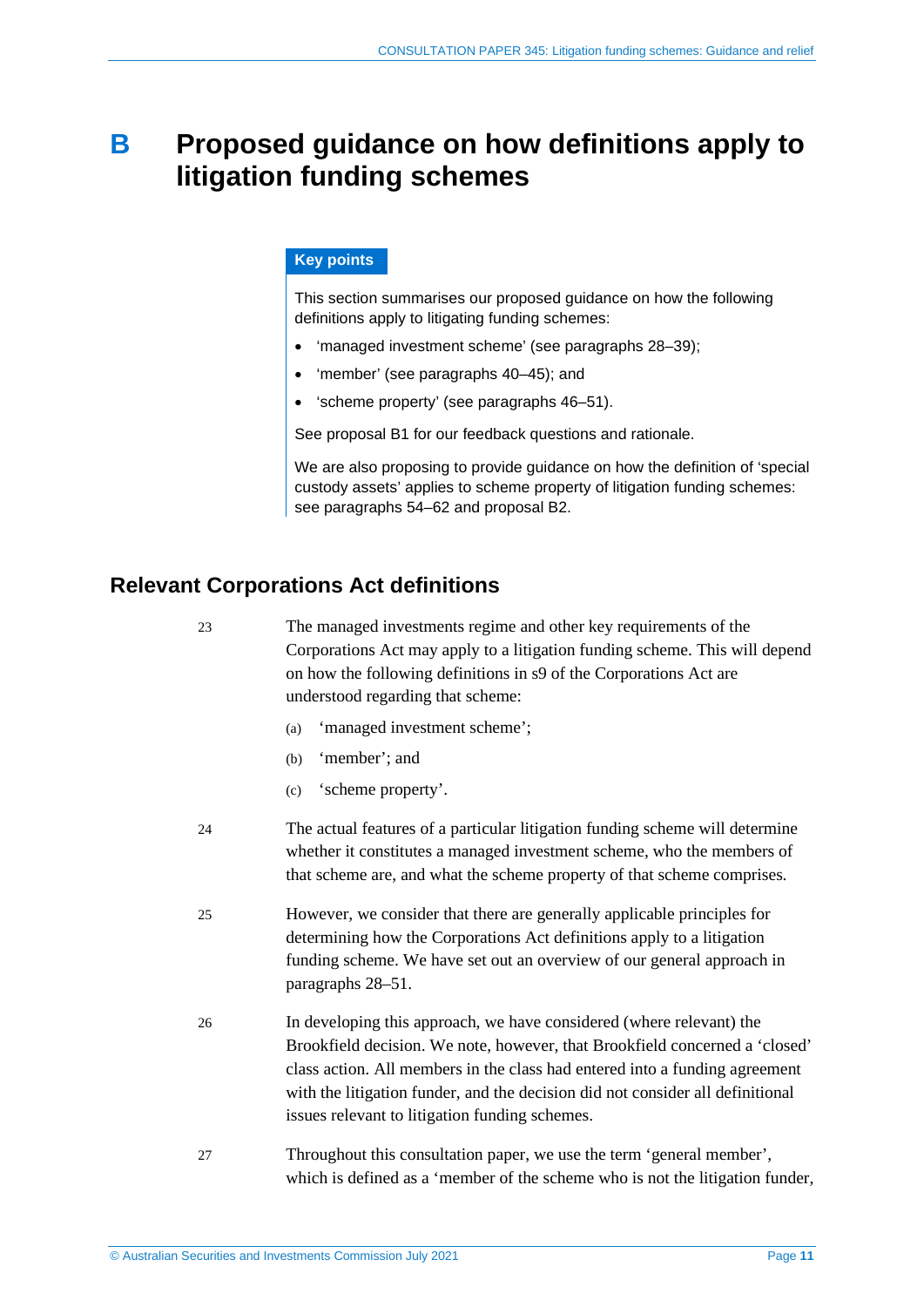or a lawyer providing services for the purposes of the scheme': see reg 7.1.04N(4) of the Corporations Regulations. We consider that 'general member' includes those persons who are pursuing remedies to which they may be entitled through the litigation funding scheme. In the context of representative proceedings or a class action that has commenced, general members include the representative member and group or class members.

Note: See [Table 1](#page-16-1) for guidance on who is a member of the litigation funding scheme before the commencement of legal proceedings.

## <span id="page-11-0"></span>**When a litigation funding scheme is a managed investment scheme**

## **Definition of 'managed investment scheme'**

28 A 'managed investment scheme' is defined in s9 of the Corporations Act as follows:

- (a) a scheme that has the following features:
	- (i) people contribute money or money's worth as consideration to acquire rights (interests) to benefits produced by the scheme (whether the rights are actual, prospective or contingent and whether they are enforceable or not);
	- (ii) any of the contributions are to be pooled, or used in a common enterprise, to produce financial benefits, or benefits consisting of rights or interests in property, for the people (the members) who hold interests in the scheme (whether as contributors to the scheme or as people who have acquired interests from holders);
	- (iii) the members do not have day-to-day control over the operation of the scheme (whether or not they have the right to be consulted or to give directions) …
- 29 Paragraphs (b)–(n) of the definition of 'managed investment scheme' specify certain types of schemes or arrangements that constitute, or do not constitute, a managed investment scheme. These categories will not typically apply to litigation funding schemes, except for arrangements constituting an 'insolvency litigation funding scheme' or 'litigation funding arrangement'. These arrangements are excluded from the definition of 'managed investment scheme' under paragraph (n) of the definition and reg 5C.11.01 of the Corporations Regulations.
- 30 A litigation funding scheme (other than an insolvency litigation funding scheme or a litigation funding arrangement) will, therefore, constitute a managed investment scheme if it satisfies all three of the elements set out in paragraphs  $(a)(i)$ – $(a)(iii)$  of the definition: see paragraph [28.](#page-11-1) We provide guidance on how a litigation funding scheme will satisfy these elements in paragraphs [31–](#page-12-0)[35.](#page-13-0)

<span id="page-11-1"></span>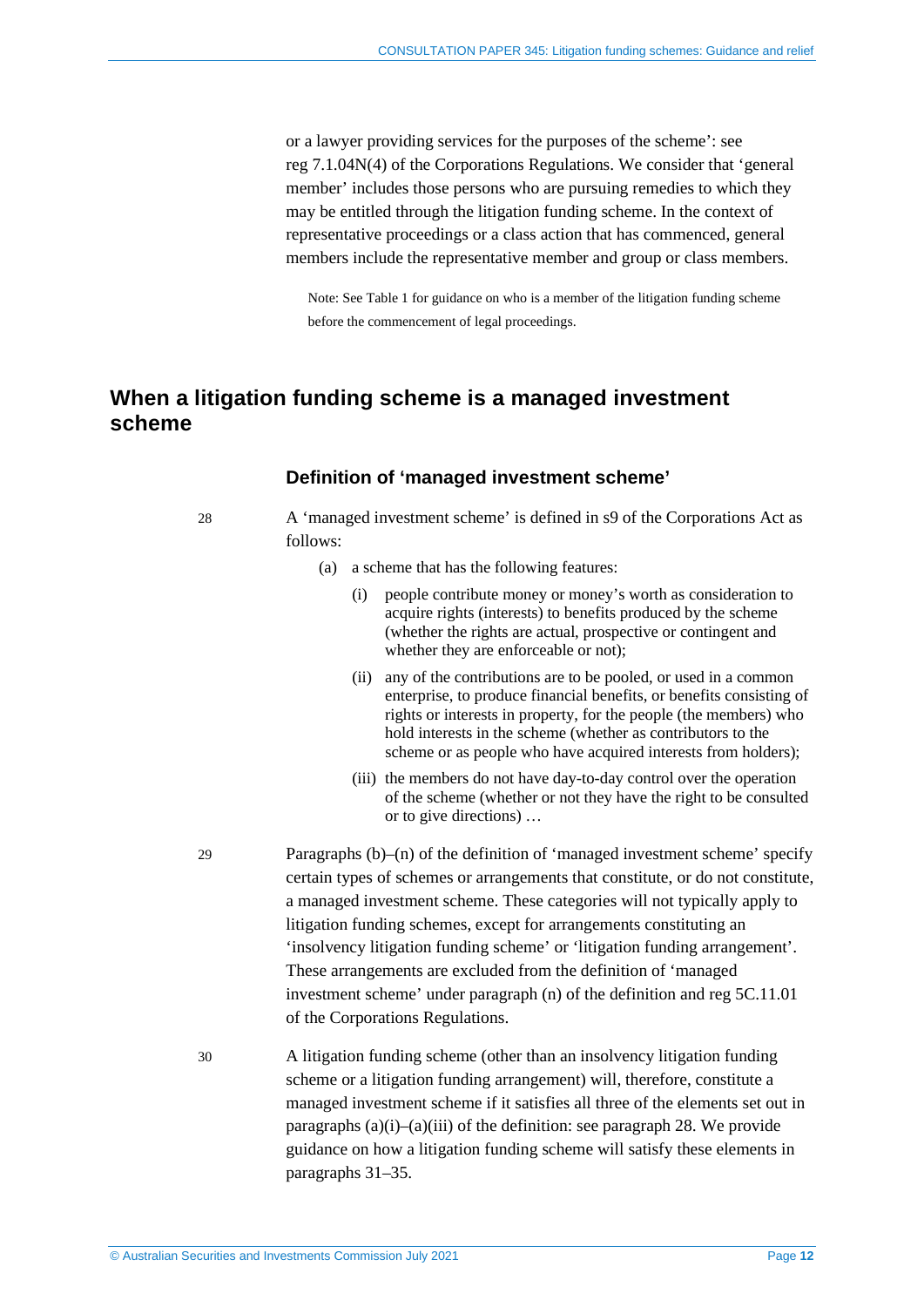#### **Contribution of money or money's worth**

- <span id="page-12-0"></span>31 The definition requires that 'people contribute money or money's worth as consideration to acquire rights to benefits produced by the scheme': see paragraph (a)(i) of the definition. We consider that:
	- (a) there must be more than one contributor, as paragraph  $(a)(i)$  requires 'people' to have made contributions;
	- (b) the respective promises given by each general member and the litigation funder when entering into a litigation funding agreement with one another constitute a relevant contribution of 'money's worth'; and
	- (c) as the requirement to 'contribute' requires a positive act, this requirement is not satisfied if a person has merely registered their interest in entering a litigation funding agreement.

Note: See paragraphs [40](#page-15-2)[–45](#page-16-0) for a discussion of who are the members of a litigation funding scheme, once a scheme has come into being.

#### **Pooling of contributions, or use of contributions in a common enterprise**

32 The definition requires contributions to be pooled or used in a common enterprise: see paragraph (a)(ii) of the definition. We consider that this requirement is satisfied for a litigation funding scheme that has all of the features set out in reg 7.1.04N(3) of the Corporations Regulations:

- (a) the dominant purpose of the scheme is for each of its general members to seek remedies to which they may be legally entitled;
- (b) the possible entitlement of each of its general members to remedies arises out of:
	- (i) the same, similar or related transactions or circumstances that give rise to a common issue of law or fact; or
	- (ii) different transactions or circumstances, but the claims of the general members can be appropriately dealt with together;
- (c) the possible entitlement of each of its general members to remedies relates to transactions or circumstances that occurred before or after the first funding agreement (dealing with any issue of interests in the scheme) is finalised;
- (d) the steps taken to seek remedies for each of its general members include a lawyer providing services in relation to:
	- (i) making a demand for payment in relation to a claim;
	- (ii) lodging a proof of debt;
	- (iii) commencing or undertaking legal proceedings;
	- (iv) investigating a potential or actual claim;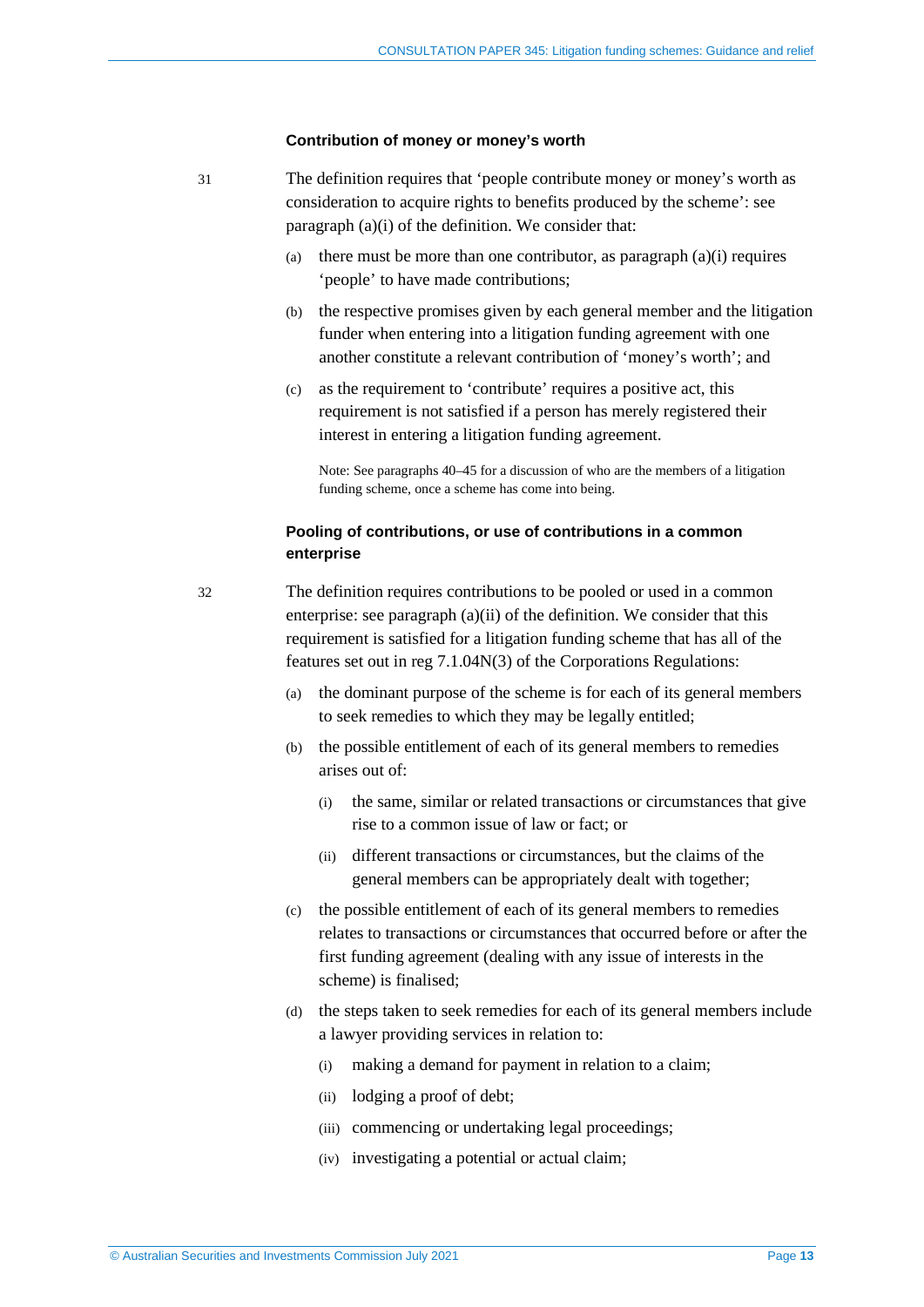- (v) negotiating a settlement of a claim; or
- (vi) administering a deed of settlement or scheme of settlement relating to a claim;
- (e) a person (the funder) provides funds, indemnities, or both under a funding agreement (including an agreement under which no fee is payable to the funder or lawyer if the scheme is not successful in seeking remedies) to enable the general members of the scheme to seek remedies; and
- (f) the funder is not a lawyer or legal practice that provides a service for which some or all of the fees, disbursements or both, are payable only on success.
- 33 This is because the members of the scheme have made their individual promises available for the purposes and benefit of the scheme, and there is a shared purpose of pursuing general members' claims successfully. This shared purpose would then benefit the scheme members, including the litigation funder.

#### **Day-to-day control of the scheme**

- <span id="page-13-1"></span>34 The definition requires that 'the members do not have day-to-day control over the operation of the scheme': see paragraph (a)(iii) of the definition. We consider that this requirement:
	- (a) *may not be satisfied* when there are only two scheme members, comprising a litigation funder and a general member who have entered into a litigation funding agreement with one another. This is because the members of the scheme would in that scenario have day-to-day control over the operation of the scheme; and
	- (b) *is satisfied* when at least one member of the scheme does not have dayto-day control over the operation of the scheme. For example, if two separate general members have each signed a litigation funding agreement with the litigation funder, so that there are three scheme members, scheme members as a whole may not have day-to-day control over the operation of the scheme.

## **Arrangements that meet the definition of 'managed investment scheme'**

- <span id="page-13-0"></span>35 We consider that the s9 definition of 'managed investment scheme' is likely to be satisfied in the following scenarios:
	- (a) a 'closed' class action where all general members have entered a litigation funding agreement with the litigation funder; and

Note: A class action is commonly described as 'closed class' if the ability to be a member of the class action is restricted to people who have retained a particular law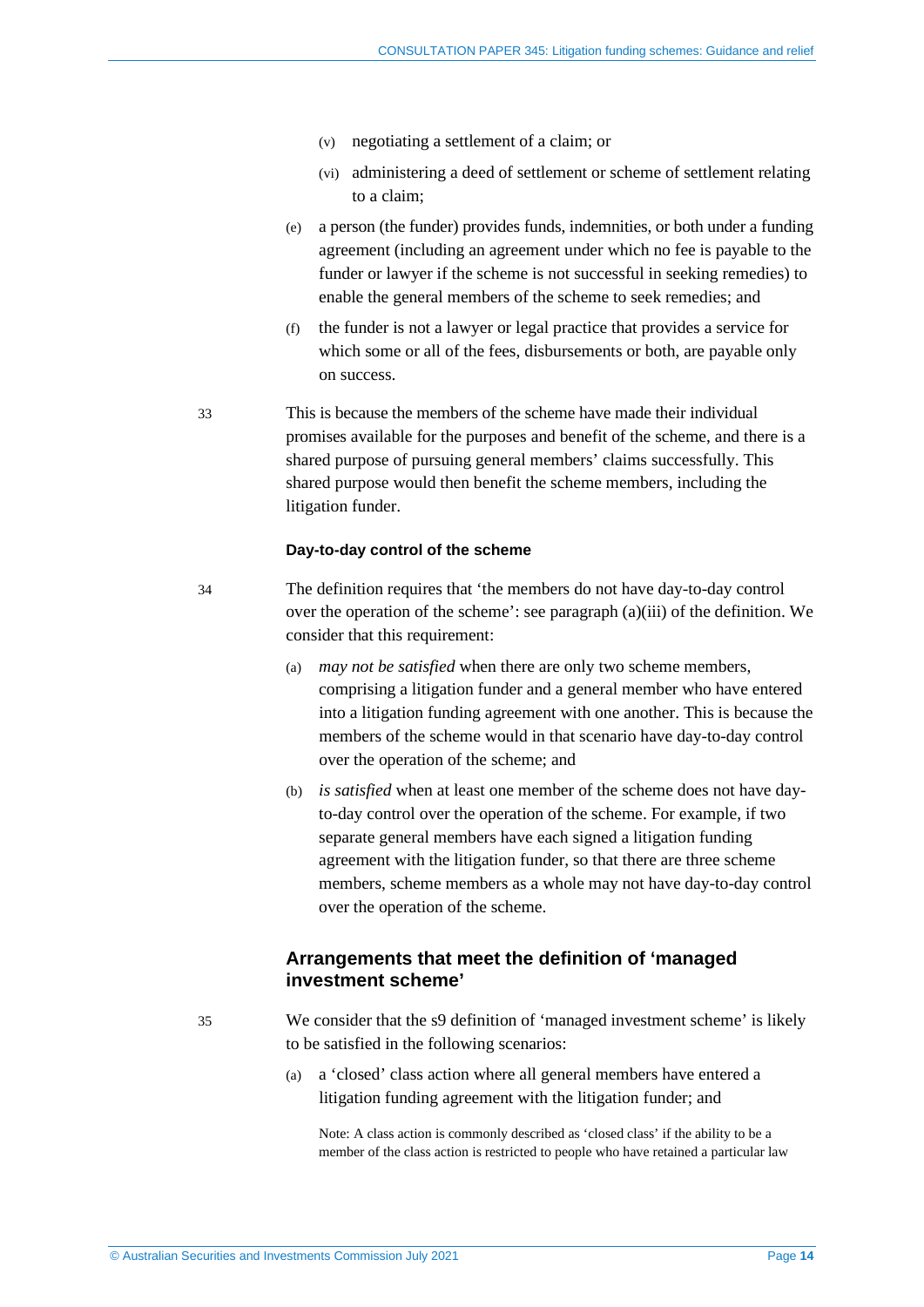firm and/or entered into an arrangement with a particular litigation funder. In contrast, an open class action is not limited in this way.

(b) an 'open' class action, or a 'closed' class action where not all general members have entered a funding agreement. However, the litigation funder and some of the general members must have made a contribution that satisfies the requirement in paragraph (a)(i) of the definition (see paragraph [31\)](#page-12-0).

#### **When a managed investment scheme commences**

- <span id="page-14-0"></span>36 We consider that a managed investment scheme generally comes into existence when the relevant contributions of money or money's worth are made (e.g. by the litigation funder and two or more general members entering into litigation funding agreements). This is only the case if the requirement in paragraph (a)(iii) of the definition (for members to not have day-to-day control) is also satisfied: see paragraph [34.](#page-13-1)
- 37 The point at which members cease to have day-to-day control will depend on the circumstances of each scheme. In our view, as a practical matter, as more general members join the scheme, they are likely to cease to have day-to-day control.
- 38 We have set out our view in the following examples.

**Example 1: A scheme with a litigation funder and one general member, when no class action has commenced**

No managed investment scheme is likely to be in existence when:

- only the litigation funder and one general member have entered a litigation funding agreement; and
- a class action seeking remedies for the general member and other persons has not yet commenced.

Although the required contributions of money or money's worth will have been made in this scenario, it is likely that the two scheme members would have day-to-day control over the operation of the scheme. Therefore, the requirement in paragraph (a)(iii) of the definition would not be satisfied.

#### **Example 2: A scheme with a litigation funder and two or more general members**

In most circumstances, a managed investment scheme would come into existence when:

- additional general members sign a litigation funding agreement with a litigation funder; and
- at least one of the general members does not have day-to-day control over the operation of the scheme.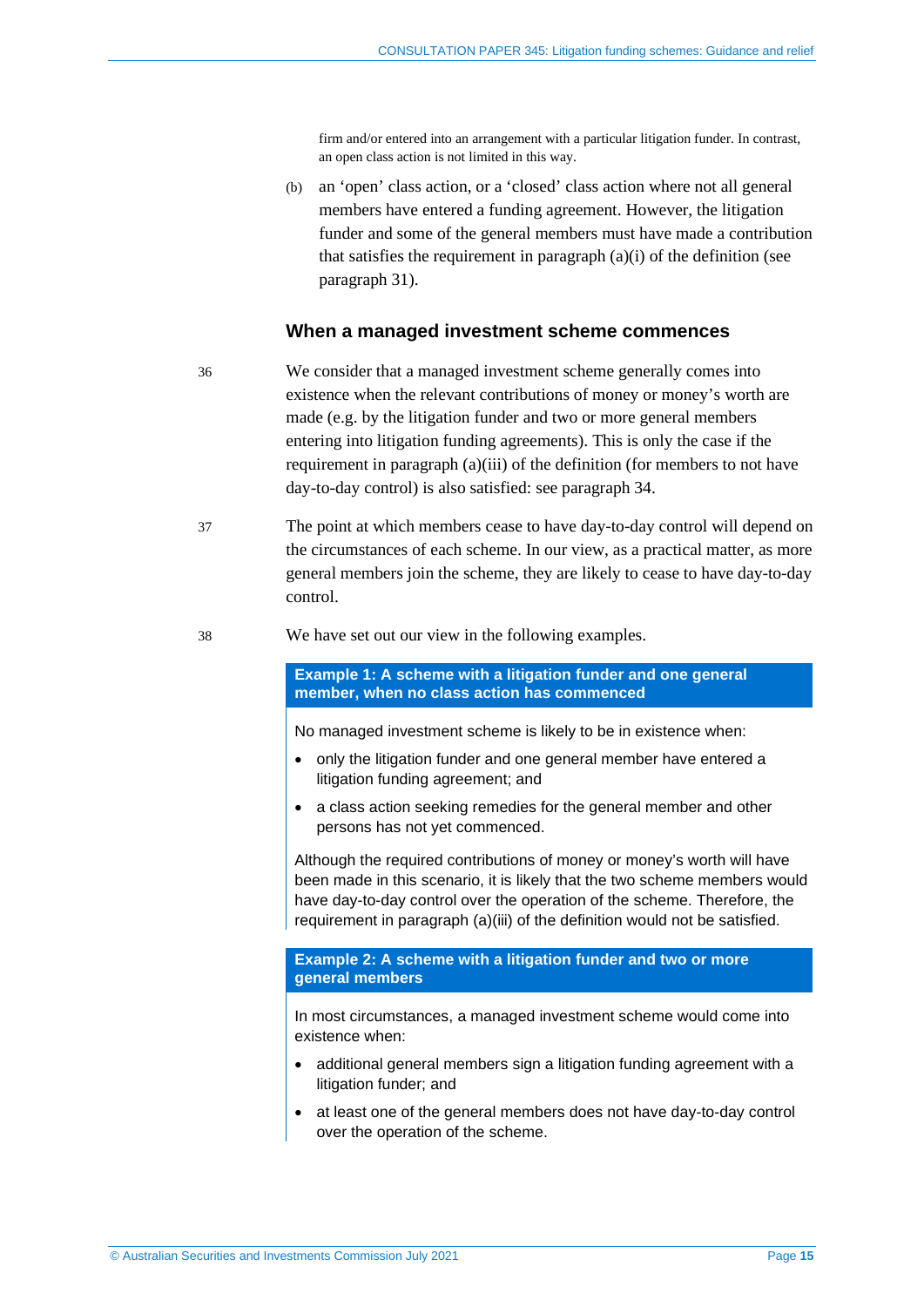<span id="page-15-3"></span>**Example 3: A scheme with a litigation funder and a general member, once the class action has commenced**

A managed investment scheme would likely come into existence when:

- a class action seeking remedies for a general member and other persons commences; and
- at the time of commencement, only the litigation funder and a single general member have entered into a funding agreement.

In this scenario, the required contributions of money or money's worth will have been made. As a class action necessarily requires a class of seven or more persons with common questions, such a class is established by virtue of the commencement of the class action. This is sufficient for all such persons to be considered members of the scheme, not all of whom could be said to have day-to-day control of the scheme.

<span id="page-15-1"></span>39 Except for the scenario set out in [Example 3,](#page-15-3) we consider that the timing of commencement of the managed investment scheme will not generally turn on the commencement of the scheme's legal proceedings.

## <span id="page-15-2"></span><span id="page-15-0"></span>**Who are the members of a managed investment scheme**

## **Definition of 'member'**

| 40 | A 'member' of a managed investment scheme is defined in s9 of the   |
|----|---------------------------------------------------------------------|
|    | Corporations Act as 'a person who holds an interest in the scheme'. |

- 41 An 'interest' in a managed investment scheme is defined in s9 to mean 'a right to benefits produced by the scheme (whether the right is actual, prospective, contingent and whether it is enforceable or not)'.
- 42 In our view, all that is necessary for a person to be a member of a managed investment scheme is that they hold some right (even if prospective, contingent and/or unenforceable in nature) to a benefit produced by the scheme. The person is a member whether or not they have themselves made a contribution of money or money's worth to the scheme.

Note: The remainder of this section assumes the scheme has commenced, which requires at least two people to have made contributions to the scheme and at least one member to be a person who does not have day-to-day control of the scheme—see paragraphs [31](#page-12-0) and [36](#page-14-0)[–39.](#page-15-1)

## **Members of a litigation funding scheme**

43 We have set out who we consider to be members of a litigation funding scheme that is a managed investment scheme in [Table 1.](#page-16-1)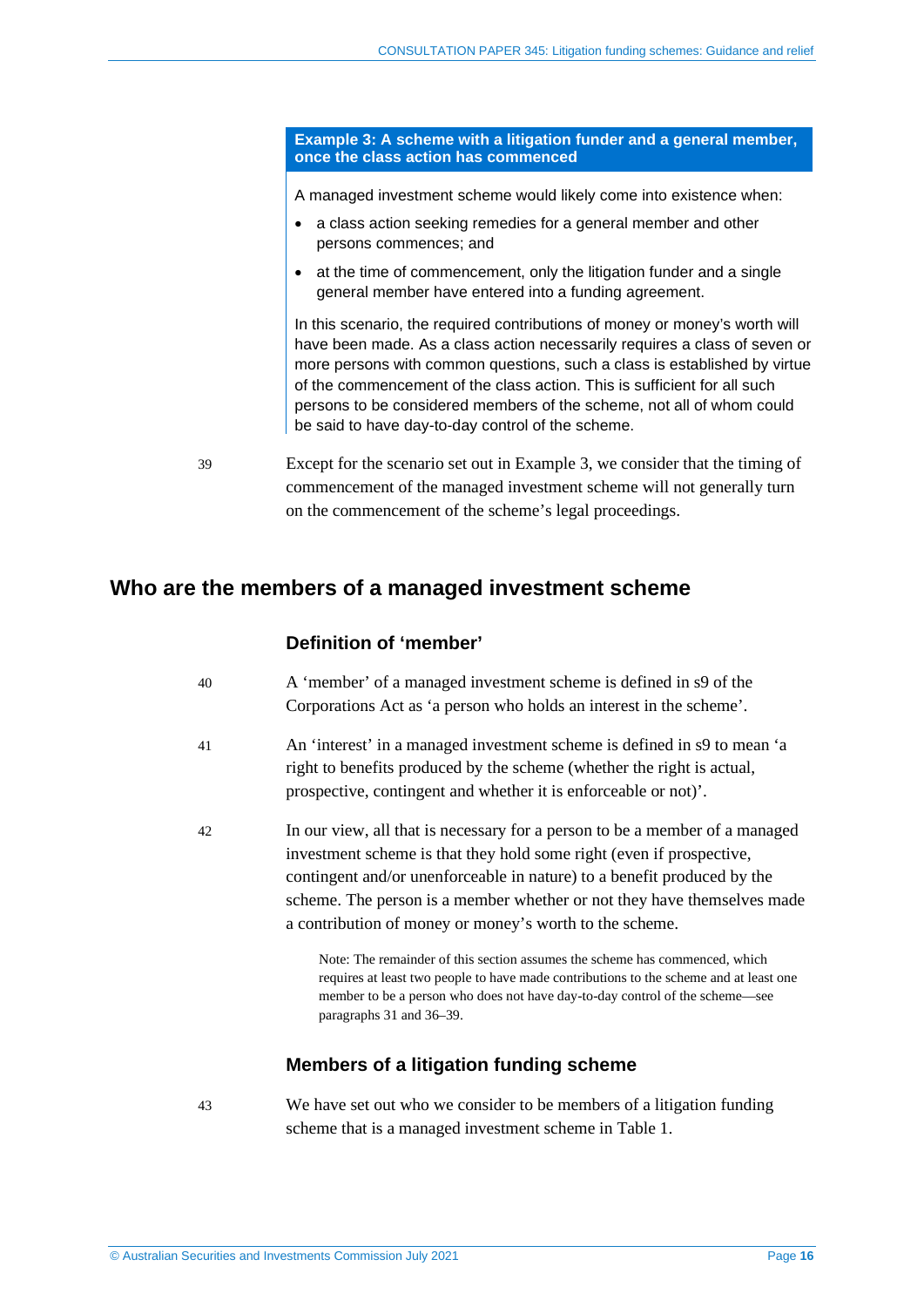| <b>Scenario</b>                                                                                                                                                                                                                | Who is a member                                                                                                                                                                                                                                                                                                                                                                                                                                                                                                                |
|--------------------------------------------------------------------------------------------------------------------------------------------------------------------------------------------------------------------------------|--------------------------------------------------------------------------------------------------------------------------------------------------------------------------------------------------------------------------------------------------------------------------------------------------------------------------------------------------------------------------------------------------------------------------------------------------------------------------------------------------------------------------------|
| The managed<br>investment scheme has<br>come into existence.<br>but the scheme's legal<br>proceedings have not<br>commenced                                                                                                    | • Litigation funder<br>• Each general member who has entered into a<br>litigation funding agreement with the funder<br>• Any person, other than a general member, who holds<br>an interest in the benefits produced by the scheme<br>(e.g. in some cases, the lawyers for the general<br>members-see paragraph 44)                                                                                                                                                                                                             |
| Only the litigation<br>funder and a single<br>general member have<br>entered into a litigation<br>funding agreement, but<br>a class action seeking<br>remedies for the<br>general member and<br>other persons has<br>commenced | • Litigation funder<br>• Each general member who has entered into a<br>litigation funding agreement with the funder<br>• Any person, other than a general member, who holds<br>an interest in the benefits produced by the scheme<br>(e.g. in some cases, the lawyers for the general<br>members—see paragraph 44)<br>• Any person that is a general member in the class<br>action (by reason of the relevant pleadings and/or<br>court rules) but who have not entered into a litigation<br>funding agreement with the funder |

#### <span id="page-16-1"></span>**Table 1: Members of a litigation funding scheme that is a managed investment scheme**

<span id="page-16-2"></span>44 In some circumstances, the lawyers representing the general members of the scheme will have a right to the benefits produced by the scheme. This right will mean they are a member of the scheme. We consider that the lawyers:

- (a) will be a member of the scheme if they have agreed to defer payment of part or all of their professional fees in return for an increased amount (or uplift). This amount is to be paid when a settlement sum or judgment award is obtained in the scheme's legal proceedings; and
- (b) will not be a member of the scheme if the amount of their professional fees and their right to receive such fees do not depend on the outcome of the scheme's legal proceedings.

<span id="page-16-0"></span>45 We do not consider that an insurer providing 'after the event' insurance would be a scheme member. 'After the event' insurance indemnifies the scheme against an adverse costs order being made in the scheme's legal proceedings. In our view, such insurance arrangements are too far removed from the scheme for the premium to be characterised as the insurer receiving a benefit 'produced by' the scheme.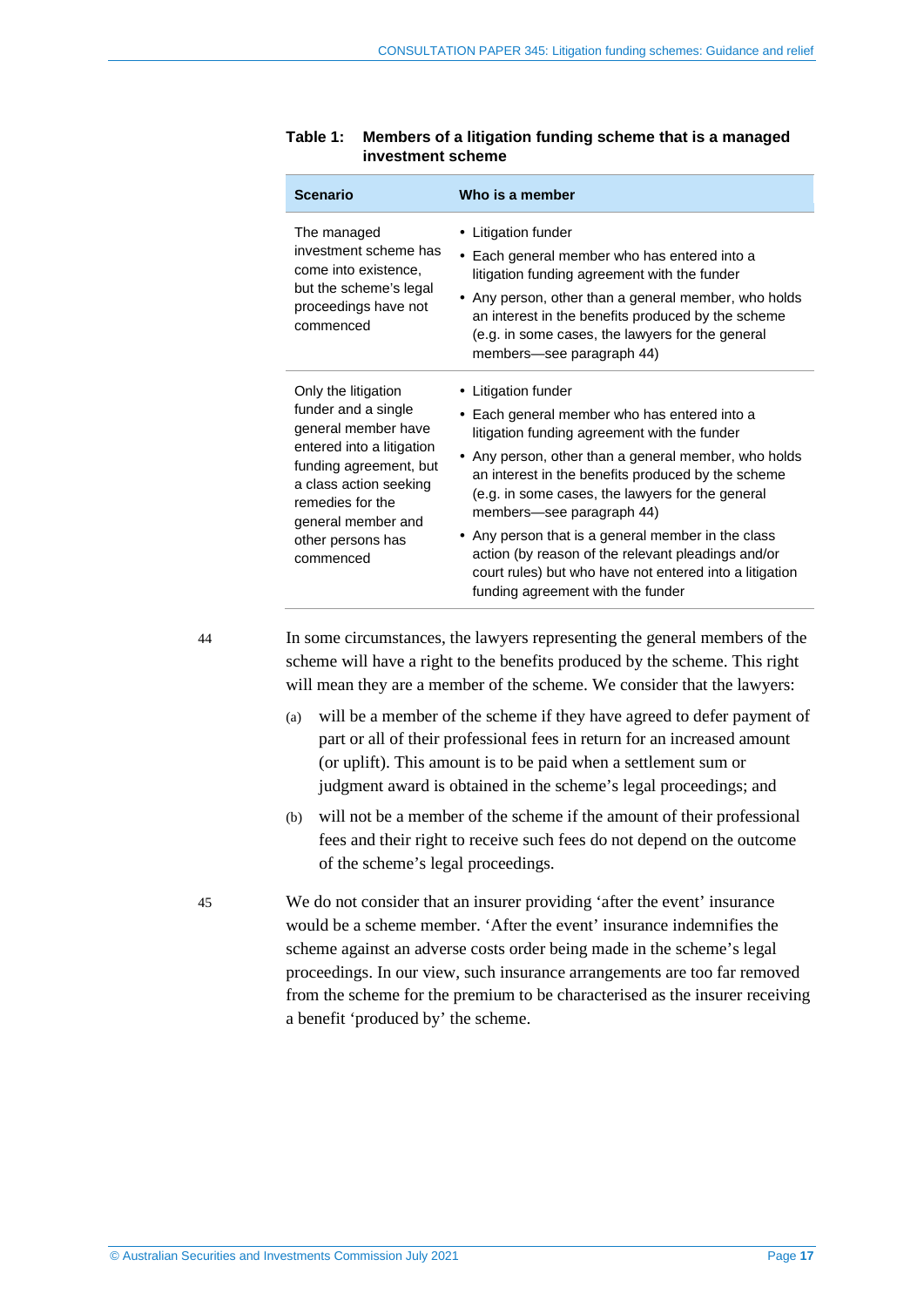## <span id="page-17-1"></span><span id="page-17-0"></span>**What is the scheme property of a managed investment scheme**

## **Definition of 'scheme property'**

46 'Scheme property' of a registered managed investment scheme is defined in s9 of the Corporations Act to mean:

- (a) contributions of money or money's worth to the scheme; and
- (b) money that forms part of the scheme property under provisions of this Act or the ASIC Act; and
- (c) money borrowed or raised by the responsible entity for the purposes of the scheme; and
- (d) property acquired, directly or indirectly, with, or with the proceeds of, contributions or money referred to in paragraph (a), (b) or (c); and
- (e) income and property derived, directly or indirectly, from contributions, money or property referred to in paragraph (a), (b), (c) or (d).

47 'Property' is defined in s9 to mean 'any legal or equitable estate or interest (whether present or future and whether vested or contingent) in real or personal property of any description and includes a thing in action'.

## **Scheme property of a registered litigation funding scheme**

- 48 The s9 definition of 'scheme property' is broad, particularly in light of paragraph (e) of the definition.
- <span id="page-17-5"></span><span id="page-17-4"></span><span id="page-17-3"></span><span id="page-17-2"></span>49 Accordingly, we consider that the scheme property of a registered litigation funding scheme will include all of the following:
	- (a) any settlement sum or judgment award obtained in the scheme's legal proceedings (resolution sum);
	- (b) promises by scheme members to pay a certain portion of any resolution sum to a litigation funder or lawyer;
	- (c) promises by the litigation funder to pay the costs associated with conducting the scheme's legal proceedings. This includes promises to indemnify the lead plaintiff against any adverse costs order made in the proceeding;
	- (d) promises by the lawyer to conduct the case partly or wholly on a conditional costs or contingency costs basis;
	- (e) promises by an insurer, to provide indemnification against any adverse costs order made in the scheme's legal proceedings. The promise must be made under an insurance arrangement with the litigation funder, the lawyers, or any general member of the scheme; and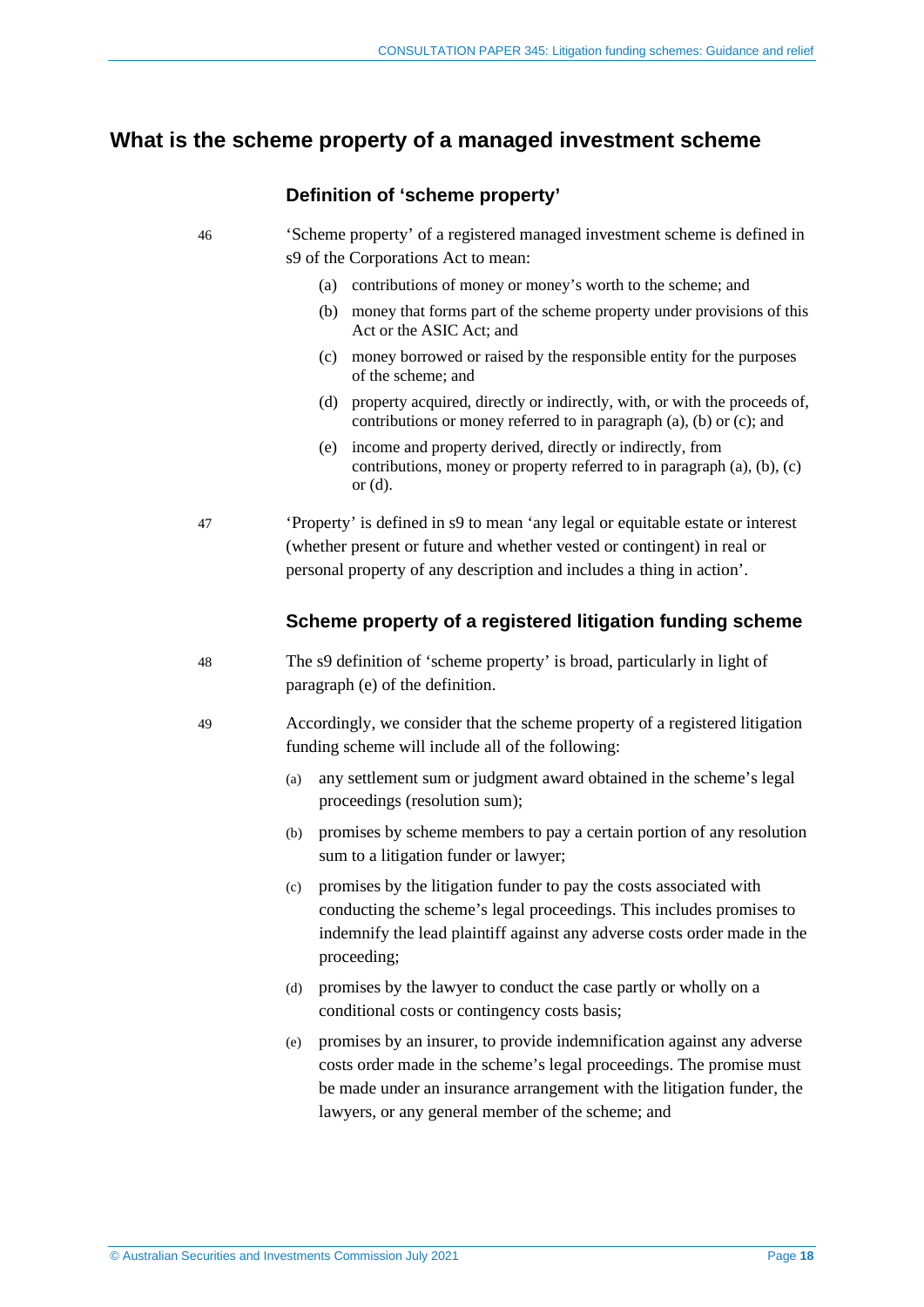- (f) any float or running account created for the purpose of the scheme, into which the litigation funder or others puts funds to be used for costs during the life of the scheme.
- <span id="page-18-3"></span>50 We do not consider it necessary for the resolution sum to have been paid, or to have been received into any particular account, for the 'scheme property' definition to be satisfied. It is sufficient that the entitlement to the resolution sum has arisen.
- <span id="page-18-1"></span>51 However, we do not consider that any of the individual claims or choses in action of the general members of the scheme (i.e. their right to sue the defendant) pursued through the scheme's legal proceedings would constitute 'scheme property'. Our view is that, although members have contributed money's worth to the scheme by their promises to share the proceeds of any resolution sum, this does not necessarily involve the provision of the individual choses in action to the scheme. Those choses in action are retained by each individual general member of the scheme.

## <span id="page-18-2"></span><span id="page-18-0"></span>**Our proposal for guidance on how definitions apply to litigation funding schemes**

#### **Proposal**

- **B1** We propose to update RG 248 to provide guidance on how we apply the following definitions to litigation funding scheme:
	- (a) 'managed investment scheme';
	- (b) 'member'; and
	- (c) 'scheme property'.

Note: These definitions are set out in s9 of the Corporations Act

Our guidance in RG 248 will be consistent with the summary guidance in paragraphs [23–](#page-10-2)[51.](#page-18-1)

#### *Your feedback*

- B1Q1 Do you agree we should provide guidance on how the 'managed investment scheme', 'member' and 'scheme property' definitions apply to litigation funding schemes?
- B1Q2 Do you agree that we should include our proposed guidance in an update to RG 248 or elsewhere? Please give reasons.
- B1Q3 Do you agree with our guidance on the definitions of 'managed investment scheme', 'member' and 'scheme property' to litigation funding schemes? If not, why not? Please provide specifics of any changes you consider should be made.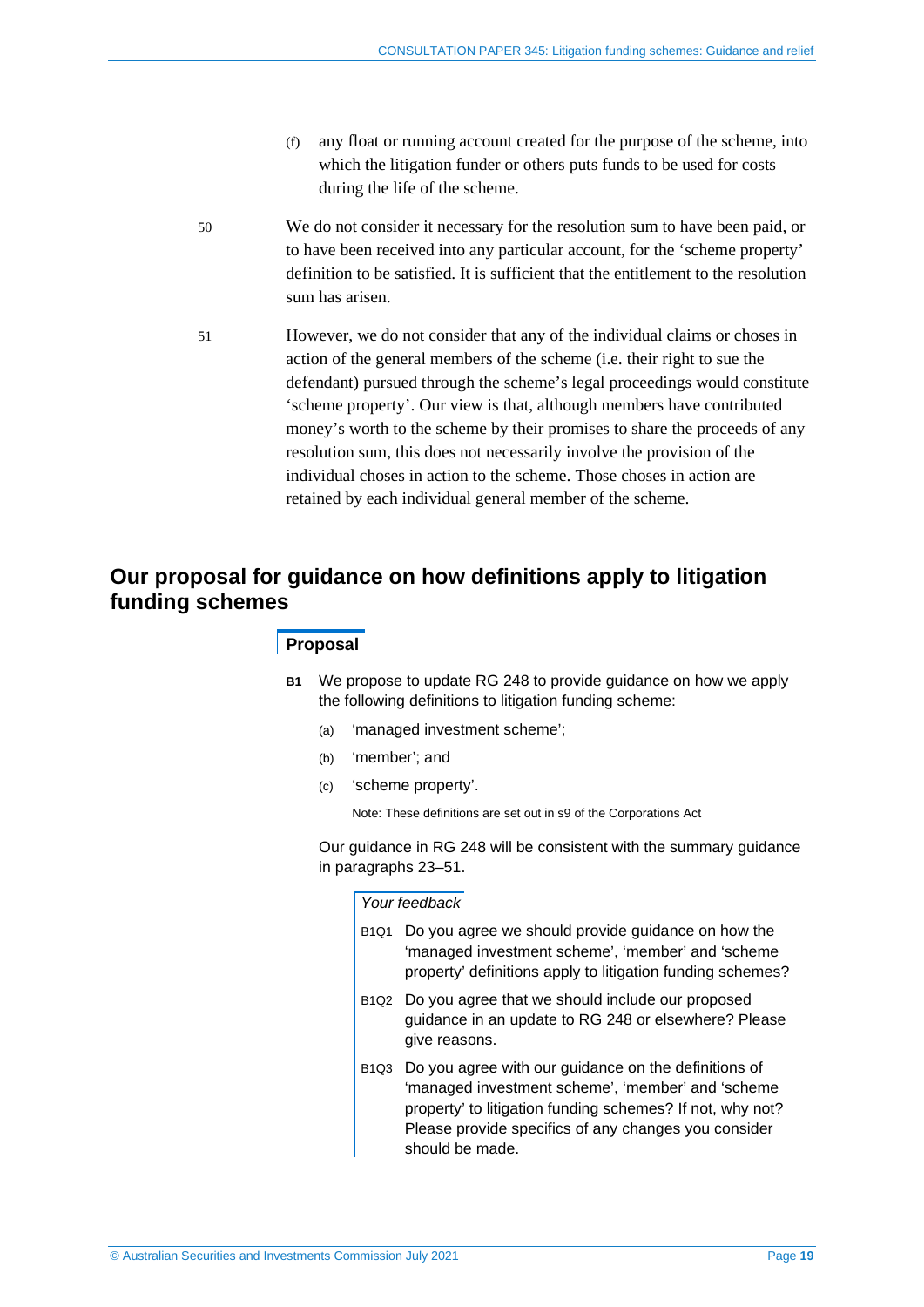- B1Q4 Is further detail or clarification needed about how the relevant definitions apply? If so, please provide specifics of the additional information you consider should be provided.
- B1Q5 Are there other issues relating to definitions or interpretations of definitions, relevant to litigation funding schemes, on which you consider that guidance is necessary? If so, please provide specifics of the additional issues you consider should be addressed.

## **Rationale**

52 The proposed guidance seeks to help industry participants, recipients of litigation funding and other stakeholders. It aims to help them understand their rights and obligations under the current legislative framework applicable to litigation funding schemes. It will do this by providing clarity about how the Corporations Act definitions of 'managed investment scheme', 'member' and 'scheme property' apply to litigation funding schemes.

53 We consider that providing guidance on how the law applies is consistent with ASIC's statutory objective to maintain, facilitate and improve the performance of the financial system, and the entities within that system, in the interests of commercial certainty: see  $s1(2)(a)$  of the ASIC Act.

## <span id="page-19-0"></span>**Applying the definition of 'special custody assets' to litigation funding schemes**

## **Definition of 'special custody assets'**

<span id="page-19-1"></span>

| 54 | 'Special custody assets' are defined in notional s912AA(11) of the                                                                                                                                                                                                                                            |
|----|---------------------------------------------------------------------------------------------------------------------------------------------------------------------------------------------------------------------------------------------------------------------------------------------------------------|
|    | Corporations Act (as inserted by $[CO 13/760]$ ). Whether the scheme                                                                                                                                                                                                                                          |
|    | property of a litigation funding scheme constitutes 'special custody assets' is                                                                                                                                                                                                                               |
|    | relevant to determining which net tangible asset requirements apply to the                                                                                                                                                                                                                                    |
|    | AFS licensee that operates the managed investment scheme as a responsible                                                                                                                                                                                                                                     |
|    | entity under notional $s912AA(4)$ –(5) of the Corporations Act.                                                                                                                                                                                                                                               |
| 55 | We have set out what we consider to be included in the definition of 'scheme<br>property' at paragraph 49.                                                                                                                                                                                                    |
| 56 | Paragraph (d) of the definition of 'special custody assets' at notional<br>$s912AA(11)$ includes:                                                                                                                                                                                                             |
|    | cash held for up to 3 months in an account with an Australian ADI styled as<br>a trust account that is audited at least once every 6 months by a registered<br>company auditor where the auditor's report states that in the auditor's<br>opinion the account has been operated in accordance with the trust: |
|    | pending payment to members of the scheme; or<br>(i)                                                                                                                                                                                                                                                           |
|    |                                                                                                                                                                                                                                                                                                               |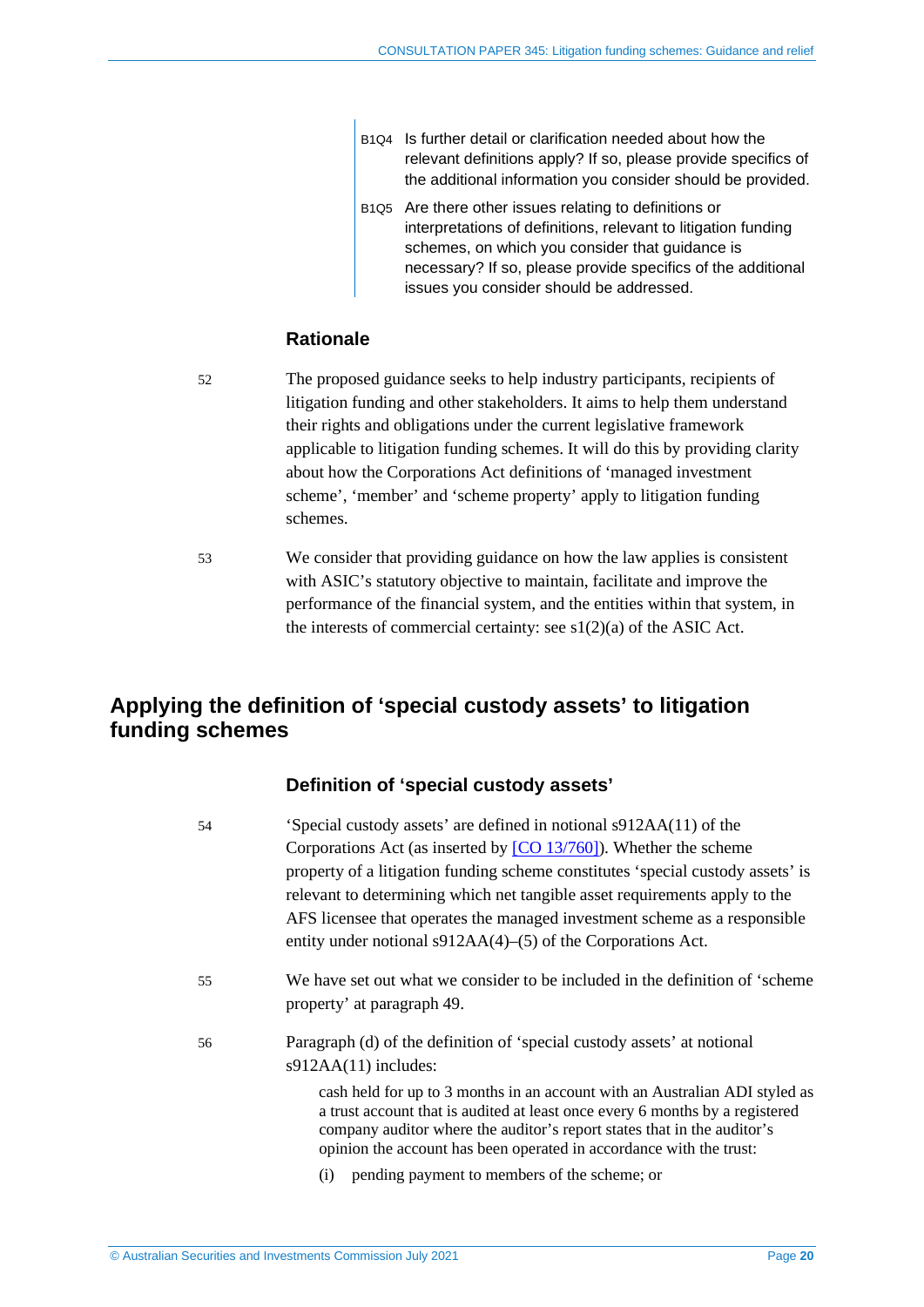- (ii) to meet expected expenses (not including investments) over a 3 month period; …
- 57 The definition of 'special custody assets' at notional s912AA(11) also includes the following:
	- (a) contractual, lease or licence rights that are not assignable except with the consent of the member or client, or that it would not be reasonably practicable to assign. This also includes any documents evidencing those contractual, lease or licence rights (see paragraph (e) of the definition);
	- (b) any chose in action that is:
		- (i) not a financial product; and
		- (ii) not reasonably practicable to assign other than to the relevant member or members of the scheme or clients of the investor directed portfolio service (IDPS) (as applicable), or together with other property that is covered by any of the other categories of special custody assets in paragraphs (a)–(m) of the definition (see paragraph (n) of the definition).

## **Scheme property that does not constitute 'special custody assets'**

- <span id="page-20-1"></span>58 We consider that a litigation funding scheme's resolution sum described in paragraph [49\(a\)](#page-17-3) does not constitute 'special custody assets'.
- 59 Our understanding is that, even in circumstances where the resolution sum is paid into a trust account, its distribution to scheme members is often not concluded within three months of the sum being received into the account. For this reason, we consider that the resolution sum would not meet the notional s912AA(11)(d) definition. We also do not consider that any other aspect of the notional s912AA(11) definition of 'special custody assets' would apply to a resolution sum.
- 60 We consider that the float or running account described in paragraph [49\(f\)](#page-18-3) also does not constitute 'special custody assets'.

## **Scheme property that does constitute 'special custody assets'**

- 61 We consider that the scheme property of a litigation funding scheme described in paragraph [49\(b\)](#page-17-4)[–49\(e\)](#page-17-5) do constitute 'special custody assets'. This is because they are in the nature of contractual rights that meet the notional s912AA(11)(e) definition.
- <span id="page-20-0"></span>62 We consider that the individual choses in action of the general members of the litigation funding scheme pursued through the scheme's legal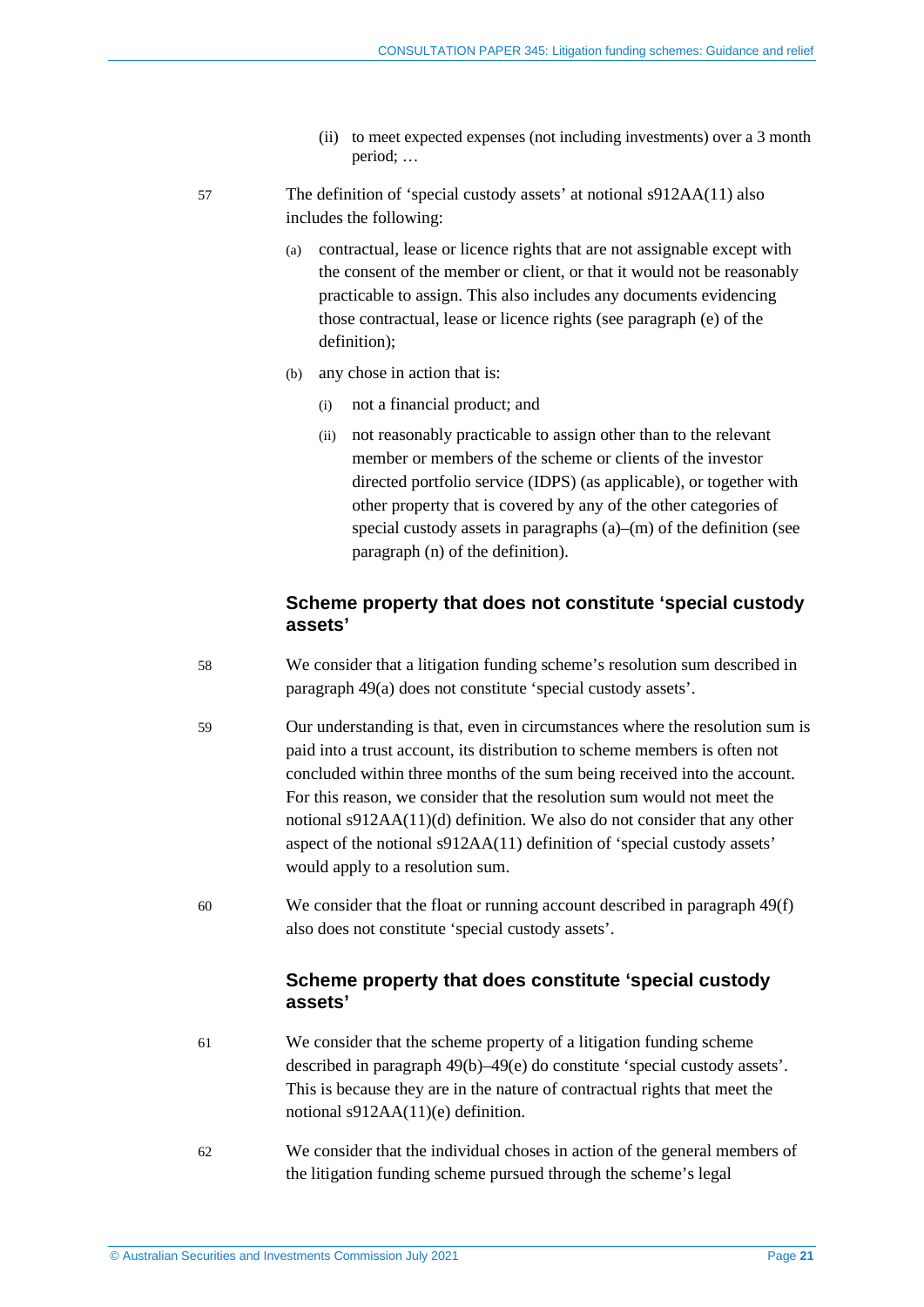proceedings are not scheme property: see paragraph [51.](#page-18-1) On this basis, such choses in action do not constitute 'special custody assets'. However, the 'right to proceeds' assigned to a responsible entity to hold on behalf of members are a type of chose in action that would be a 'special custody asset' under notional  $s912AA(11)(n)$ , but only if the rights are held by the responsible entity and are not assignable.

## <span id="page-21-1"></span><span id="page-21-0"></span>**Our proposal for guidance on 'special custody assets'**

## **Proposal**

**B2** We propose to update [Regulatory](https://asic.gov.au/regulatory-resources/find-a-document/regulatory-guides/rg-166-licensing-financial-requirements/) Guide 166 *Licensing: Financial requirements* (RG 166) to provide guidance on how the 'special custody assets' definition in notional s912AA(11) of the Corporations Act applies to litigation funding schemes.

Our guidance in RG 166 will be consistent with the summary guidance in paragraphs [58–](#page-20-1)[62.](#page-20-0)

*Your feedback*

B2Q1 Do you agree with our guidance on the application of the definition of 'special custody assets' to scheme property of litigation funding schemes? If not, why not?

## **Rationale**

63 The proposed guidance seeks to reduce uncertainty for industry participants and other stakeholders. It will also help responsible entities of litigation funding schemes understand their financial requirements under the AFS licensing regime and how the definition of 'special custody assets' applies to scheme property of litigation funding schemes.

64 We consider that providing guidance on how the definition of 'special custody assets' applies to scheme property of litigation funding schemes is consistent with ASIC's statutory objective to maintain, facilitate and improve the performance of the financial system, and the entities within that system, in the interests of commercial certainty: see s1(2)(a) of the ASIC Act.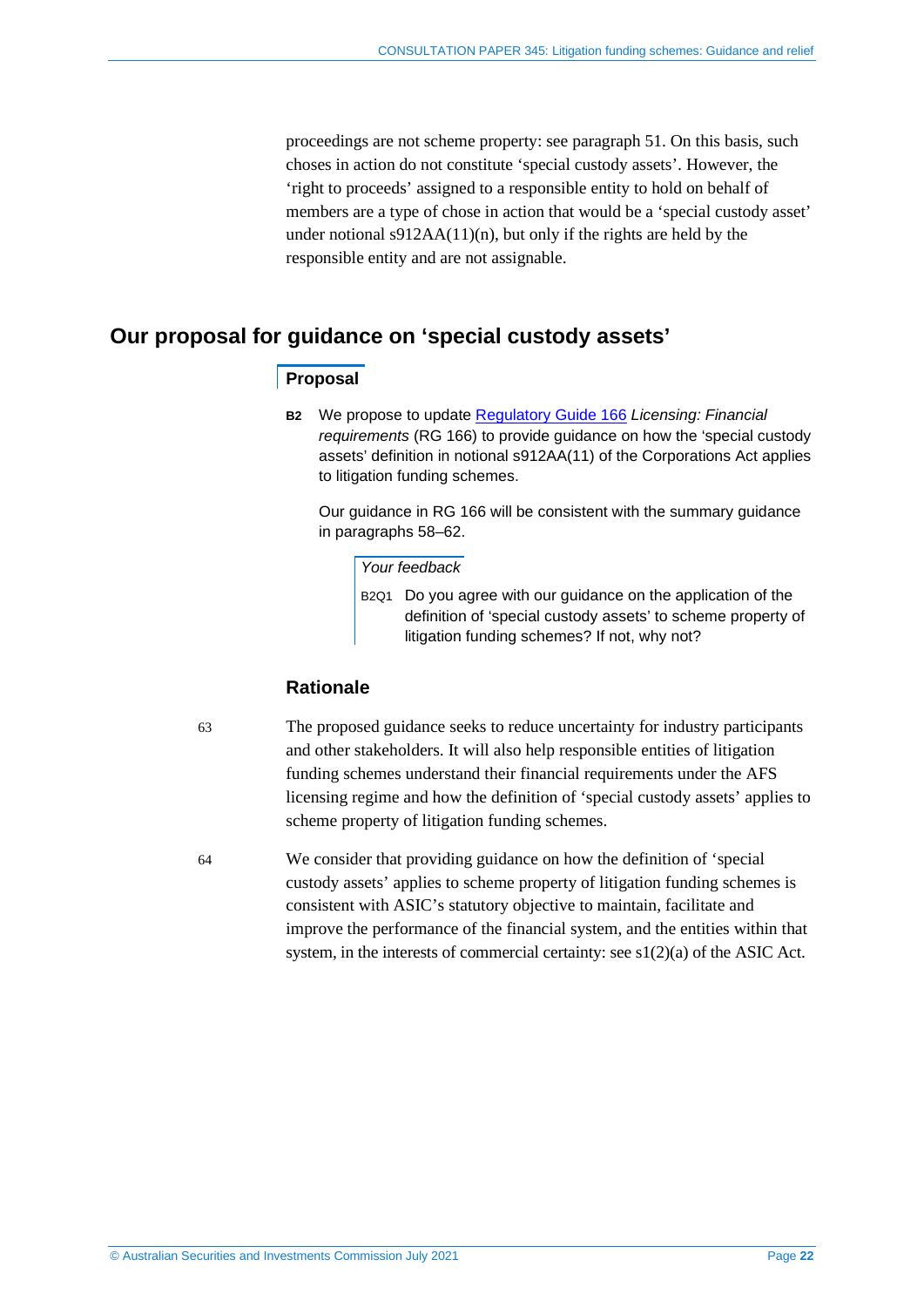## <span id="page-22-0"></span>**C Proposals about relief for litigation funding schemes**

## **Key points**

We are proposing to grant relief to responsible entities of registered litigation funding schemes from the equal treatment duty. This relief would be limited to the distribution of a resolution sum to general members of litigation funding schemes: see proposal [C1.](#page-23-1)

We have granted interim relief from the dollar disclosure requirements for PDSs for interests in a registered litigation funding scheme under [ASIC](https://www.legislation.gov.au/Details/F2021C00453) [Corporations](https://www.legislation.gov.au/Details/F2021C00453) (Disclosure in Dollars) Instrument 2016/767. We are proposing to extend the relief under the instrument, which is currently due to expire on 28 April 2022, until 22 August 2025: see proposal [C2.](#page-28-1)

We have previously provided relief:

- to litigation funding arrangements and proof of debt arrangements from the National Credit Code (see ASIC Credit (Litigation [Funding—](https://www.legislation.gov.au/current/F2020L00035) Exclusion) [Instrument](https://www.legislation.gov.au/current/F2020L00035) 2020/37); and
- to conditional costs schemes from the managed investments, AFS licensing, product disclosure and anti-hawking requirements (see [ASIC](https://www.legislation.gov.au/Details/F2020L00034) [Corporations](https://www.legislation.gov.au/Details/F2020L00034) (Conditional Costs Schemes) Instrument 2020/38).

We are proposing not to remake these two instruments when they expire on 31 January 2023: see proposals [C3–](#page-32-1)[C4.](#page-32-2)

## <span id="page-22-1"></span>**Relief from the equal treatment duty**

65 Chapter 5C of the Corporations Act imposes duties on responsible entities of registered schemes, including registered litigation funding schemes. Relevantly, the 'equal treatment duty' provides that in exercising its powers and carrying out its duties, the responsible entity of a registered scheme must treat the members who hold interests of the same class equally: see s601FC(1)(d).

## **Resolution sums**

66 Where the scheme's legal proceeding takes the form of a class action, a resolution sum can be obtained by:

- (a) judgment, where the court decides the outcome of the proceedings; or
- (b) a settlement reached between the parties, which the court will be required to consider and approve.
- 67 In the event of a settlement in a class action, we understand that a court will typically appoint a resolution administrator to distribute the resolution sum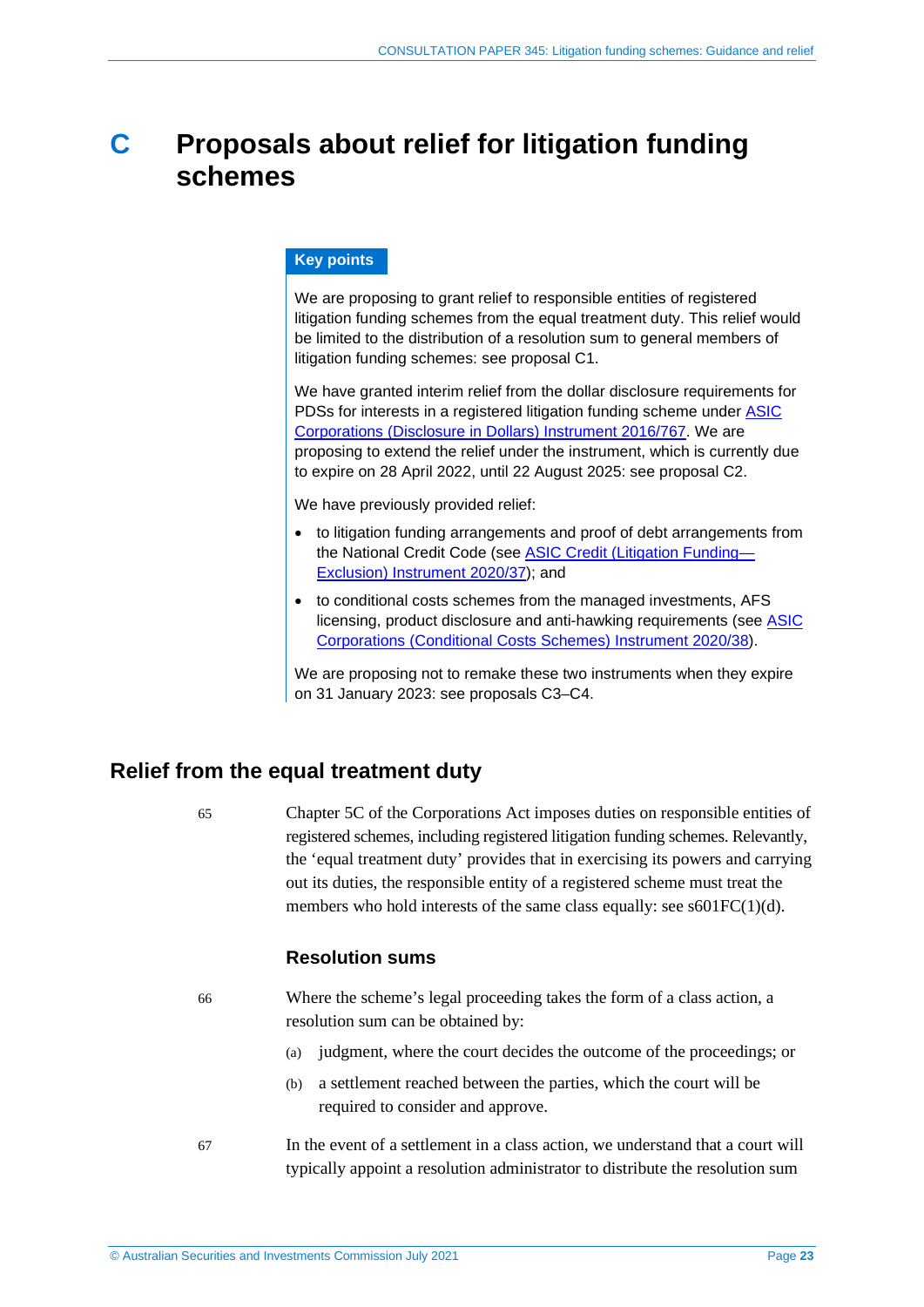in accordance with the court's orders. The resolution administrator is usually the lead plaintiff's lawyer. This generally requires the administrator to assess or calculate each general member's entitlement to a portion of the resolution sum. This calculation is based on the member's compensable loss, determined by particular criteria arising from the circumstances of their individual legal claim.

- 68 A large range of possible factors may be taken into account in determining member entitlements when distributing a resolution sum. For example, the circumstances giving rise to the class action, as well as a general member's individual circumstances may be taken into account. In most cases, each general member will be assessed as being entitled to a different dollar amount to other general members.
- 69 The scheme's legal proceeding can also take the form of a multi-claimant action that is not a class action. This may similarly be resolved by judgment or settlement. However, unlike class actions, settlements of multi-claimant actions do not typically require court approval. The payment and distribution of the resolution sum may not be the subject of court orders unless such orders are sought by a party to the proceeding.

## **Application of the equal treatment duty to distribution of a resolution sum**

- 70 The interests held in a litigation funding scheme may be divided into different classes of interests.
- 71 A resolution sum forms part of the scheme property of a litigation funding scheme. A responsible entity must ensure that, when distributing the resolution sum to general members of the scheme, it complies with the equal treatment duty.
- 72 The legal position as to the application of the equal treatment duty in this distribution context is not settled. In the absence of relief, we are aware that there are different interpretations of this duty. Some stakeholders understand the equal treatment duty to mandate that the resolution sum be distributed equally (in dollar terms) among general members of the scheme.

## <span id="page-23-1"></span><span id="page-23-0"></span>**Our proposal to grant equal treatment relief**

## **Proposal**

**C1** We propose to grant industry-wide relief from the equal treatment duty to responsible entities of registered litigation funding schemes. This relief will be limited to enabling the distribution of a resolution sum obtained in a class action seeking remedies for scheme members to the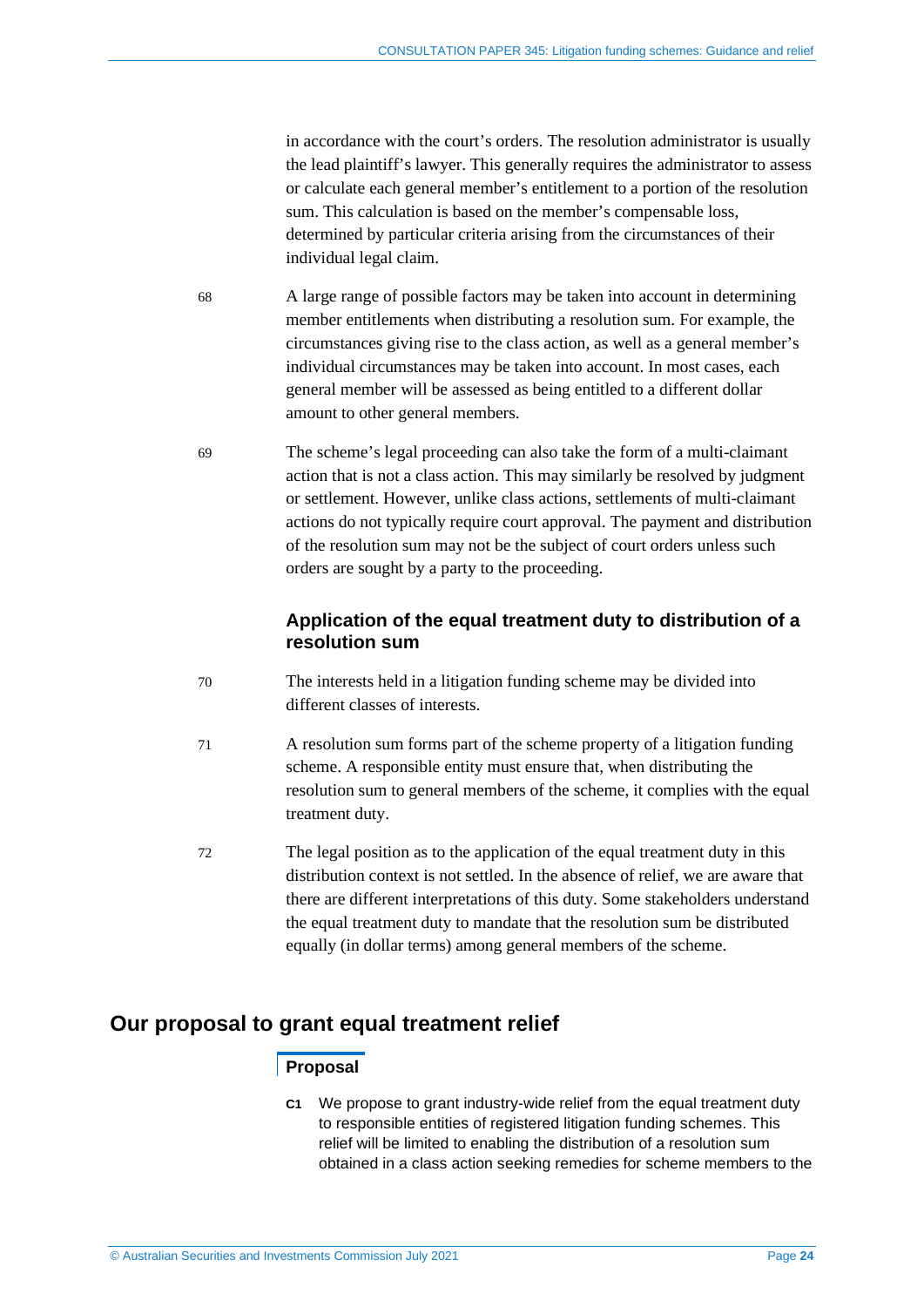general members of the scheme. The resolution sum must be distributed in accordance with:

- (a) court orders or a determination by a court-appointed resolution administrator; and
- (b) the scheme constitution.

The proposed relief will expire on 22 August 2025.

#### *Your feedback*

- C1Q1 Do you agree with the proposed relief? If not, why not?
- C1Q2 Do you foresee any difficulties arising from the proposed condition that the distribution of the resolution sum must be in accordance with court orders or a determination by a court-appointed resolution administrator? If so, please provide specifics of the nature of any such difficulties, and how frequently these difficulties are likely to arise.
- C1Q3 Is there a need for relief from the equal treatment duty (in relation to the distribution of a resolution sum) for responsible entities of registered litigation funding schemes that relate to multi-claimant actions that do not take the form of a class action? If so, please provide details of:
	- (a) the matters giving rise to a need for relief; and
	- (b) the nature of the conditions which would be appropriate to attach to the relief.
- C1Q4 Do you consider any other related relief may be required? If so, please provide specifics of the nature of the relief and the reasons why the relief is required.

## **Rationale**

#### **Reasons for proposed relief**

73 The general members of a litigation funding scheme may hold interests in the same class in the scheme. However, each general member's individual legal claim, pursued through the class action, underlies their respective interests in the scheme. The value of that legal claim will, in most circumstances, vary from member to member. The amount to be distributed to each general member from any resolution sum obtained in the class action may quite properly be informed by various factors that are individual to each member. These factors include the circumstances of the member's legal claim.

74 There is no settled legal position as to the application of the equal treatment duty in the context of a resolution sum distribution. Given this context of legal uncertainty, the proposed relief ensures that the equal treatment duty does not mandate equal distributions of a resolution sum to general members of a registered litigation funding scheme. The proposed relief also seeks to prevent the duty from unduly restricting the factors that responsible entities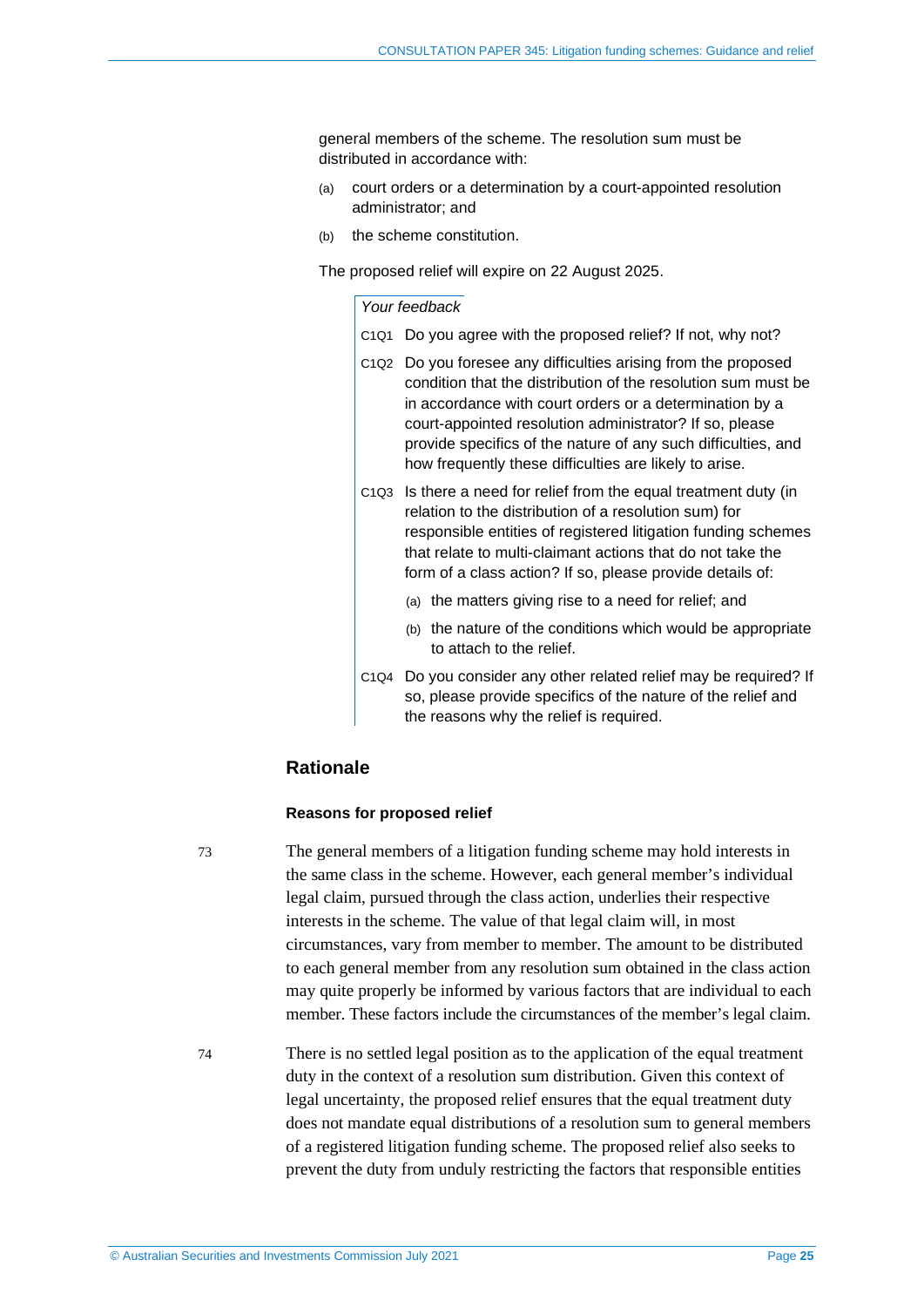can take into account when making such distributions. This will provide certainty to both scheme members and responsible entities.

- 75 The proposed relief is also consistent with our existing approach to the equal treatment duty. We have granted relief from the duty when we considered that the characteristics of scheme members warranted differential treatment: see, for example, ASIC [Corporations](https://www.legislation.gov.au/Details/F2020L01069) (Hardship Withdrawals Relief) [Instrument](https://www.legislation.gov.au/Details/F2020L01069) 2020/778 and ASIC [Corporations](https://www.legislation.gov.au/Details/F2017L00202) (Registered Schemes: [Differential](https://www.legislation.gov.au/Details/F2017L00202) Fees) Instrument 2017/40.
- 76 The proposed relief is limited to the distribution of a resolution sum obtained in a class action seeking remedies for scheme members. It is not intended to apply to any other aspect of the conduct of the class action, or the operation of the scheme.
- 77 We consider that the proposed relief is a technical modification to the statutory framework for managed investment schemes. Its purpose is to enable it to operate effectively in relation to litigation funding schemes.

#### **Reasons for the proposed conditions of relief**

- 78 The proposed relief enables general members to receive distributions from the resolution sum determined in accordance with court orders or by a courtappointed administrator. However, the distribution must accord with the member's entitlements under the scheme constitution.
- 79 The relief essentially preserves what we understand to be the current practices adopted by Australian courts when distributing a resolution sum in a class action. Our view is that the court overseeing the class action is best placed to consider and determine the appropriate manner of distribution of any resolution sum.
- 80 The relief also expressly preserves the existing obligation on the responsible entity to ensure that all payments out of scheme property are made in accordance with the scheme constitution.

#### **Reasons for the proposed duration of relief**

81 We have proposed granting the relief for a period ending on 22 August 2025. In settling on this time period, we have considered the five-year duration of our litigation funding related relief in ASIC [Corporations](https://www.legislation.gov.au/Details/F2021C00447) (Litigation Funding Schemes) [Instrument](https://www.legislation.gov.au/Details/F2021C00447) 2020/787. This would mean that both sets of relief would lapse in August 2025. We consider that this provides adequate time for the Australian Government to consider any legislative changes to incorporate some or all of the relief in the Corporations Act or Corporations Regulations.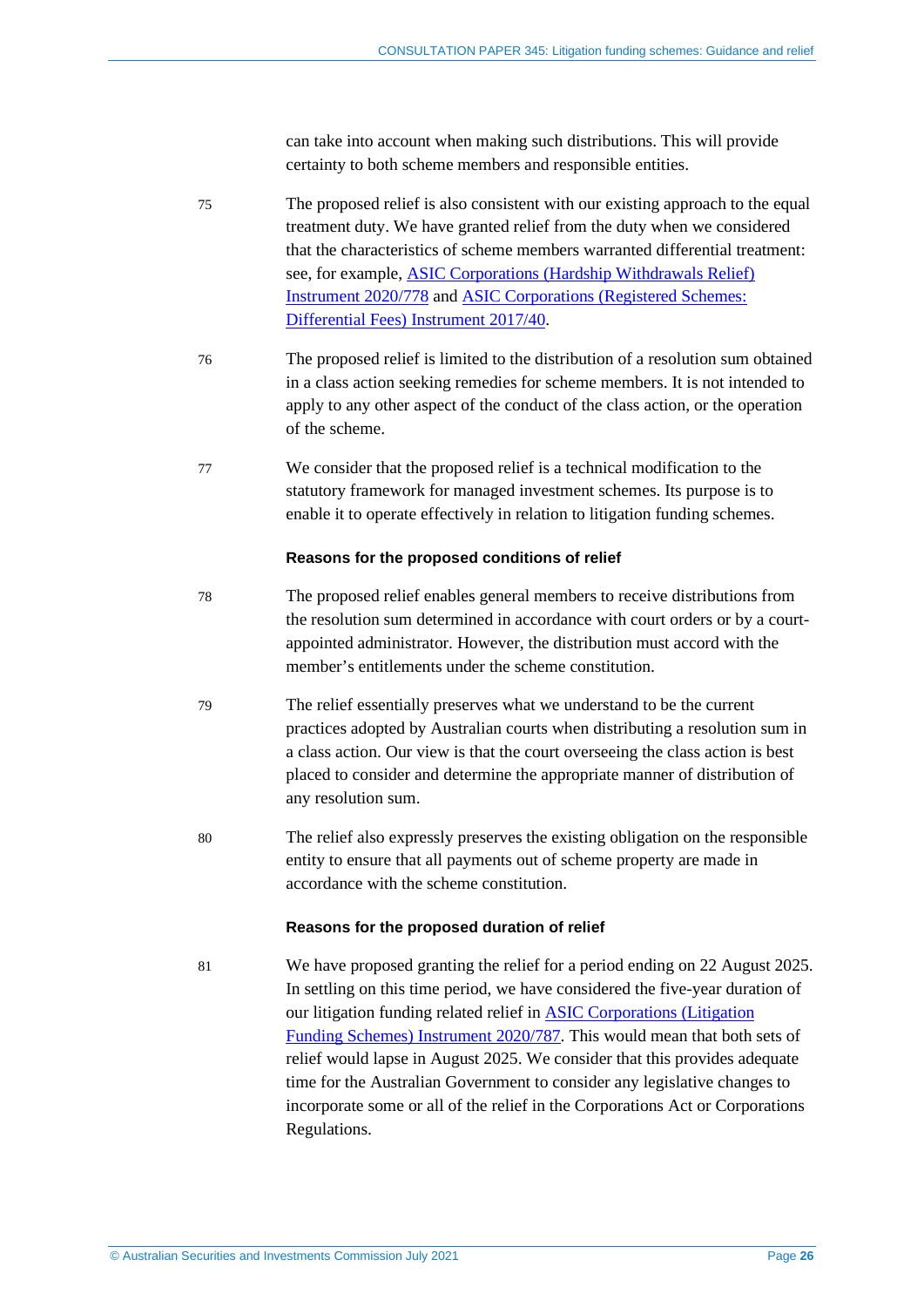## <span id="page-26-0"></span>**Relief from the dollar disclosure requirements**

## **Dollar disclosure requirements for litigation funding schemes**

- 82 The dollar disclosure provisions in the Corporations Act require various costs, fees, charges, expenses, benefits and interests to be stated as amounts in dollars in the PDS. The exceptions to this requirement are:
	- (a) the responsible person for the PDS does not know the amounts;
	- (b) a retail client would not reasonably expect to find the amounts in the PDS; or
	- (c) we have provided relief.
- 83 The dollar disclosure provisions are designed to help consumers better understand information about costs, fees, charges, expenses and benefits.
- 84 A responsible entity will generally be required to give a PDS to prospective members of a registered litigation funding scheme who are retail clients.
- <span id="page-26-1"></span>85 We consider that the dollar disclosure requirements may require certain amounts to be disclosed in the PDS for interests in a registered litigation funding scheme. We refer to these amounts as the 'relevant information': see [Table 2.](#page-26-1)

| <b>Amount</b>                       | <b>Explanation</b>                                                                                                                                                                                                                |
|-------------------------------------|-----------------------------------------------------------------------------------------------------------------------------------------------------------------------------------------------------------------------------------|
| The scheme's funding<br>budget      | The dollar amount up to which the litigation funder has<br>agreed to provide funds, indemnities or both, to enable<br>the general members of the scheme to seek remedies to<br>which the general members may be legally entitled  |
| The scheme's legal<br>costs budget  | The dollar amount up to which the funder has agreed to<br>provide funds, indemnities, or both, in relation to legal<br>costs                                                                                                      |
| Adverse costs<br>insurance premiums | The premiums payable under an insurance policy which<br>operates to indemnify a person against the risk of an<br>adverse costs order being made against them in the<br>scheme's legal proceedings                                 |
| The amount of<br>funding required   | The total amount of funds, indemnities, or both, that will<br>or may be provided by the litigation funder to enable the<br>general members of the scheme to seek remedies to<br>which the general members may be legally entitled |
| The amount of legal<br>costs        | The total amount of fees, disbursements or both that will<br>or may be charged by a lawyer or legal practice providing<br>services for the purposes of the scheme                                                                 |

#### **Table 2: Summary of the relevant information**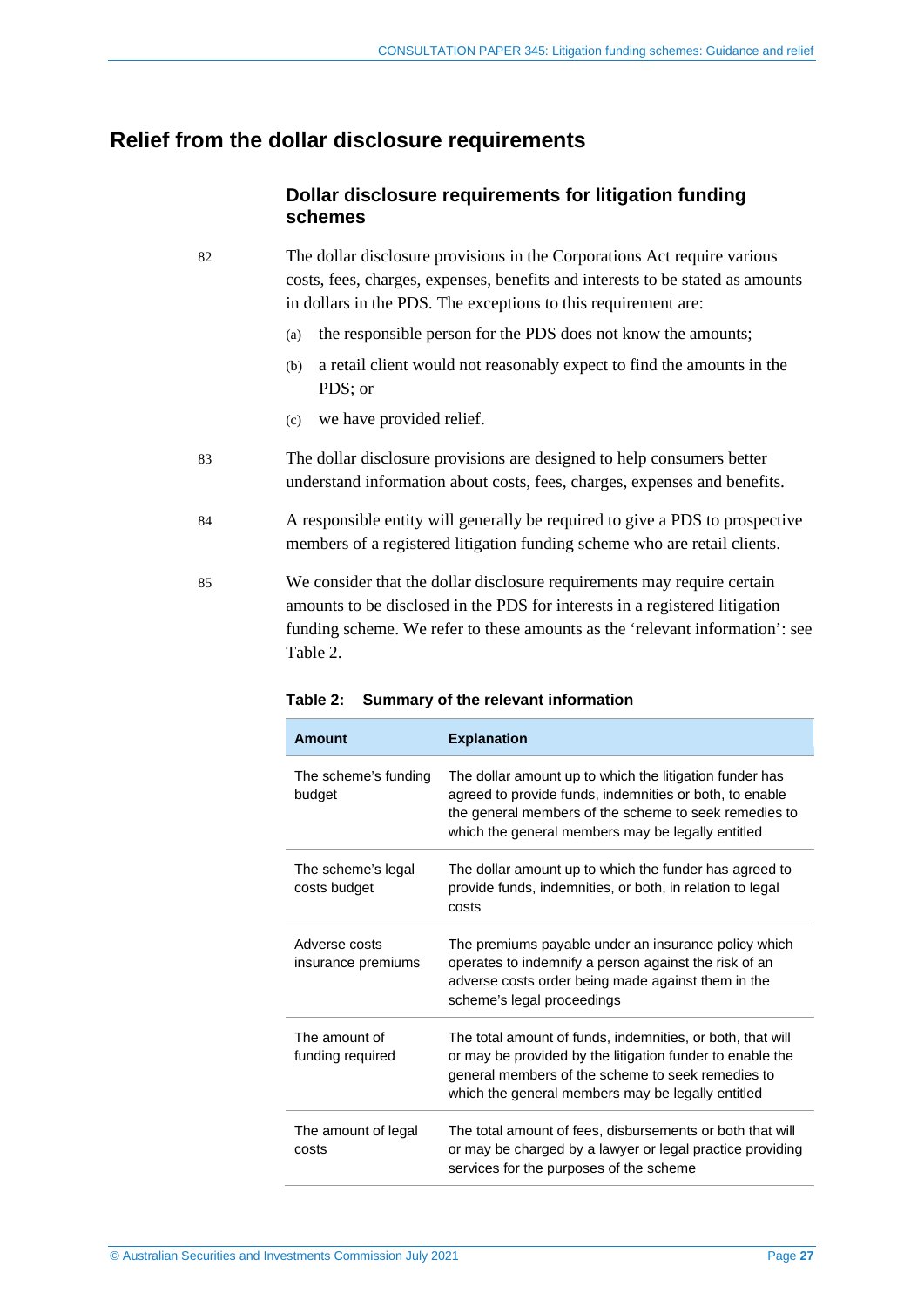| Amount             | <b>Explanation</b>                                                                                                                                                                                                                                                                                     |
|--------------------|--------------------------------------------------------------------------------------------------------------------------------------------------------------------------------------------------------------------------------------------------------------------------------------------------------|
| The claim proceeds | The amount for which the claims being or to be pursued<br>in the scheme's legal proceedings will or may be settled<br>(including by way of any agreement, compromise,<br>discontinuance, withdrawal, dismissal or waiver of all or<br>part of the claims), or for which judgment is or may be<br>given |

## **Interim dollar disclosure relief given by ASIC**

| 86 | As explained in Regulatory Guide 182 Dollar disclosure (RG 182), we will<br>sometimes grant relief from the dollar disclosure requirements. We must be<br>satisfied that, for compelling reasons, compliance would be impossible,<br>unreasonably burdensome, or not in the interests of consumers.                                                                                                                                                                                                                 |
|----|---------------------------------------------------------------------------------------------------------------------------------------------------------------------------------------------------------------------------------------------------------------------------------------------------------------------------------------------------------------------------------------------------------------------------------------------------------------------------------------------------------------------|
| 87 | In November 2020, we received a relief application from the Association of<br>Litigation Funders of Australia. The association requested conditional relief<br>from the requirement to disclose the relevant information in dollar terms in<br>the PDSs of registered litigation funding schemes.                                                                                                                                                                                                                   |
| 88 | In April 2021, we granted this relief for a period of 12 months: see <b>ASIC</b><br>Corporations (Disclosure in Dollars) Instrument 2016/767, as amended by<br><b>ASIC Corporations (Amendment) Instrument 2021/292. The interim relief</b><br>exempts the responsible person for a PDS for a registered litigation funding<br>scheme from the requirement to disclose the relevant information as an<br>amount in dollars in the PDS. There are certain conditions that apply to this<br>relief: see paragraph 91. |
| 89 | There was an immediate need for this relief, to help issuers preparing PDSs<br>for registered litigation funding schemes. In light of this, we provided this<br>relief in the interim pending further consultation on the proposal.                                                                                                                                                                                                                                                                                 |
| 90 | It appeared to us that disclosure of the relevant information in a PDS, which<br>is a public document, would not be in the interests of scheme members. We<br>considered the sensitive nature of the relevant information and the adverse<br>strategic implications such disclosure may have for the scheme members of<br>litigation funding schemes.                                                                                                                                                               |
| 91 | To ensure general members still receive the relevant information, our interim<br>relief was granted subject to the following conditions:                                                                                                                                                                                                                                                                                                                                                                            |
|    | The responsible entity must separately disclose the relevant information<br>(a)<br>to each active general member of the litigation funding scheme. The<br>disclosure may be made in writing or electronically.                                                                                                                                                                                                                                                                                                      |

<span id="page-27-0"></span>Note: See key terms for a definition of 'active general member'.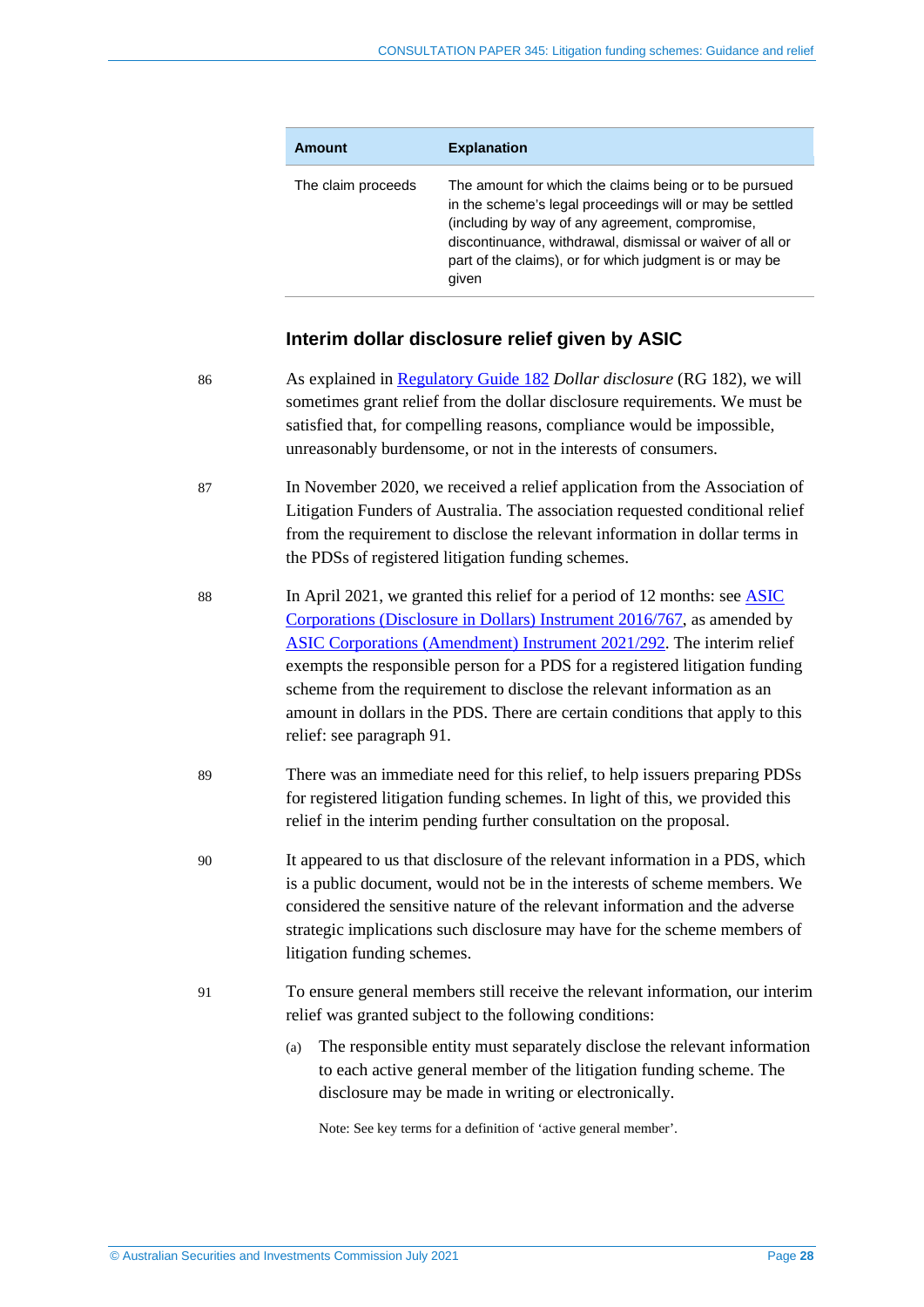- (b) The responsible entity must notify active general members of any material changes to the relevant information. They must be notified either:
	- (i) 30 days before the change takes effect (in the case of changes to the adverse costs insurance premiums); or
	- (ii) before, or as soon as practicable after, the change occurs (for any other relevant information).
- 92 The relief is limited to PDS disclosure in dollar terms of the relevant information. It does not exempt disclosure of the relevant information in other documents where required or required disclosures of any other information.

## <span id="page-28-1"></span><span id="page-28-0"></span>**Our proposal to extend the dollar disclosure relief**

## **Proposal**

**C2** We propose to extend the dollar disclosure relief for registered litigation funding schemes provided under ASIC [Corporations](https://www.legislation.gov.au/Details/F2021C00453) (Disclosure in Dollars) [Instrument](https://www.legislation.gov.au/Details/F2021C00453) 2016/767 on substantially the same terms. The relief would continue until 22 August 2025.

#### *Your feedback*

- C2Q1 Do you agree with our proposal to continue the relief until 22 August 2025? If not, why not? Please provide specifics of any changes you consider should be made to the current terms of that relief.
- C2Q2 Is there other information that would be required to be disclosed in dollar terms in a PDS for a registered litigation funding scheme that should not be included in the PDS? If so, please identify this information and provide specifics as to why dollar disclosure relief is warranted.

## **Rationale**

#### **Reasons for granting relief**

93 We considered the policy objective of the dollar disclosure provisions in developing proposal [C2.](#page-28-1) In our opinion, any regulatory detriment in continuing the relief is likely to be outweighed by the benefits to litigation funding scheme members of not publicly disclosing the relevant information.

94 Disclosure of the relevant information (other than the adverse costs insurance premiums) in dollar terms benefits scheme members. It enables them to be informed of how well funded the scheme's legal proceeding will be.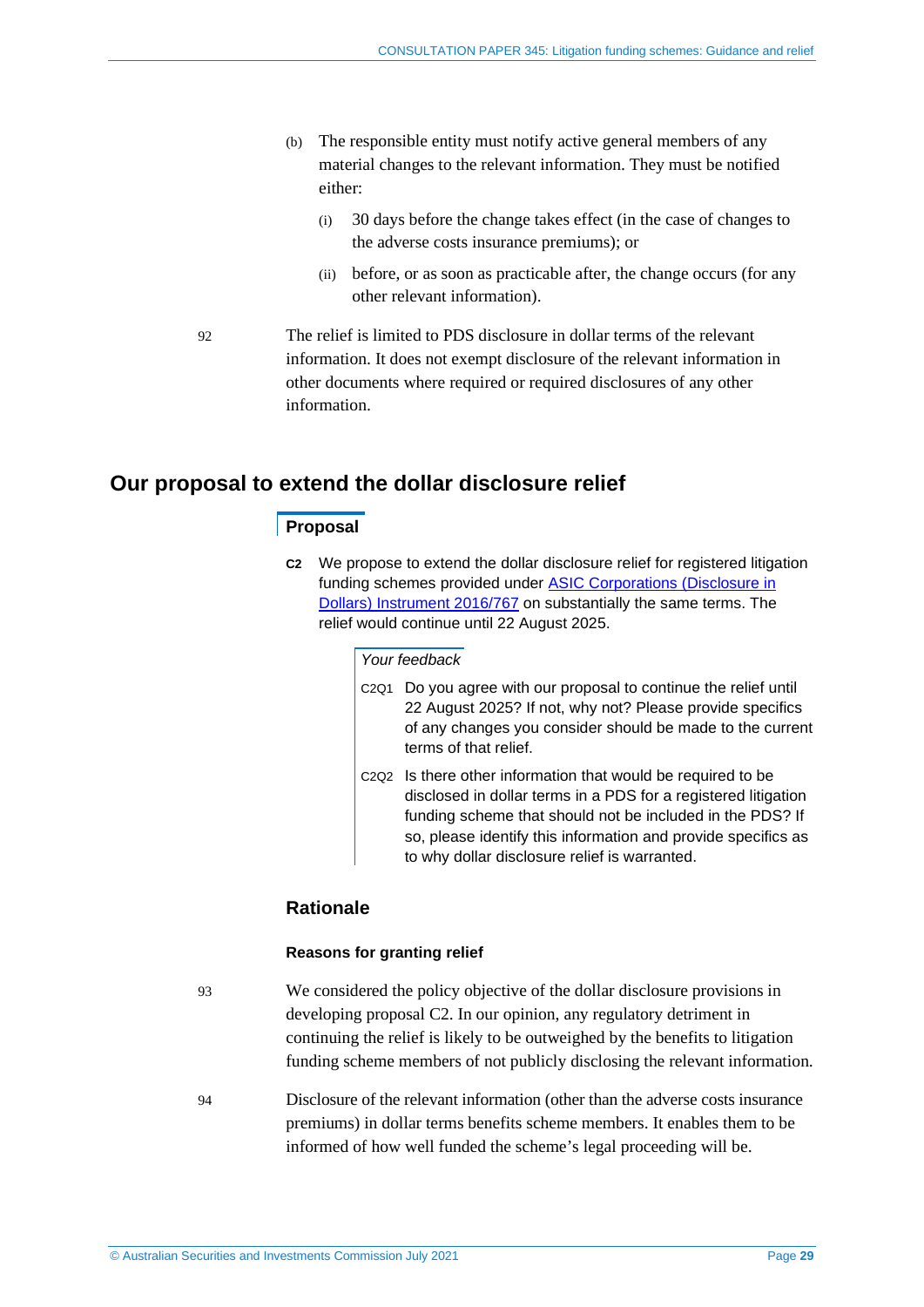- 95 In the case of claim proceeds, it also informs members of the amount the scheme can expect to receive if the proceeding is successful. Sometimes competing litigation funding schemes can arise from the same circumstances and involve different sets of funders and lawyers. When this occurs, dollar amounts may enable potential scheme members to better understand and compare different schemes and decide which scheme to join.
- 96 Disclosure of the adverse costs insurance premium would also benefit scheme members. As this information will generally be contained in the litigation funding agreement, legal retainer or costs agreement, it will be known to any active general member who has signed these agreements. This disclosure would ensure that potential scheme members were informed of a material cost that would be deducted from any resolution sum before distribution to scheme members. As with disclosure of the other amounts comprising the relevant information, disclosure of the premium would also help potential scheme members' compare competing schemes.
- 97 However, we consider that *public* disclosure of the relevant information could also disadvantage the members of the litigation funding scheme. The relevant information is strategically sensitive for general members of the scheme. The information represents, or enables inferences to be drawn as to:
	- (a) the amount of litigation funding available for the legal action;
	- (b) the estimated legal costs of pursuing the scheme's legal proceedings; and
	- (c) the expected claim proceeds.
- 98 Public disclosure of the relevant information in the PDS may also provide a tactical advantage to opposing parties to the scheme's legal proceedings. Knowledge of these funding and costs amounts may enable opposing parties to:
	- (a) adopt litigation strategies that deplete the funding available;
	- (b) run up costs for the funded parties beyond the funding budget and legal costs budget for the scheme;
	- (c) negotiate with the funded parties taking into account the adverse costs insurance policy limit; or
	- (d) otherwise compromise the funded parties' position.

Such outcomes would not be in the interests of the members of the litigation funding scheme.

99 A number of Australian courts have also expressly recognised the appropriateness of non-disclosure of certain information that might reasonably be expected to confer a tactical advantage on another party to the scheme's legal proceedings. This includes information related to the budget or estimate of costs of the litigation, the funds available to the applicants,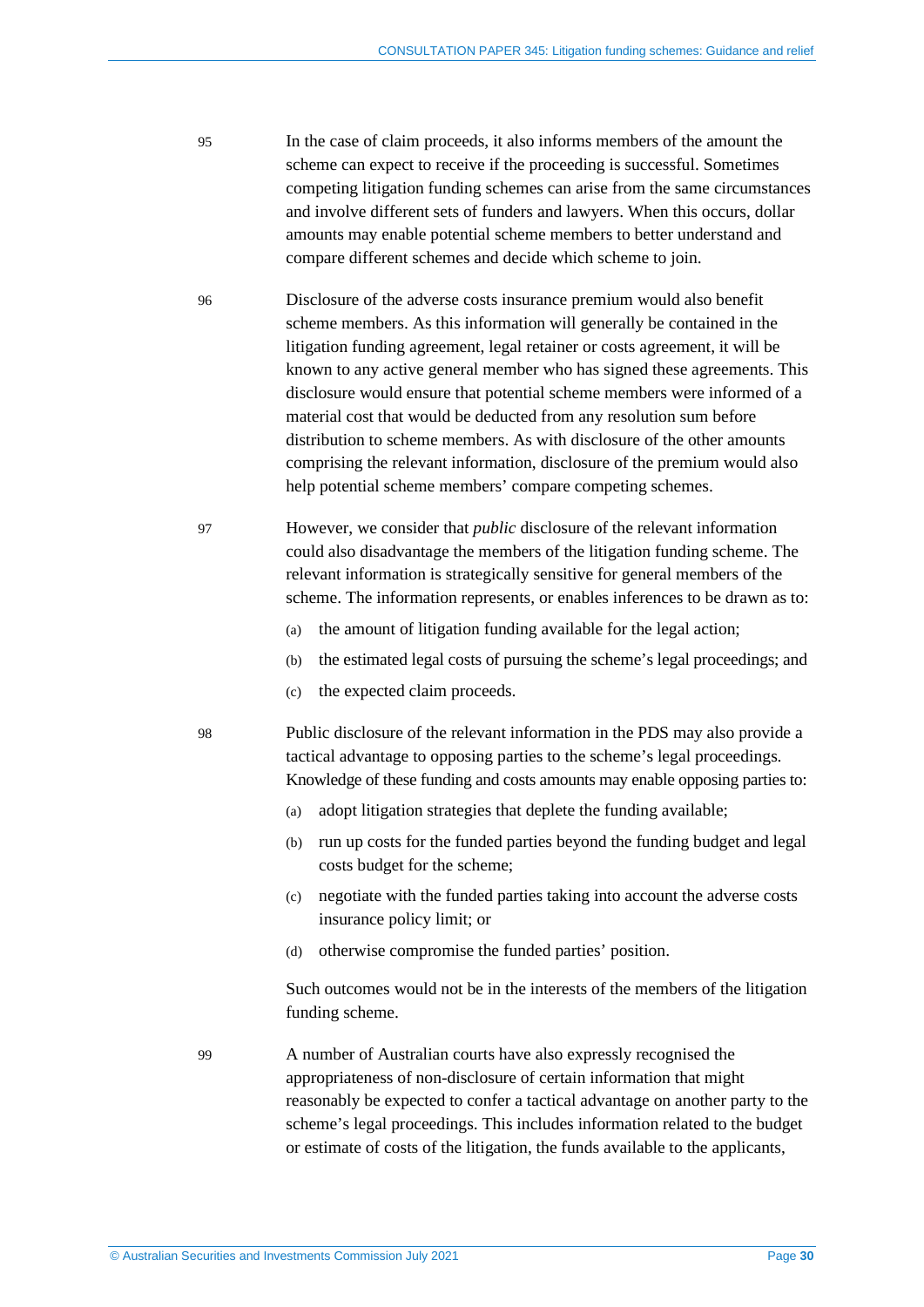and information that might reasonably be expected to indicate an assessment of the risks or merits of a claim.

Note: See, for example, paragraph 6.4 of *Class Actions [Practice](https://www.fedcourt.gov.au/law-and-practice/practice-documents/practice-notes/gpn-ca) Note*, Federal Court of Australia, 20 December 2019, and paragraph 13.7 of [Practice](https://www.supremecourt.vic.gov.au/law-and-practice/practice-notes/sc-gen-10-conduct-of-group-proceedings-class-actions-second) Note SC GEN 10 *Conduct of group proceedings (class actions)*, second revision, Supreme Court of Victoria, 13 October 2020.

#### **Reasons for the proposed conditions of relief**

- 100 Members of registered litigation funding schemes have an interest in receiving the relevant information, including updates to that information. We consider the conditions currently in place (as summarised in paragraph [91\)](#page-27-0) adequately recognise that interest. We do not consider that this information must be provided in the PDS.
- 101 We note that passive general members of a litigation funding scheme will not be provided with the relevant information. We do not consider it possible to provide passive general members with the relevant information in a way that does not result in the information being disclosed publicly.

#### **Reasons for the proposed duration of relief**

102 We are proposing to continue the interim dollar disclosure relief for until 22 August 2025. In settling on this time period, we have considered the fiveyear duration of ASIC's litigation funding related relief in [ASIC](https://www.legislation.gov.au/Details/F2021C00447) [Corporations](https://www.legislation.gov.au/Details/F2021C00447) (Litigation Funding Schemes) Instrument 2020/787. This would mean both sets of relief would lapse in August 2025. We consider that this provides adequate time for the Australian Government to consider any legislative changes to incorporate one or both sets of relief in the Corporations Act or Corporations Regulations.

## <span id="page-30-0"></span>**ASIC's pre-August 2020 instruments**

## **Relief from the National Credit Code**

103 We provided temporary relief excluding a litigation funding arrangement or a proof of debt arrangement from the application of the National Credit Code. This relief enables the temporary operation of a litigation funding arrangement or proof of debt funding arrangement without compliance with the requirements of the National Credit Code: see [CO [13/18\].](https://www.legislation.gov.au/current/F2017C00575) This relief was subsequently replicated in ASIC Credit (Litigation [Funding—](https://www.legislation.gov.au/current/F2020L00035) [Exclusion\)](https://www.legislation.gov.au/current/F2020L00035) Instrument 2020/37.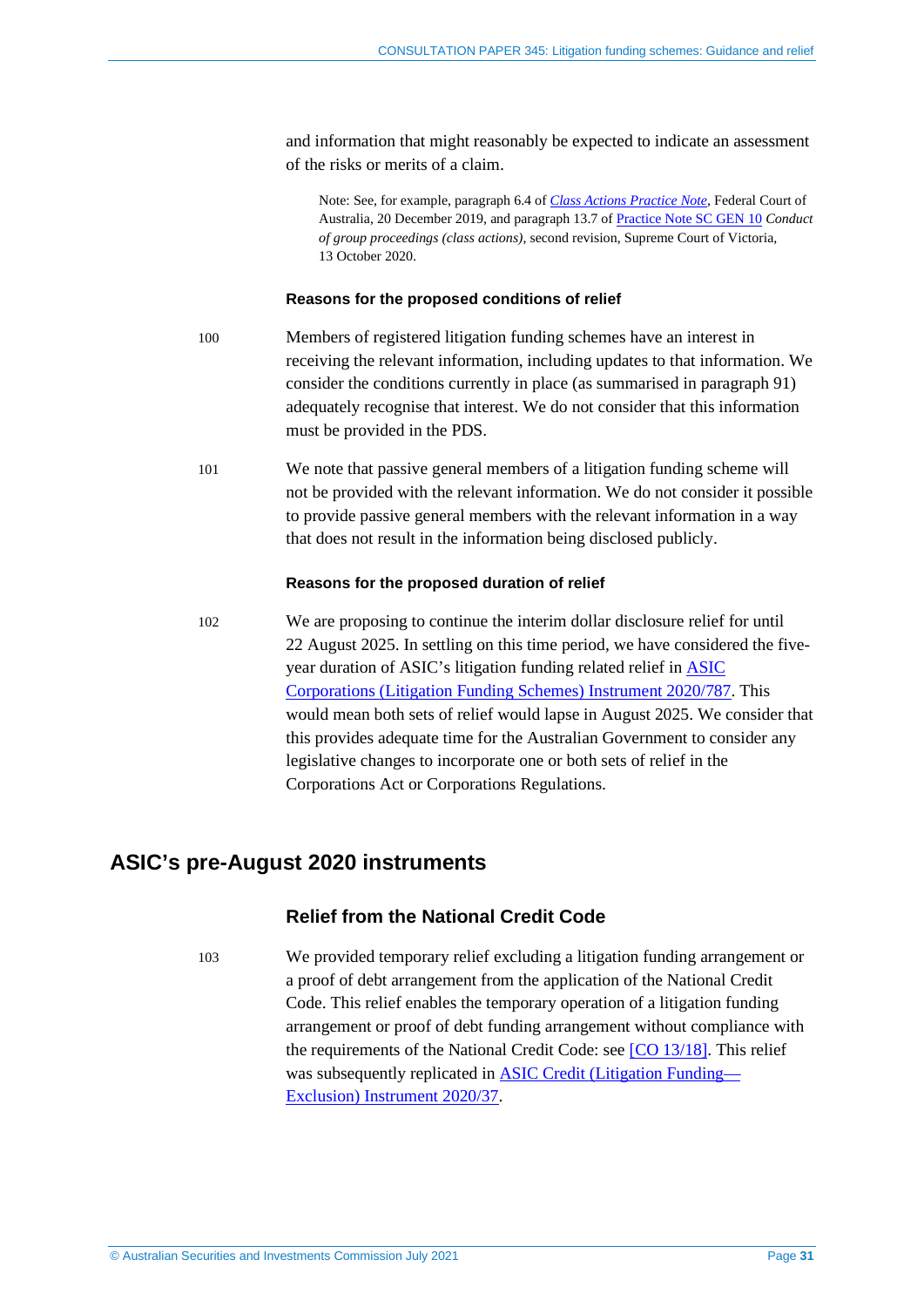| 104 |  |  |  |  | ASIC Credit (Litigation Funding—Exclusion) Instrument 2020/37 defines: |  |
|-----|--|--|--|--|------------------------------------------------------------------------|--|
|-----|--|--|--|--|------------------------------------------------------------------------|--|

- (a) a 'litigation funding arrangement' as an arrangement for participating in, conducting and funding legal proceedings brought by or on behalf of a person or persons; and
- (b) a 'proof of debt funding arrangement' as an arrangement for proving claims made by a person or persons under Division 6 of Part 5.6 of the Corporations Act.
- 105 The instrument is due to expire on 31 January 2023.

## **Relief for conditional costs schemes**

- 106 The Full Federal Court held in Brookfield that a funded representative action and solicitors' retainers for two representative proceedings against Brookfield Multiplex Ltd in the Federal Court were a managed investment scheme that should have been registered for the purposes of the Corporations Act.
- 107 ASIC provided temporary relief excluding conditional costs schemes from compliance with the requirements of the managed investments, AFS licensing, product disclosure and anti-hawking regimes in the Corporations Act: see [CO [13/898\].](https://www.legislation.gov.au/current/F2017C00574) This relief was subsequently replicated in [ASIC](https://www.legislation.gov.au/Details/F2020L00034) [Corporations](https://www.legislation.gov.au/Details/F2020L00034) (Conditional Costs Schemes) Instrument 2020/38.
- 108 The instrument is due to expire on 31 January 2023.

### **Concerns with continuation of relief**

- <span id="page-31-0"></span>109 In February 2020, the Senate Standing Committee for the Scrutiny of Delegated Legislation raised concerns about the continuation of the exemptions provided under ASIC Credit (Litigation Funding—Exclusion) Instrument 2020/37 and ASIC Corporations (Conditional Costs Schemes) Instrument 2020/38. The committee assesses all legislative instruments subject to disallowance, disapproval or affirmative resolution by the Senate.
- <span id="page-31-1"></span>110 The committee stated its general preference that 'exemptions from primary legislation by delegated legislation do not continue in force for such time as to operate as a de facto amendment to the principal Act'.

Note: See Letter from Senator the Hon. Concetta Fierravanti-Wells, Chair, Senate Standing Committee for the Scrutiny of Delegated Legislation to Senator the Hon. Jane Hume, Assistant Minister for Superannuation, Financial Services and Financial Technology, *[Re:](https://www.aph.gov.au/Parliamentary_Business/Committees/Senate/Scrutiny_of_Delegated_Legislation/Index/-/media/3FD92850BF4C44F89B4578BEADDA2D31.ashx) ASIC Credit (Litigation [Funding—Exclusion\)](https://www.aph.gov.au/Parliamentary_Business/Committees/Senate/Scrutiny_of_Delegated_Legislation/Index/-/media/3FD92850BF4C44F89B4578BEADDA2D31.ashx) Instrument 2020/37 and ASIC Corporations [\(Conditional](https://www.aph.gov.au/Parliamentary_Business/Committees/Senate/Scrutiny_of_Delegated_Legislation/Index/-/media/3FD92850BF4C44F89B4578BEADDA2D31.ashx) Costs Schemes) Instrument 2020/38* (PDF 3.92 MB), 27 February 2020.

111 The Committee also noted that the exemptions were expressed as interim in nature, to enable the Australian Government to consider relevant legislative changes. However, no such changes had been implemented in the time since the making of those instruments.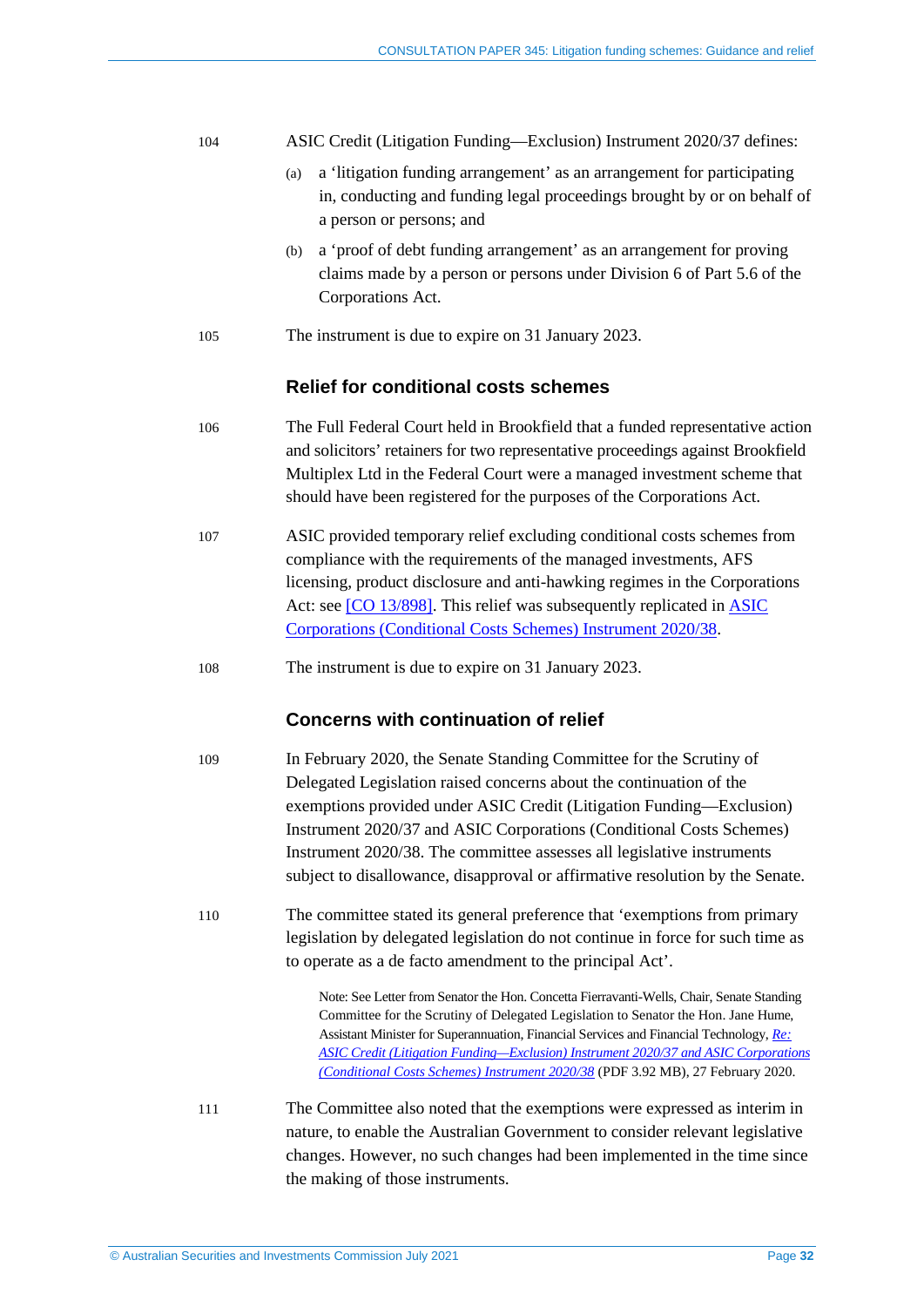## <span id="page-32-1"></span><span id="page-32-0"></span>**Our proposal not to remake the pre-August 2020 instruments**

## **Proposal**

**C3** We propose not to remake ASIC Credit (Litigation [Funding—Exclusion\)](https://www.legislation.gov.au/Details/F2020L00035) [Instrument](https://www.legislation.gov.au/Details/F2020L00035) 2020/37 when it expires on 31 January 2023.

> Note: For certainty, we would formally repeal this instrument in advance. This repeal would take effect when the instrument expires on 31 January 2023.

#### *Your feedback*

C3Q1 Do you agree with our proposal not to remake this instrument? If not, why not?

<span id="page-32-2"></span>**C4** We propose not to remake ASIC [Corporations](https://www.legislation.gov.au/Details/F2020L00034) (Conditional Costs Schemes) [Instrument](https://www.legislation.gov.au/Details/F2020L00034) 2020/38 when it expires on 31 January 2023.

> Note: For certainty, we would formally repeal this instrument in advance. This repeal would take effect when the instrument expires on 31 January 2023.

#### *Your feedback*

C4Q1 Do you agree with our proposal not to remake this instrument? If not, why not?

## **Rationale**

- 112 The temporary relief under the pre-August 2020 instruments was provided to allow the Australian Government to consider and finalise its policy position on the regulation of litigation funding arrangements.
- 113 The Australian Government has now resolved its broader approach to litigation funding: see the amendments to the Corporations Regulations, as implemented by the Corporations Amendment (Litigation Funding) Regulations 2020. While the [Explanatory](https://www.legislation.gov.au/Details/F2020L00942/Explanatory%20Statement/Text) Statement to the amending regulations noted the existence of the pre-August 2020 instruments, it was silent as to whether the Australian Government intended that this relief continue in the future.
- 114 Further, litigation funding schemes are now generally subject to the managed investments and AFS licensing regimes under the Corporations Act. Therefore, the regulatory treatment of actions funded by way of conditional costs schemes arrangements (as a result of the operation of the ASIC Corporations (Conditional Costs Schemes) Instrument 2020/38) is no longer in line with that applicable to non-lawyer litigation funders.
- 115 Our proposal not to renew the temporary relief provided under the pre-August 2020 instruments also acknowledges the concerns raised by the Senate Standing Committee for the Scrutiny of Delegated Legislation (set out at paragraphs [109–](#page-31-0)[110\)](#page-31-1).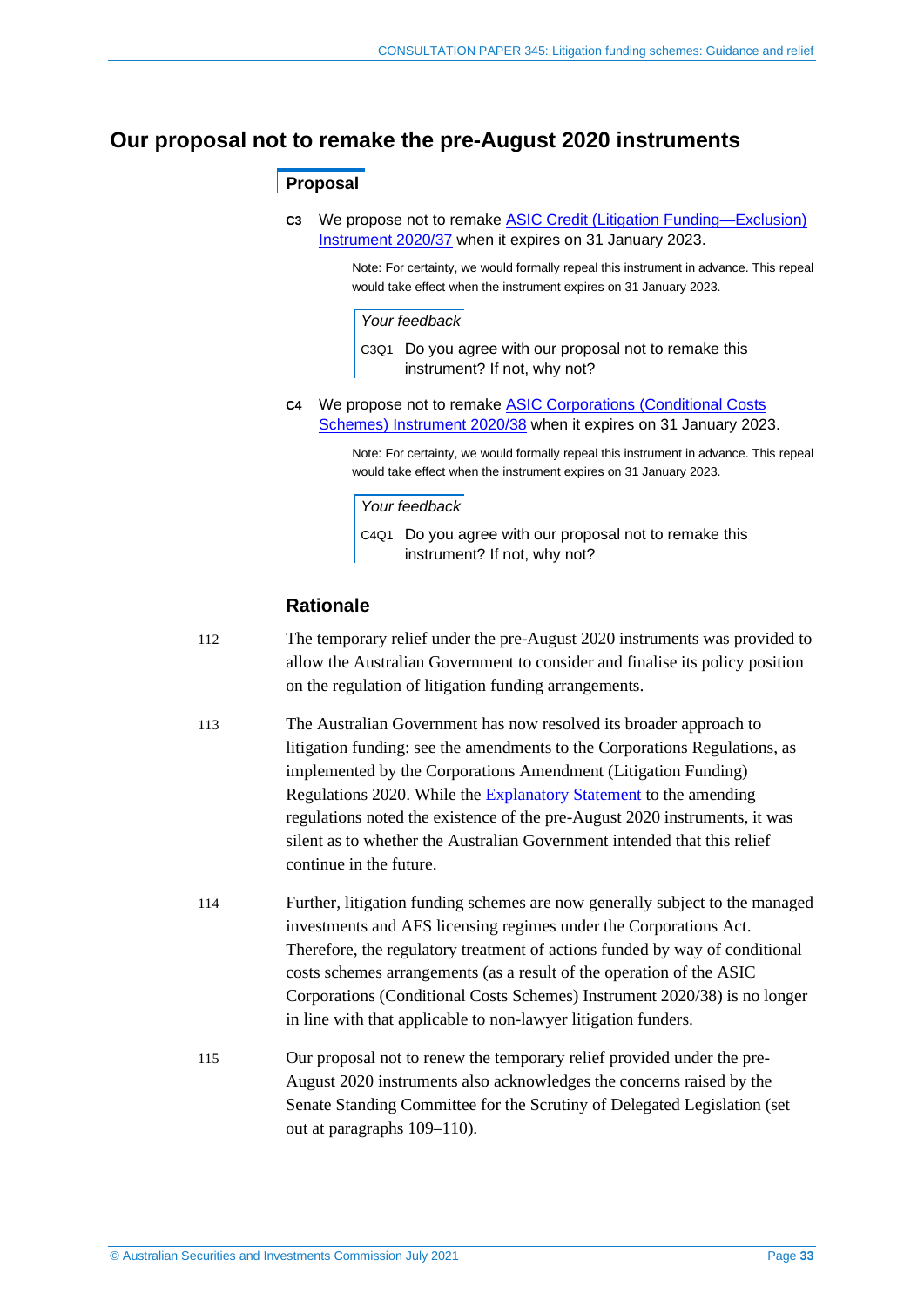116 We are not currently minded to rollover or further extend the pre-August 2020 instruments when they expire in January 2023. It is a matter for the Australian Government to consider whether either or both exemptions should be replicated in the relevant Act or regulations at that time.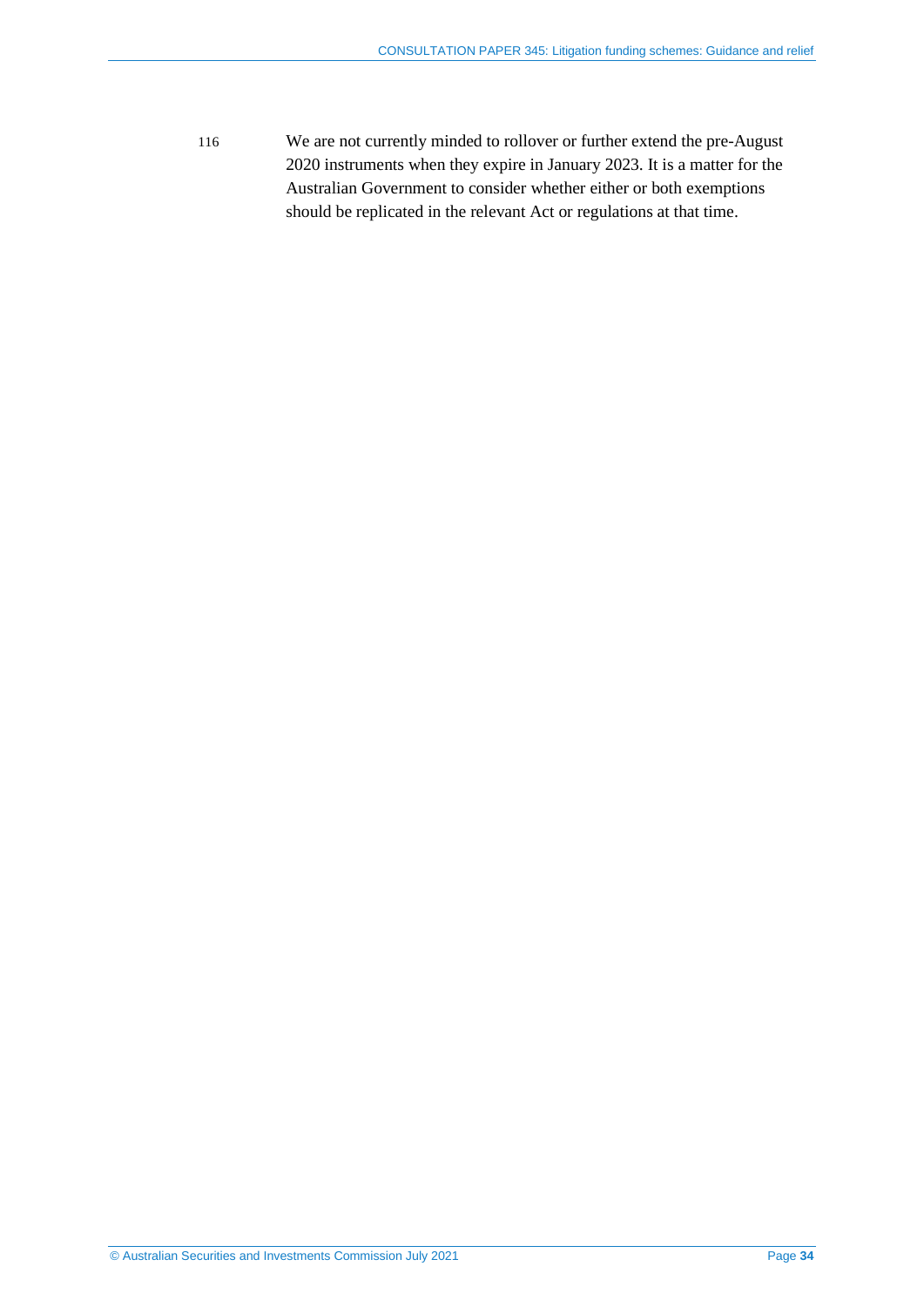## <span id="page-34-0"></span>**D Regulatory and financial impact**

| 117 | In developing the proposals in this paper, we have carefully considered their<br>regulatory and financial impact. On the information currently available to us<br>we think they will strike an appropriate balance between:                                                                                                                                                 |
|-----|-----------------------------------------------------------------------------------------------------------------------------------------------------------------------------------------------------------------------------------------------------------------------------------------------------------------------------------------------------------------------------|
|     | providing AFS licensees and their advisers with clarity about their<br>(a)<br>compliance obligations;                                                                                                                                                                                                                                                                       |
|     | ASIC's regulatory role in promoting confident and informed<br>(b)<br>participation by investors and consumers in the financial system;                                                                                                                                                                                                                                      |
|     | promoting confident participation in the financial system; and<br>(c)                                                                                                                                                                                                                                                                                                       |
|     | improving the performance of the financial system and the licensees in<br>(d)<br>it.                                                                                                                                                                                                                                                                                        |
| 118 | We note that Treasury have prepared a Regulation Impact Statement (RIS)<br>for the regulation of litigation funders but given the assessment by the Office<br>of Best Practice Regulation (OBPR) of the RIS process for the proposal to<br>regulate litigation funders, a post-implementation review is required to be<br>completed within two years of its implementation. |
| 119 | Before settling on a final policy, we will comply with the Australian<br>Government's regulatory impact analysis requirements by:                                                                                                                                                                                                                                           |
|     | considering all feasible options, including examining the likely impacts<br>(a)<br>of the range of alternative options which could meet our policy<br>objectives;                                                                                                                                                                                                           |
|     | if regulatory options are under consideration, notifying the OBPR; and<br>(b)                                                                                                                                                                                                                                                                                               |
|     | if our proposed option has more than minor or machinery impact on<br>(c)<br>business or the not-for-profit sector, preparing a RIS.                                                                                                                                                                                                                                         |
| 120 | All RISs are submitted to the OBPR for approval before we make any final<br>decision. Without an approved RIS, ASIC is unable to give relief or make<br>any other form of regulation, including issuing a regulatory guide that<br>contains regulation.                                                                                                                     |
| 121 | To ensure that we are in a position to properly complete any required RIS,<br>please give us as much information as you can about our proposals or any<br>alternative approaches, including:                                                                                                                                                                                |
|     | the likely compliance costs;<br>(a)                                                                                                                                                                                                                                                                                                                                         |
|     | the likely effect on competition; and<br>(b)                                                                                                                                                                                                                                                                                                                                |
|     | other impacts, costs and benefits.<br>(c)                                                                                                                                                                                                                                                                                                                                   |

See 'The consultation process', p. 4.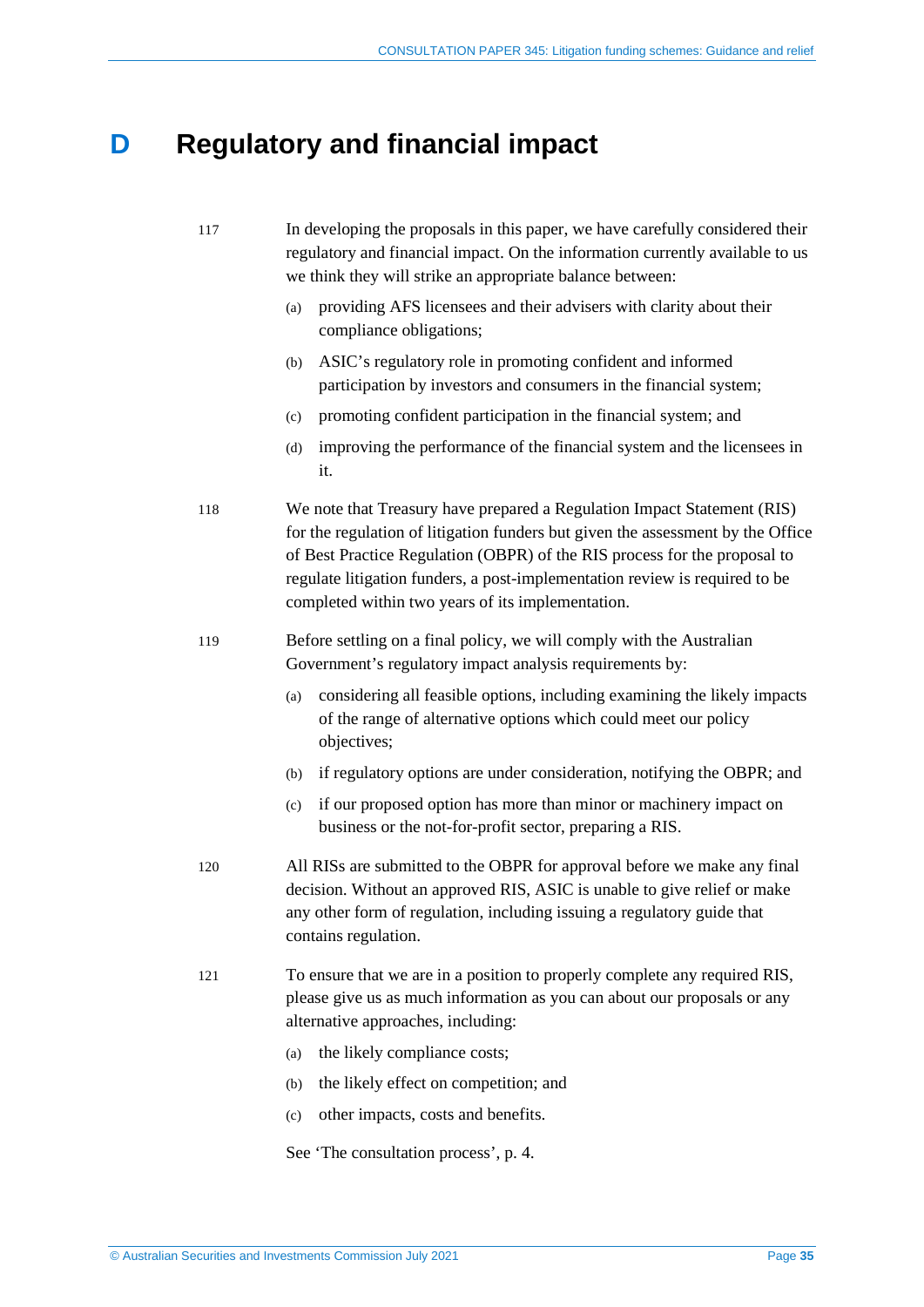## <span id="page-35-0"></span>**Key terms**

| Term                     | <b>Meaning in this document</b>                                                                                                                                                           |
|--------------------------|-------------------------------------------------------------------------------------------------------------------------------------------------------------------------------------------|
| active general<br>member | A person who is a general member of a litigation funding<br>scheme and who:                                                                                                               |
|                          | • is party to any of the following agreements in relation to<br>the scheme:                                                                                                               |
|                          | - a funding agreement with the litigation funder;                                                                                                                                         |
|                          | - a retainer or costs agreement with the lawyer or legal<br>practice providing services for the purposes of the<br>scheme; or                                                             |
|                          | • has notified the funder, lawyer or legal practice that the<br>person agrees to, or wishes to, participate in the<br>scheme                                                              |
| ADI                      | An authorised deposit-taking institution-a corporation<br>that is authorised under the Banking Act 1959. ADIs<br>include:                                                                 |
|                          | • banks:                                                                                                                                                                                  |
|                          | • building societies; and                                                                                                                                                                 |
|                          | • credit unions                                                                                                                                                                           |
| AFS licensee             | An Australian financial services licence under s913B of<br>the Corporations Act that authorises a person who carries<br>on a financial services business to provide financial<br>services |
|                          | Note: This is a definition contained in s761A.                                                                                                                                            |
| AFS licensee             | A person who holds an AFS licence under s913B of the<br><b>Corporations Act</b>                                                                                                           |
| ASIC                     | Australian Securities and Investments Commission                                                                                                                                          |
| <b>ASIC Act</b>          | Australian Securities and Investments Commission Act<br>2001                                                                                                                              |
| <b>Brookfield</b>        | Brookfield Multiplex Ltd v International Litigation Funding<br>Partners Pte Ltd (2009) 180 FCR 11                                                                                         |
| Chameleon                | International Litigation Partners Pte Ltd v Chameleon<br>Mining NL (Receivers and Managers Appointed) [2012]<br><b>HCA 45</b>                                                             |
| choses in action         | A person's right to sue the defendant                                                                                                                                                     |
| class action             | A legal proceeding where the claims of a group or class<br>of persons are brought by one or a small number of<br>named representatives                                                    |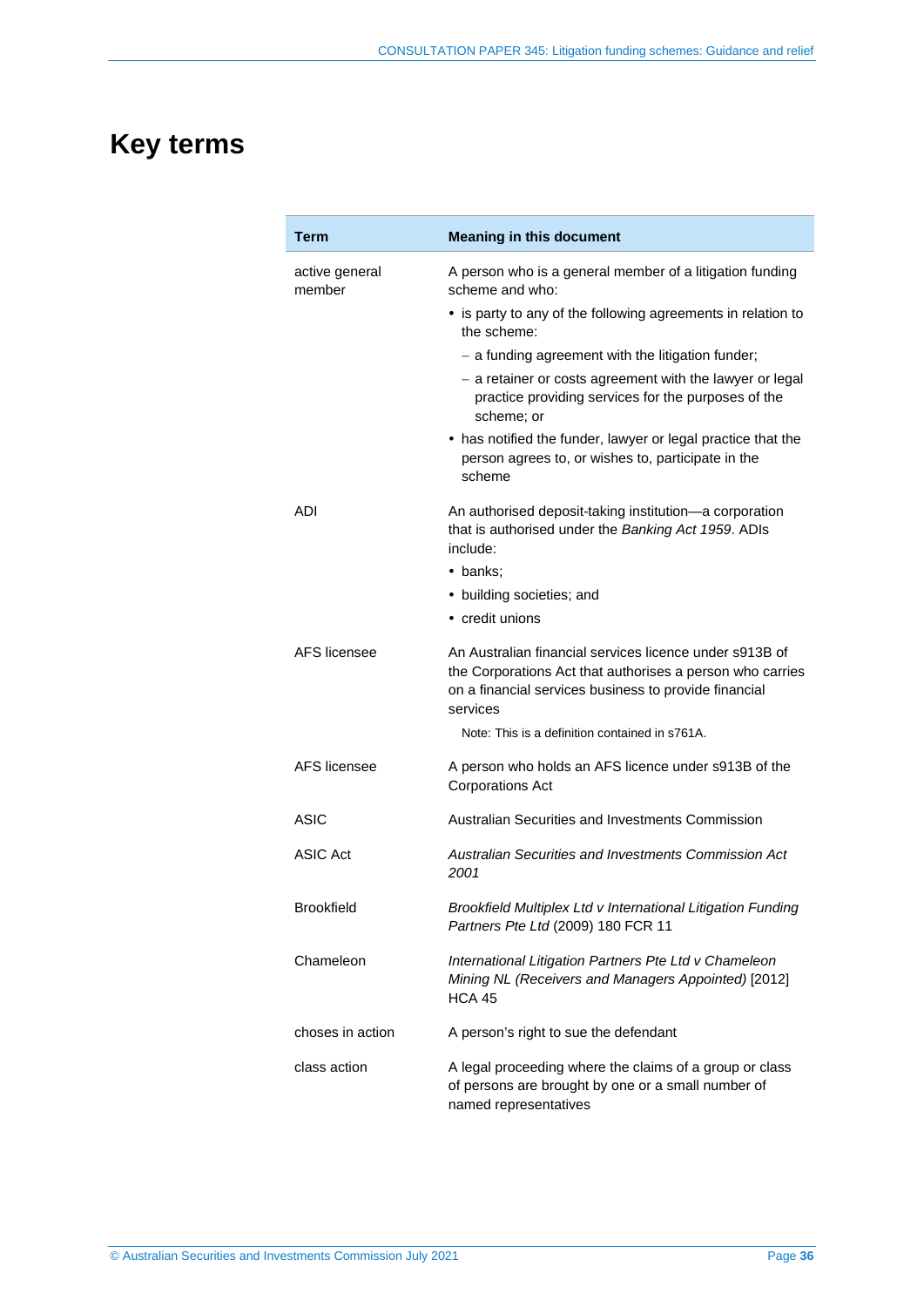| Term                                                  | <b>Meaning in this document</b>                                                                                                                                                                                                 |  |  |
|-------------------------------------------------------|---------------------------------------------------------------------------------------------------------------------------------------------------------------------------------------------------------------------------------|--|--|
| closed class action                                   | A class action where the ability to be a member is<br>restricted to people who have retained a particular law<br>firm and/or entered into an arrangement with a particular<br>litigation funder                                 |  |  |
| $[CO 13/18]$ (for<br>example)                         | An ASIC class order (in this example numbered 13/18)<br>Note: Legislative instruments made from 2015 are referred to                                                                                                            |  |  |
|                                                       | as ASIC instruments.                                                                                                                                                                                                            |  |  |
| conditional costs<br>schemes                          | Litigation funding schemes in which legal costs are wholly<br>or substantially funded by conditional cost agreements                                                                                                            |  |  |
| <b>Corporations Act</b>                               | Corporations Act 2001, including regulations made for the<br>purposes of that Act                                                                                                                                               |  |  |
| Corporations<br>Regulations                           | <b>Corporations Regulations 2001</b>                                                                                                                                                                                            |  |  |
| Div 2 (for example)                                   | A division of the Corporations Act (in this example<br>numbered 2), unless otherwise specified                                                                                                                                  |  |  |
| equal treatment duty                                  | The duty of a responsible entity, in exercising its powers<br>and carrying out its duties, to treat the members who hold<br>interests of the same class equally (and members who<br>hold interests of different classes fairly) |  |  |
|                                                       | Note: See s601FC(1)(d) of the Corporations Act                                                                                                                                                                                  |  |  |
| general member (of a<br>litigation funding<br>scheme) | A member of the scheme who is not the litigation funder,<br>or a lawyer providing services for the purposes of the<br>scheme, as defined in reg 7.1.04N(4) of the Corporations<br>Regulations.                                  |  |  |
| <b>IDPS</b>                                           | An investor directed portfolio service as defined in Class<br>Order [CO 13/763] Investor directed portfolio services or<br>any instrument that amends or replaces that class order                                              |  |  |
| litigation funder                                     | Has the meaning given in reg $7.1.04N(3)(e)$ of the<br><b>Corporations Regulations</b>                                                                                                                                          |  |  |
| litigation funding<br>scheme                          | Has the meaning given in reg 7.1.04N(3) of the<br><b>Corporations Regulations</b>                                                                                                                                               |  |  |
| managed investment<br>scheme                          | Has the meaning given in s9 of the Corporations Act                                                                                                                                                                             |  |  |
| <b>National Credit Act</b>                            | <b>National Consumer Credit Protection Act 2009</b>                                                                                                                                                                             |  |  |
| <b>National Credit Code</b>                           | National Credit Code at Sch 1 to the National Credit Act                                                                                                                                                                        |  |  |
| OBPR                                                  | Office of Best Practice Regulation                                                                                                                                                                                              |  |  |
| open class action                                     | A class action where the ability to be a member is not<br>restricted to people who have retained a particular law<br>firm and/or entered into an arrangement with a particular<br>litigation funder                             |  |  |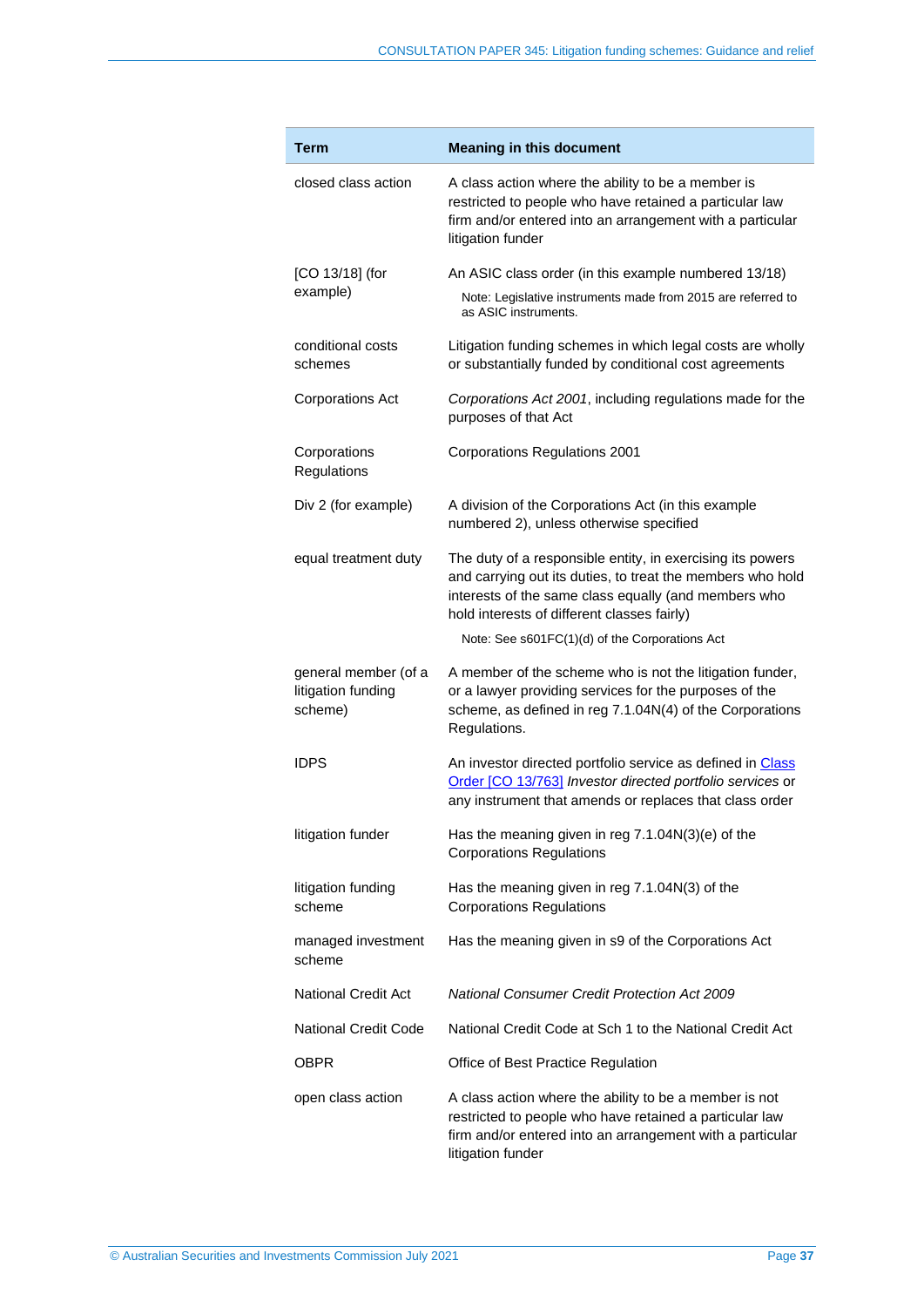| Term                           | <b>Meaning in this document</b>                                                                                                                                                                          |  |  |
|--------------------------------|----------------------------------------------------------------------------------------------------------------------------------------------------------------------------------------------------------|--|--|
| passive general<br>member      | A person who is a general member of a litigation funding<br>scheme and who is not an active general member                                                                                               |  |  |
| <b>PDS</b>                     | A Product Disclosure Statement-a document that must<br>be given to a retail client for the offer or issue of a<br>financial product in accordance with Div 2 of Pt 7.9 of the<br><b>Corporations Act</b> |  |  |
|                                | Note: See s761A for the exact definition.                                                                                                                                                                |  |  |
| <b>PJC</b>                     | Parliamentary Joint Committee on Corporations and<br><b>Financial Services</b>                                                                                                                           |  |  |
| pre-August 2020<br>instruments | <b>ASIC Credit (Litigation Funding-Exclusion) Instrument</b><br>2020/37 and ASIC Corporations (Conditional Costs<br>Schemes) Instrument 2020/38                                                          |  |  |
| Pt 7.1 (for example)           | A part of the Corporations Act (in this example numbered<br>7.1), unless otherwise specified                                                                                                             |  |  |
| reg 25 (for example)           | A regulation of the Corporations Regulations (in this<br>example numbered 25), unless otherwise specified                                                                                                |  |  |
| registered scheme              | A managed investment scheme that is registered under<br>s601EB of the Corporations Act                                                                                                                   |  |  |
| relevant information           | Certain amounts that may need to be disclosed in the<br>PDS for interests in a registered litigation funding scheme<br>under the dollar disclosure requirements: see Table 2                             |  |  |
| resolution sum                 | A settlement sum or judgment award obtained in a legal<br>proceeding seeking remedies for members of a litigation<br>funding scheme pursued in connection with the scheme                                |  |  |
| responsible entity             | A responsible entity of a registered scheme as defined in<br>s9 of the Corporations Act                                                                                                                  |  |  |
| retail client                  | A client as defined in s761G of the Corporations Act and<br>Div 2 of Pt 7.1 of the Corporations Regulations                                                                                              |  |  |
| <b>RIS</b>                     | <b>Regulation Impact Statement</b>                                                                                                                                                                       |  |  |
| s25 (for example)              | A section of the Corporations Act (in this example<br>numbered 25), unless otherwise specified                                                                                                           |  |  |
| Sch 1 (for example)            | A schedule to the National Credit Act (in this example<br>numbered 1)                                                                                                                                    |  |  |
| scheme's legal<br>proceedings  | Legal proceedings seeking remedies for members of a<br>litigation funding scheme                                                                                                                         |  |  |
| scheme member                  | A member of a managed investment scheme under s9 of<br>the Corporations Act                                                                                                                              |  |  |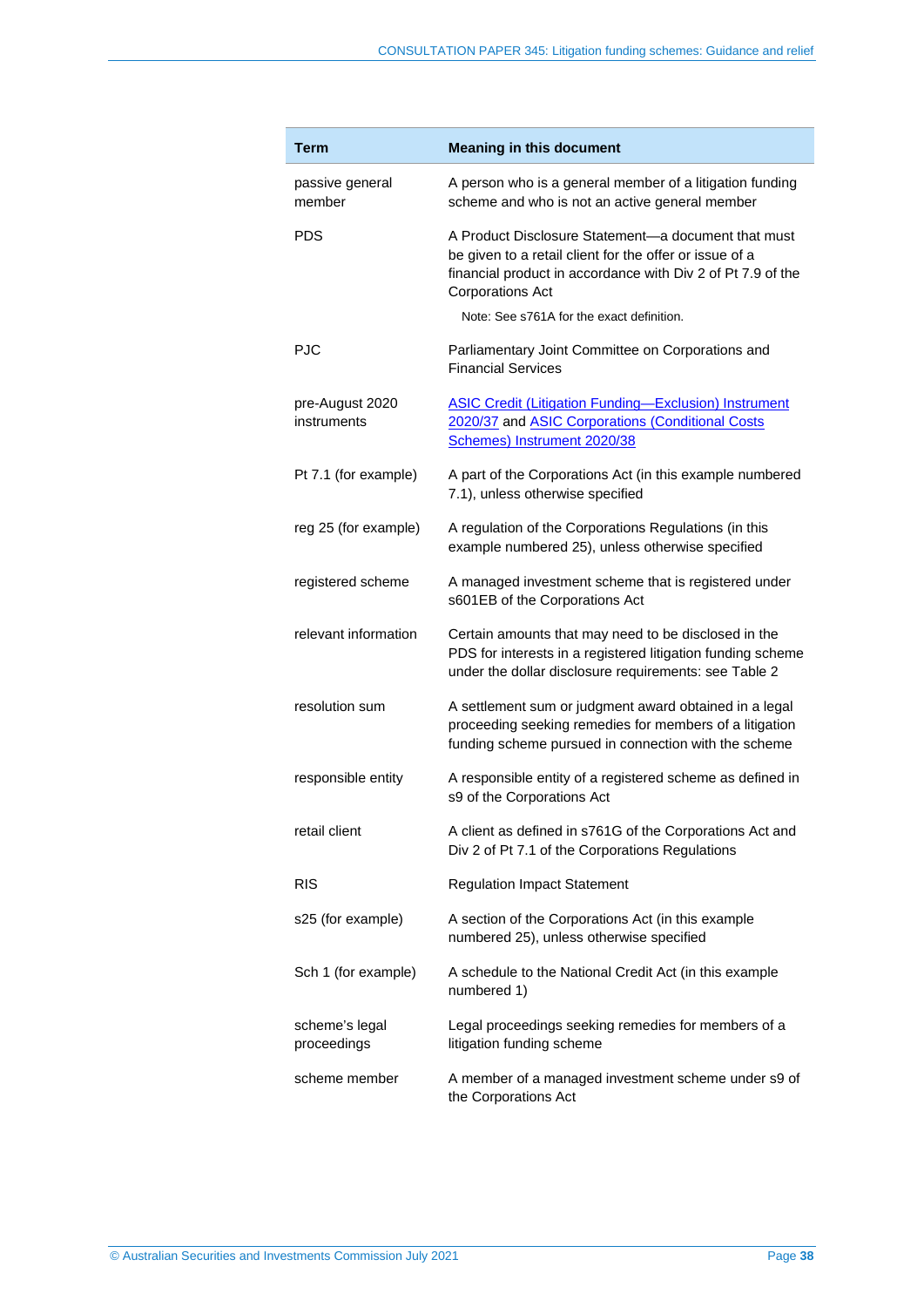## <span id="page-38-0"></span>**List of proposals and questions**

| Proposal  |                                                                                                                                                                                                                                                              | Your feedback                                    |                                                                                                                                                                                                                                                                                       |
|-----------|--------------------------------------------------------------------------------------------------------------------------------------------------------------------------------------------------------------------------------------------------------------|--------------------------------------------------|---------------------------------------------------------------------------------------------------------------------------------------------------------------------------------------------------------------------------------------------------------------------------------------|
| B1        | We propose to update RG 248 to provide<br>guidance on how we apply the following<br>definitions to litigation funding scheme:                                                                                                                                | <b>B1Q1</b>                                      | Do you agree we should provide guidance on<br>how the 'managed investment scheme',<br>'member' and 'scheme property' definitions<br>apply to litigation funding schemes?                                                                                                              |
|           | (a)<br>'managed investment scheme';<br>'member'; and<br>(b)<br>(c)<br>'scheme property'.                                                                                                                                                                     |                                                  | B1Q2 Do you agree that we should include our<br>proposed guidance in an update to RG 248 or<br>elsewhere? Please give reasons.                                                                                                                                                        |
|           | Note: These definitions are set out in s9 of the<br><b>Corporations Act</b><br>Our guidance in RG 248 will be consistent with<br>the summary guidance in paragraphs 23-51.                                                                                   | B <sub>1</sub> Q <sub>3</sub><br>should be made. | Do you agree with our guidance on the<br>definitions of 'managed investment scheme',<br>'member' and 'scheme property' to litigation<br>funding schemes? If not, why not? Please<br>provide specifics of any changes you consider                                                     |
|           |                                                                                                                                                                                                                                                              | <b>B1Q4</b>                                      | Is further detail or clarification needed about<br>how the relevant definitions apply? If so,<br>please provide specifics of the additional<br>information you consider should be provided.                                                                                           |
|           |                                                                                                                                                                                                                                                              | B <sub>1</sub> Q <sub>5</sub>                    | Are there other issues relating to definitions or<br>interpretations of definitions, relevant to<br>litigation funding schemes, on which you<br>consider that guidance is necessary? If so,<br>please provide specifics of the additional<br>issues you consider should be addressed. |
| <b>B2</b> | We propose to update Regulatory Guide 166<br>Licensing: Financial requirements (RG 166) to<br>provide guidance on how the 'special custody<br>assets' definition in notional s912AA(11) of the<br>Corporations Act applies to litigation funding<br>schemes. | <b>B2Q1</b>                                      | Do you agree with our guidance on the<br>application of the definition of 'special custody<br>assets' to scheme property of litigation<br>funding schemes? If not, why not?                                                                                                           |
|           | Our guidance in RG 166 will be consistent with<br>the summary guidance in paragraphs 58-62.                                                                                                                                                                  |                                                  |                                                                                                                                                                                                                                                                                       |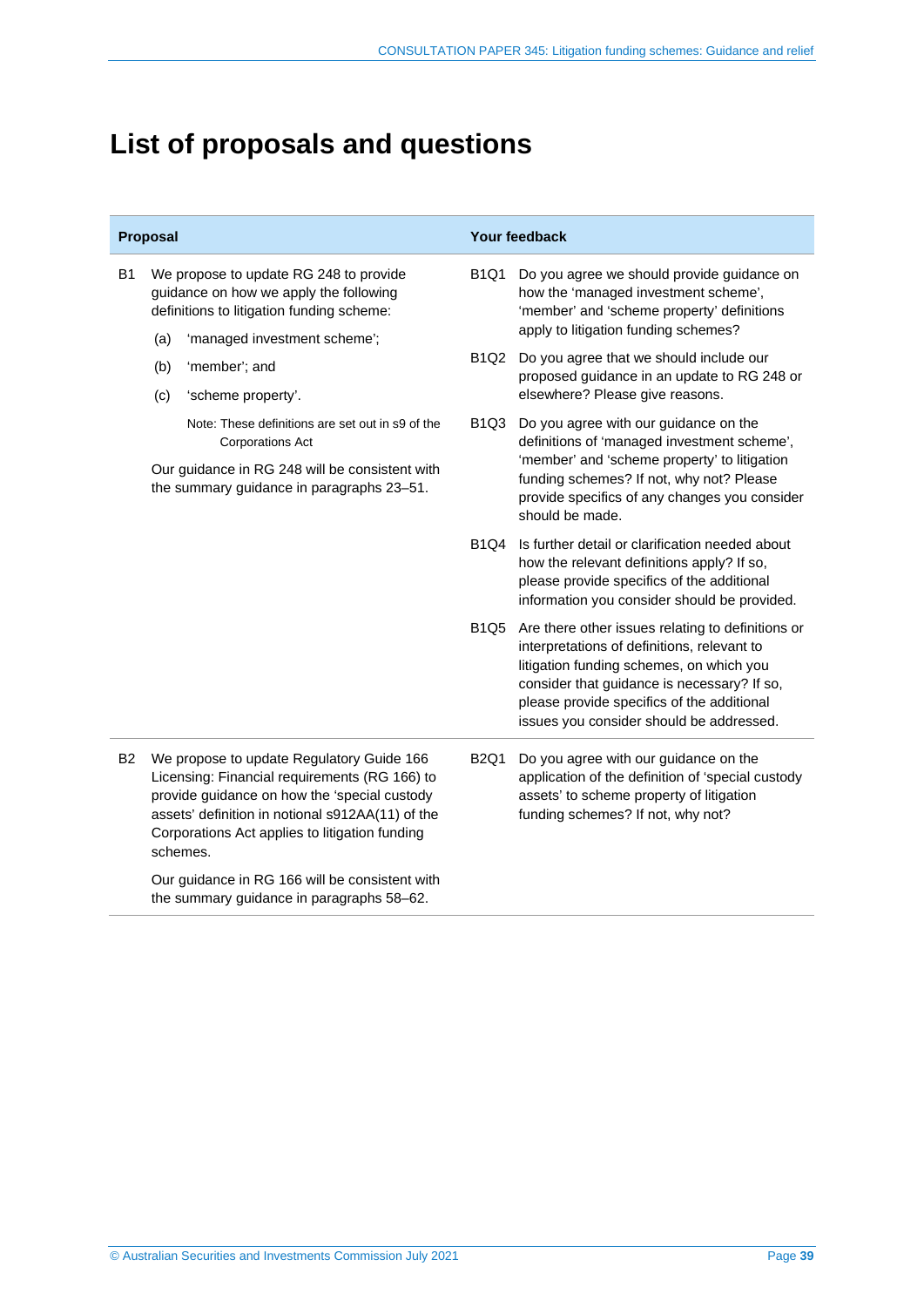| Proposal       |                                                                                                                                                                                                                                                                                                                                                                                                            | Your feedback                                                                                                                                                                                                                                         |                                                                                                                                                                                                                                                                                                                                              |                                                                                                                                                                                                                                                                                                |
|----------------|------------------------------------------------------------------------------------------------------------------------------------------------------------------------------------------------------------------------------------------------------------------------------------------------------------------------------------------------------------------------------------------------------------|-------------------------------------------------------------------------------------------------------------------------------------------------------------------------------------------------------------------------------------------------------|----------------------------------------------------------------------------------------------------------------------------------------------------------------------------------------------------------------------------------------------------------------------------------------------------------------------------------------------|------------------------------------------------------------------------------------------------------------------------------------------------------------------------------------------------------------------------------------------------------------------------------------------------|
| C <sub>1</sub> | We propose to grant industry-wide relief from the<br>equal treatment duty to responsible entities of<br>registered litigation funding schemes. This relief<br>will be limited to enabling the distribution of a<br>resolution sum obtained in a class action<br>seeking remedies for scheme members to the<br>general members of the scheme. The resolution<br>sum must be distributed in accordance with: |                                                                                                                                                                                                                                                       | C1Q1                                                                                                                                                                                                                                                                                                                                         | Do you agree with the proposed relief? If not,<br>why not?                                                                                                                                                                                                                                     |
|                |                                                                                                                                                                                                                                                                                                                                                                                                            |                                                                                                                                                                                                                                                       | C1Q2                                                                                                                                                                                                                                                                                                                                         | Do you foresee any difficulties arising from the<br>proposed condition that the distribution of the<br>resolution sum must be in accordance with<br>court orders or a determination by a court-<br>appointed resolution administrator? If so,<br>please provide specifics of the nature of any |
|                | (a)                                                                                                                                                                                                                                                                                                                                                                                                        | court orders or a determination by a court-<br>appointed resolution administrator; and                                                                                                                                                                |                                                                                                                                                                                                                                                                                                                                              | such difficulties, and how frequently these<br>difficulties are likely to arise.                                                                                                                                                                                                               |
|                | (b)<br>the scheme constitution.<br>The proposed relief will expire on 22 August<br>2025.                                                                                                                                                                                                                                                                                                                   | C <sub>1</sub> Q <sub>3</sub>                                                                                                                                                                                                                         | Is there a need for relief from the equal<br>treatment duty (in relation to the distribution of<br>a resolution sum) for responsible entities of<br>registered litigation funding schemes that<br>relate to multi-claimant actions that do not<br>take the form of a class action? If so, please<br>provide details of:                      |                                                                                                                                                                                                                                                                                                |
|                |                                                                                                                                                                                                                                                                                                                                                                                                            |                                                                                                                                                                                                                                                       |                                                                                                                                                                                                                                                                                                                                              | (a) the matters giving rise to a need for relief;<br>and                                                                                                                                                                                                                                       |
|                |                                                                                                                                                                                                                                                                                                                                                                                                            |                                                                                                                                                                                                                                                       |                                                                                                                                                                                                                                                                                                                                              | (b) the nature of the conditions which would<br>be appropriate to attach to the relief.                                                                                                                                                                                                        |
|                |                                                                                                                                                                                                                                                                                                                                                                                                            |                                                                                                                                                                                                                                                       | C1Q4                                                                                                                                                                                                                                                                                                                                         | Do you consider any other related relief may<br>be required? If so, please provide specifics of<br>the nature of the relief and the reasons why<br>the relief is required.                                                                                                                     |
| C <sub>2</sub> |                                                                                                                                                                                                                                                                                                                                                                                                            | We propose to extend the dollar disclosure relief<br>for registered litigation funding schemes<br>provided under ASIC Corporations (Disclosure in<br>Dollars) Instrument 2016/767 on substantially<br>the same terms. The relief would continue until | C2Q1                                                                                                                                                                                                                                                                                                                                         | Do you agree with our proposal to continue<br>the relief until 22 August 2025? If not, why<br>not? Please provide specifics of any changes<br>you consider should be made to the current<br>terms of that relief.                                                                              |
|                | 22 August 2025.                                                                                                                                                                                                                                                                                                                                                                                            |                                                                                                                                                                                                                                                       | C <sub>2</sub> O <sub>2</sub> Is there other information that would be<br>required to be disclosed in dollar terms in a<br>PDS for a registered litigation funding scheme<br>that should not be included in the PDS? If so,<br>please identify this information and provide<br>specifics as to why dollar disclosure relief is<br>warranted. |                                                                                                                                                                                                                                                                                                |
| C <sub>3</sub> |                                                                                                                                                                                                                                                                                                                                                                                                            | We propose not to remake ASIC Credit<br>(Litigation Funding-Exclusion) Instrument<br>2020/37 when it expires on 31 January 2023.                                                                                                                      | C <sub>3</sub> Q <sub>1</sub>                                                                                                                                                                                                                                                                                                                | Do you agree with our proposal not to remake<br>this instrument? If not, why not?                                                                                                                                                                                                              |
|                |                                                                                                                                                                                                                                                                                                                                                                                                            | Note: For certainty, we would formally repeal<br>this instrument in advance. This repeal<br>would take effect when the instrument<br>expires on 31 January 2023.                                                                                      |                                                                                                                                                                                                                                                                                                                                              |                                                                                                                                                                                                                                                                                                |